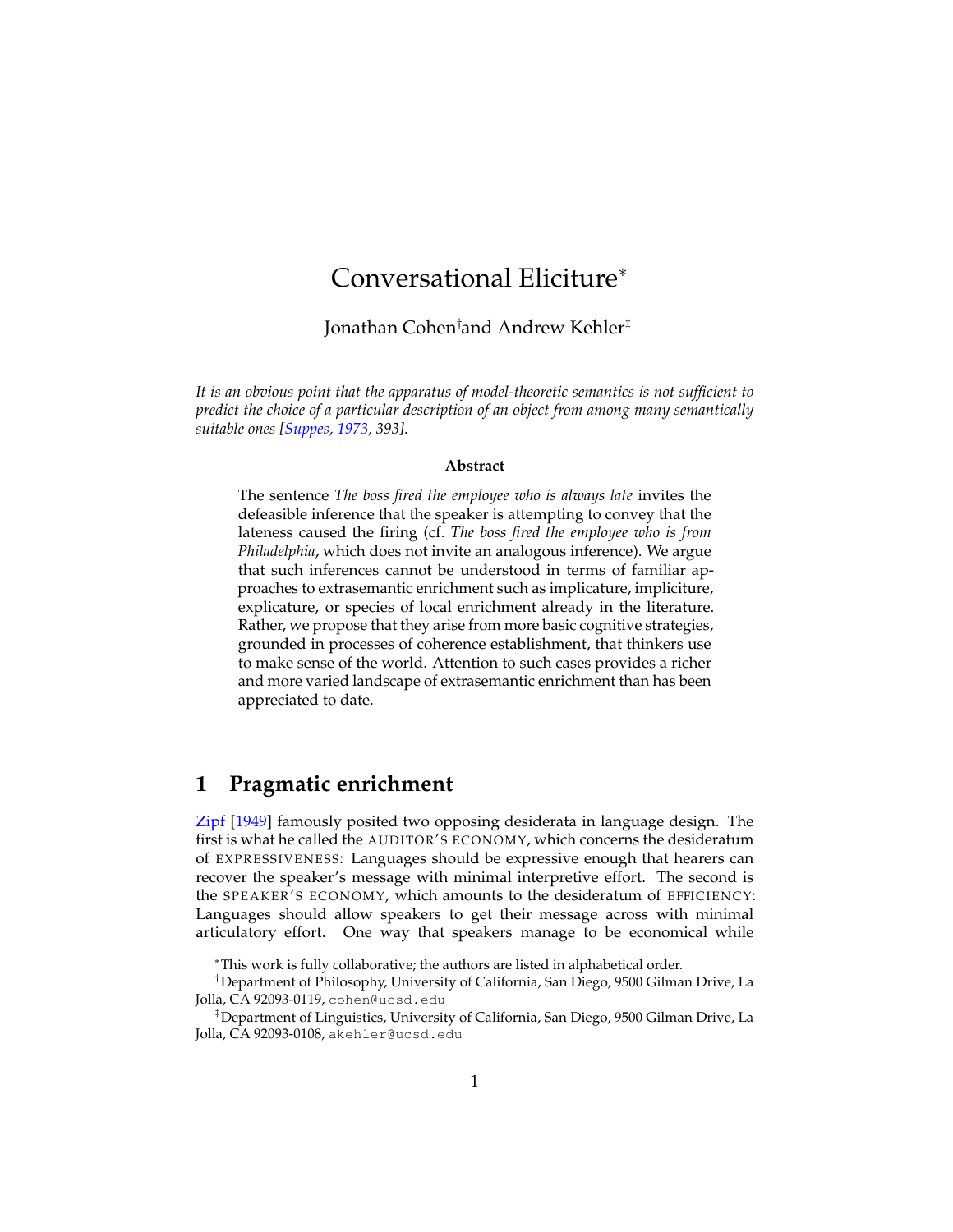remaining expressive is by designing their utterances to take advantage of the hearer's mental state and capacity for inference to communicate more than what is explicitly said. That is, speakers can, in certain cases, rely on their hearer's ability to perform PRAGMATIC ENRICHMENT to recover content that a speaker intends to convey; in such cases the speaker can avoid having to convey the content explicitly.

The source of such pragmatically-determined aspects of sentence meaning has occupied the attention of researchers interested in the semantics and pragmatics of language for many years, and became an industry of its own after the seminal work of [Grice](#page-33-0) [\[1975\]](#page-33-0). The goal of theories of pragmatic enrichment is to offer accounts of the myriad of ways in which language interpreters come to identify elements of the message that a speaker intends to convey that go beyond the literal meaning associated with her linguistic contribution. Theories of enrichment have thereby historically engaged with several questions. First, theories typically provide a characterization of the type of enrichment at hand, as means for identifying those components of conveyed content that qualify as having resulted from that type of enrichment. Second, when applicable, they identify those aspects of the hearer's cognitive apparatus that a speaker exploits when constructing her utterance so as to convey the enrichment. Third, they characterize (as explicitly as possible) the nature of the inference processes associated with that cognitive apparatus that the hearer uses to recover the enrichments. Finally, they characterize the triggers (linguistic or not) responsible for the hearer's initiation of those inferential processes, when applicable.

Answers to these questions are necessary if one is to understand both the cognitive basis of a particular species of enrichment and the rationale for the classification of different types of enrichment into distinct categories. For instance, in positing his notion of IMPLICATURE  $(\S$ [2.1\)](#page-4-0), Grice provides answers to all four of the aforementioned questions, describing a rational reconstruction of an inferential process that yields implicit conveyed propositions through a process triggered by the threat of communicative failure, in light of mutual assumptions about the interlocutors' rationality and cooperativity. While endorsing a Gricean framework at a general level, Bach differentiates his notion of IMPL IC ITURE from implicature by pointing to differences in both the types of communicative failure serving as the trigger and the nature of the inferences themselves (i.e., serving to narrow the meaning of an explicitly conveyed proposition rather than yielding a distinct proposition that sits alongside an explicitly conveyed one; see  $\S$ [2.2\)](#page-11-0). Researchers investigating forms of local pragmatic strengthening (§[2.3\)](#page-12-0) have likewise argued for differentiations based on the local nature of the enrichments and other factors. Detailed theories of enrichment that engage with these questions are necessary if we are to understand the full range of respects with which languages have evolved to balance expressiveness with efficiency.

<span id="page-1-0"></span>In this paper, we focus on a process by which extrasemantic content is conveyed that, we claim, fails to fit neatly into any of the types of pragmatic enrichment thus far described in the literature. To see the kinds of cases we have in mind, consider examples [\(1a](#page-1-0)-c):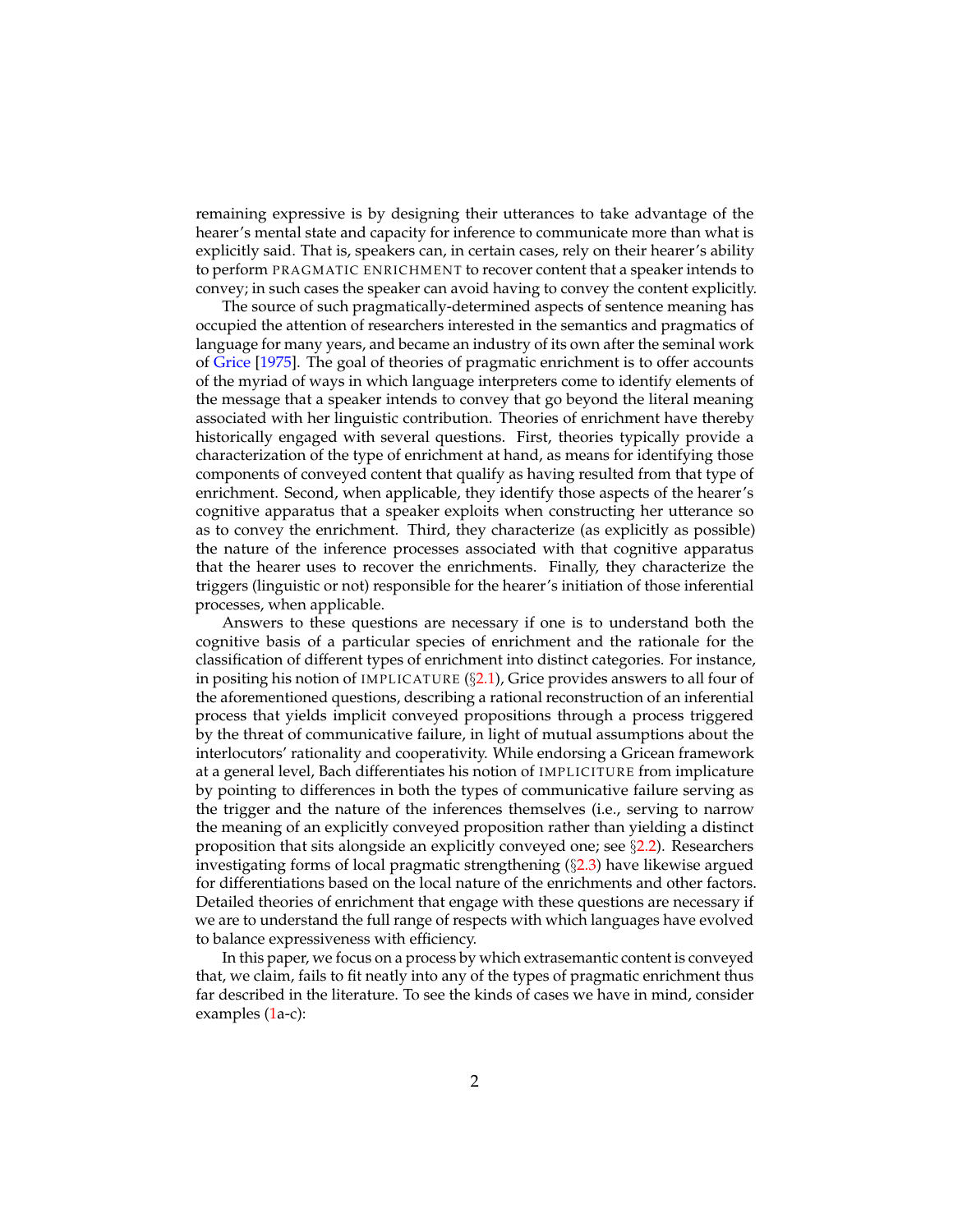- (1) a. The company fired *the manager who was embezzling money*. [\[Rohde et al.,](#page-34-0) [2011\]](#page-34-0)
	- b. The company fired *the manager who was hired in 2002*.
	- c. The company fired *the manager who has a long history of corporate awards*.

In uttering example [\(1a](#page-1-0)), a speaker strongly invites the hearer to infer that she intends to communicate not only that the manager was embezzling *and* was fired, but that the embezzlement was the *reason* for the firing.<sup>[1](#page-2-0)</sup> Note that this is merely a defeasible inference: [\(1a](#page-1-0)) could be followed with *The reason the manager was fired was because he was rude and always late*. In [\(1b](#page-1-0)), however, being hired in 2002 will normally not be understood to be the cause of the firing; here the relative clause is merely identificational. Example [\(1c](#page-1-0)) is a case that leads to a counter-to-expectation inference, leading the hearer to wonder why a manager with a positive history with the company would be fired. $<sup>2</sup>$  $<sup>2</sup>$  $<sup>2</sup>$ </sup>

The differences in the interpretations of [\(1a](#page-1-0)-c) hinge on the choice of relative clause used in a referring expression. Similar inferences derive from other aspects of referring expressions as well, including the content of adjectival phrases. Example [\(2a](#page-2-2)), for instance, will generally be taken to indicate that the drugs *caused* the undergrad to fall off of the cliffs:

<span id="page-2-2"></span>(2) a. *The drug-addled undergrad* fell off of the Torrey Pines cliffs. (adapted from an example of [Webber](#page-35-2) [\[1991\]](#page-35-2))

<span id="page-2-0"></span> $1$ For ease of exposition, in what follows we may at times speak in terms of utterances inviting addressees to infer some content  $X$ , when what addressees actually infer is that the speaker intends to communicate  $X$ , since understanding the content of a message does not require accepting/endorsing its content. It is this latter interpretation we intend. Thanks to Kent Bach for a discussion of this point. We further elaborate on the relationship between the speaker and hearer in making such inferences in  $\S 3.1$ .

<span id="page-2-1"></span><sup>&</sup>lt;sup>2</sup> The existence of these inferences was confirmed by a Mechanical Turk passage completion experiment. Participants ( $n = 17$ ) were provided with sentences like those in [\(1a](#page-1-0)–c), which included object-biased implicit causality verbs [\[Garvey et al.,](#page-32-0) [1976,](#page-32-0) [Caramazza et al.,](#page-32-1) [1977,](#page-32-1) inter alia], and whose object NPs included relative clauses that were independently judged as encoding an explanation for the event described (type Expl, as in [1a](#page-1-0)), neutral (type NoExpl, as in [1b](#page-1-0)), or expectation-violating (type ViolExp, as in [1c](#page-1-0)). Participants supplied a follow-on sentence to complete the passage, and two annotators blind to the hypothesis coded the data. Contexts with implicit causality verbs in such studies have been previously shown to yield a substantial percentage of completions that provide an explanation (i.e., cause or reason) for the described event [\[Kehler et al.,](#page-33-1) [2008\]](#page-33-1). But if participants inferred the relative clause to provide an explanation in the Expl condition, we predict that participants would provide fewer completions that provide explanations in this condition than the other two. This is indeed what we found: Participants wrote fewer explanations in the Expl condition (38.9%) compared to the NoExpl condition (75.4%;  $p < .001$ ) and the ViolExp condition (65.2%;  $p < .001$ ). See also [Rohde et al.](#page-34-0) [\[2011\]](#page-34-0) and [Kehler and Rohde](#page-33-2) [\[2019\]](#page-33-2) for experimental studies that utilize examples like [\(1a](#page-1-0)-b) to demonstrate how the inference of an explanation from a relative clause influences relative clause attachment and pronoun interpretation respectively.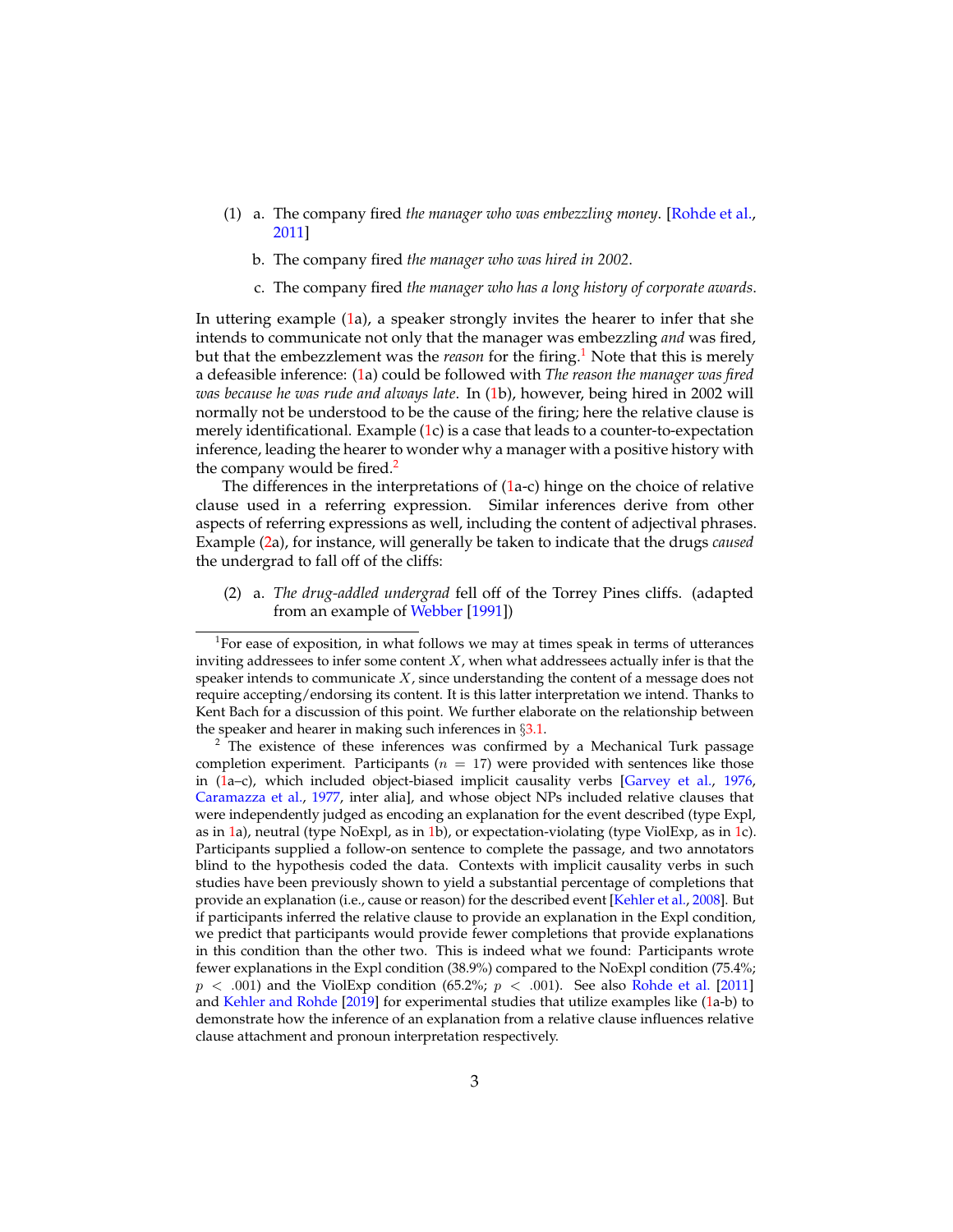- b. *The well-liked undergrad* fell off of the Torrey Pines cliffs.
- c. *The normally risk-averse undergrad* fell off of the Torrey Pines cliffs.

No such inference is typically drawn for [\(2b](#page-2-2)), however: presumably being wellliked was not a cause of the falling. And again, [\(2c](#page-2-2)) yields a counter-to-expectation inference, leading one to be surprised that a normally risk-averse undergrad would fall off of the cliffs.

Finally, extrasemantic inferences may result from the choice of nominal itself; consider [\(3a](#page-3-0)-b):

- <span id="page-3-0"></span>(3) a. *A jogger* was hit by a car in Fresno last night. [\[Hobbs,](#page-33-3) [1990\]](#page-33-3)
	- b. *A farmer* was hit by a car in Fresno last night.

The use of the NP *a jogger* in example [\(3a](#page-3-0)) strongly invites the hearer to infer, but does not entail, that the the victim was jogging at the time of the accident, and hence is not merely someone who happens to jog a lot (but who was walking or bicycling when the accident occurred). In contrast, the analogous inference for [\(3b](#page-3-0)) —that the farmer was farming at the time of the accident— is much less naturally evoked, and indeed the utterance is completely felicitous without it.<sup>[3](#page-3-1)</sup>

The property common to these examples is that a speaker's decision to use a particular way of referring to an entity over other alternatives invites the hearer to draw inferences that, crucially, are not triggered by any syntactic relationship or other type of felicity requirement on linguistic material. For want of an appropriate term of art, we brand this phenomenon EL IC ITURE, a term intended to capture the fact that, by choosing a particular form of reference, a speaker elicits inferences on the part of the hearer that would not otherwise be drawn. In this paper, we will argue that the inferences under scrutiny differ in crucial ways from other forms of enrichment that have been posited in the literature with respect to the questions

<span id="page-3-1"></span> $3$ One might object that what we are construing as an interesting disanalogy between cases that invite an extrasemantic inference  $(e.g., 3a)$  $(e.g., 3a)$  $(e.g., 3a)$  and those that don't  $(e.g., 3b)$  $(e.g., 3b)$  $(e.g., 3b)$  is more simply understood by noting that the nominal *a jogger* admits of a stage-level interpretation more readily than the corresponding nominal *a farmer*. However, we see this difference as a redescription of, and not an alternative explanation for, our observation. For an inference that the activity connected with the nominal was occurring at the time of the matrix event will necessarily imply temporariness for that activity—which just amounts to the stagelevel interpretation. It is worth noting that these temporal properties are not inherent to the nominals themselves: The sentence *Fred talked to a jogger at the party last night* does not readily evoke the inference that the jogger was jogging at the time (Fred's interlocutor is likely a hobbyist), which in turn entails an individual-level interpretation, whereas the sentence *A farmer flipped over his tractor yesterday afternoon* does trigger an extrasemantic inference analogous to [\(3a](#page-3-0)), yielding a stage-level interpretation. What cries out for explanation, then, is just why these nominals can be used with a stage-level interpretation in just those cases in which the extrasemantic inference is licensed. In what follows we'll be attempting to answer this and similar questions in general pragmatic terms. (Thanks to Martin Schafer and Chris ¨ Kennedy for pressing us on this point.)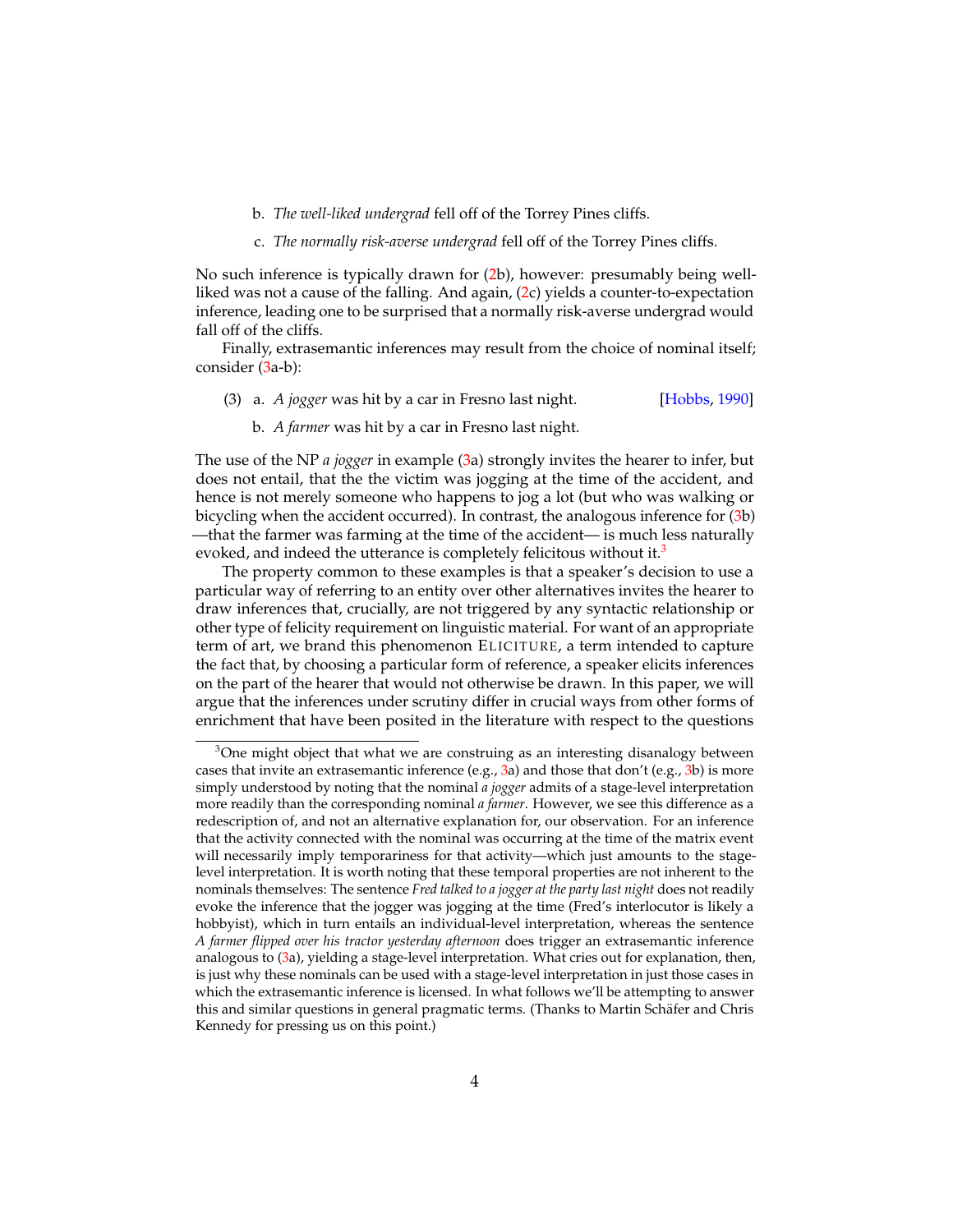outlined at the outset. Indeed, we emphasize that what is inferred in these cases does not result from presumptions about conversational norms that cooperative interlocutors are presumed to follow, nor do they involve the recovery of a value for an unsaturated (explicit or hidden) parameter, a strengthening of the meaning of a particular constituent, nor a filling out of an otherwise underspecified logical form. On the contrary, the inferred information in our examples —e.g., the information that, with respect to [\(1a](#page-1-0)), the embezzlement was the reason for the firing— is not a necessary component of, and appears to go well beyond, the logical form of the sentences that invite these inferences. Examples of eliciture reveal particular way in which a speaker's choice of referential expression can be used to exploit the hearer's world knowledge and capacity for inference as a way to make her linguistic contribution more efficient as a vehicle for communicating content. The question, however, is exactly how these inferences come to be drawn by the hearer. Whereas examples of this sort have been noted in the literature for some time (as the citations for examples  $(1)$ – $(3)$  make clear), we aim to show that their place in, and ramifications for, pragmatic theory have not been fully appreciated.

Our strategy will be as follows. Below, we briefly describe some of the more familiar categories of pragmatic enrichment that have been proposed in the literature, and explain why elicitures constitute a distinct species  $(\S_2)$  $(\S_2)$ . We then follow with a detailed characterization of elicitures that answers the key questions to be addressed by a theory of enrichment as outlined above  $(\S3)$  $(\S3)$ . Finally, we revisit the place of elicitures in a general theory of pragmatics  $(\S4)$  $(\S4)$ .

### <span id="page-4-1"></span>**2 Familiar approaches**

A natural reaction to the examples in  $\S1$  $\S1$  is the thought that they can be assimilated to standard forms of extrasemantic content that have become familiar in the literature. Though understandable, we believe this strategy is unsuccessful—for, we aim to show, our examples reveal aspects of extrasemantic enrichment that go beyond familiar accounts.

#### <span id="page-4-0"></span>**2.1 Implicature**

Grice [\(1975\)](#page-33-0), of course, introduced the notion of implicature to describe the communication of extrasemantic content. Are the extrasemantic inferences in [\(1\)](#page-1-0)– [\(3\)](#page-3-0) the result of implicature? An initial examination might suggest that they are. After all, these inferences turn on the form of referring expression chosen by a speaker, and Grice himself noted that such choices can give rise to extrasemantic inferences that have the hallmarks of implicature. Considering the utterance *X is meeting a woman this evening*, he suggests that "a speaker would normally implicate that the person to be met was someone other than X's wife, mother, sister, or perhaps even close platonic friend" (p. 56). Evidence that implicatures are at play in such cases is provided by the hallmark diagnostics of CANCELABILITY and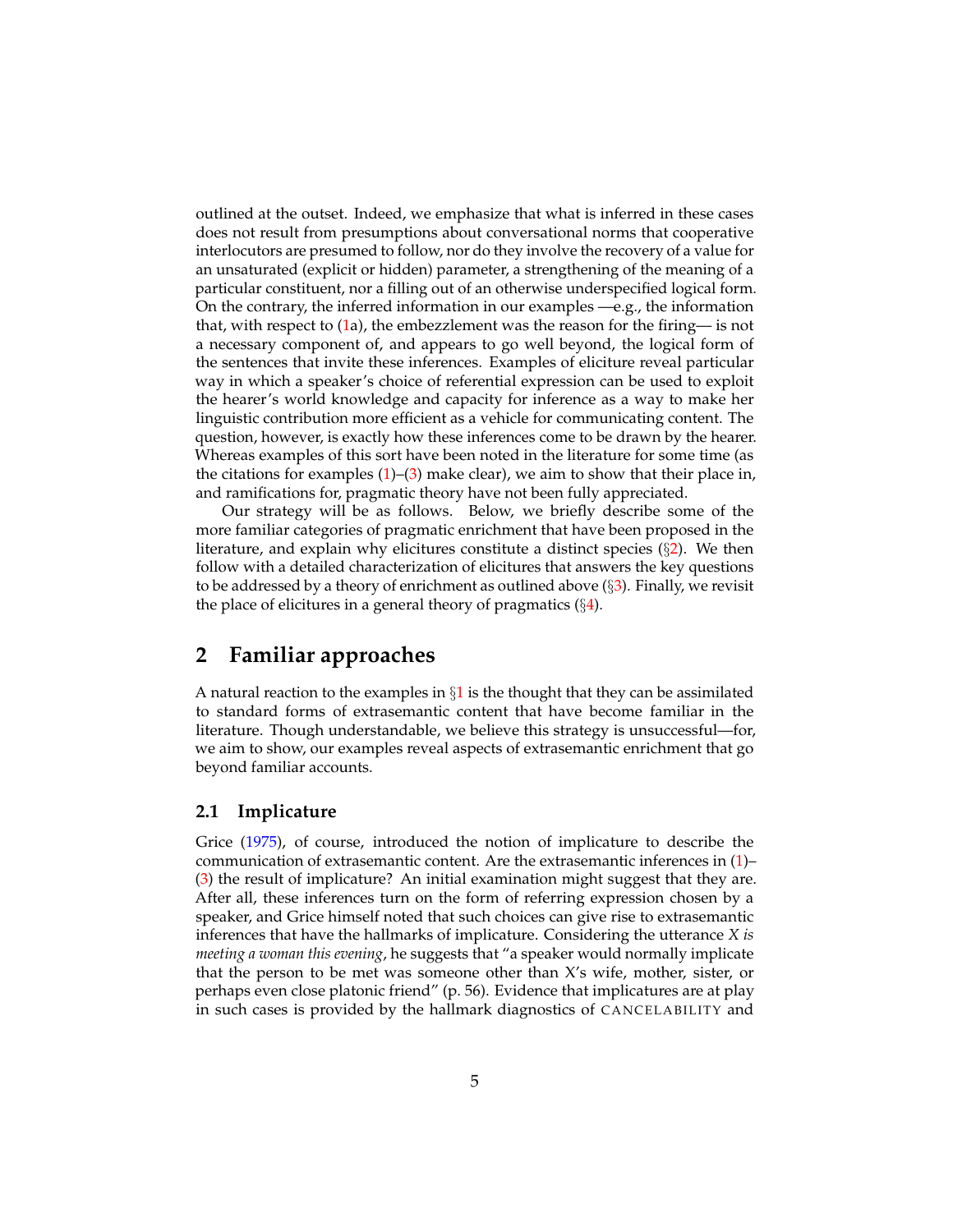REINFORCEABILITY [\[Grice,](#page-33-0) [1975,](#page-33-0) [Horn,](#page-33-4) [1984,](#page-33-4) [Sadock,](#page-34-1) [1978,](#page-34-1) [Hirschberg,](#page-33-5) [1991\]](#page-33-5), illustrated respectively in [\(4a](#page-5-0)-b):

- <span id="page-5-0"></span>(4) a. John is meeting a woman this evening, in fact she's his wife.
	- b. John is meeting a woman this evening, but not his wife.

That is, the implicature that the woman  $X$  is meeting is not his wife is canceled without contradiction in [\(4a](#page-5-0)) and likewise reinforced without redundancy in [\(4b](#page-5-0)), establishing that the inference is in fact not part of what is said. Suggestively, the same tests succeed for the cases under scrutiny here, e.g. [\(1a](#page-1-0)):

- (5) a. The company fired the manager who was embezzling money, but the embezzlement isn't why he got fired.
	- b. The company fired the manager who was embezzling money, and in fact the embezzlement is why he got fired.

Hence, these considerations naturally invite the suspicion that the extrasemantic inferences witnessed in examples  $(1a/2a/3a)$  $(1a/2a/3a)$  $(1a/2a/3a)$  $(1a/2a/3a)$  are similarly the result of implicatures.[4](#page-5-1)

<span id="page-5-1"></span><sup>4</sup> [Kronfeld](#page-34-2) [\[1990,](#page-34-2) p. 92] in fact offered a Gricean explanation of an extrasemantic contrast present in a conceptually similar but more restricted class of cases. Assume for illustrative purposes that Washington D.C. is both the city with the greatest diversity of languages spoken and also the murder capital of the world, and in which its mayor opens a meeting of the Linguistics Society of America with one of the utterances [\(6a](#page-5-2)-c):

- <span id="page-5-2"></span>(6) a. *Washington D.C.* welcomes the meeting of the Linguistic Society of America.
	- b. *The city with the greatest diversity of languages spoken* welcomes the meeting of the Linguistic Society of America.
	- c. *The murder capital of the world* welcomes the meeting of the Linguistic Society of America.

(See [Grice](#page-33-6) [\[1978,](#page-33-6) 114] for a similar example.) Kronfeld proposes to explain the difference in pragmatic effects in [\(6a](#page-5-2)-b) by claiming that a hearer will regard the referring expression used in the subject position of [\(6b](#page-5-2)) as a needlessly/irrelevantly prolix, and hence Quantity- and Manner-violating, version of that which appears in [\(6a](#page-5-2)), and attempt to restore conformity with that norm by establishing the 'conversational relevance' of the referring expression, by way of identifying an intensionally justified universal generalization that the utterance could be understood to express, such as that in [\(7a](#page-5-3)).

- <span id="page-5-3"></span>(7) a. In view of  $f$ , any city with the greatest diversity of languages spoken must welcome the meeting of the Linguistic Society of America.  $[f=$ the fact that linguists like to encounter linguistic diversity]
	- b. In view of  $f$ , any murder capital of the world must welcome the meeting of the Linguistic Society of America.  $[f=?]$

By the same logic, the oddity of [\(6c](#page-5-2)) results from the hearer's inability to identify a plausible, suitable universal generalization of this sort [\(7b](#page-5-3)).

We see a number of problems with Kronfeld's implementation, many of which arise from the restriction of his analysis to simple predicational sentences with definite descriptions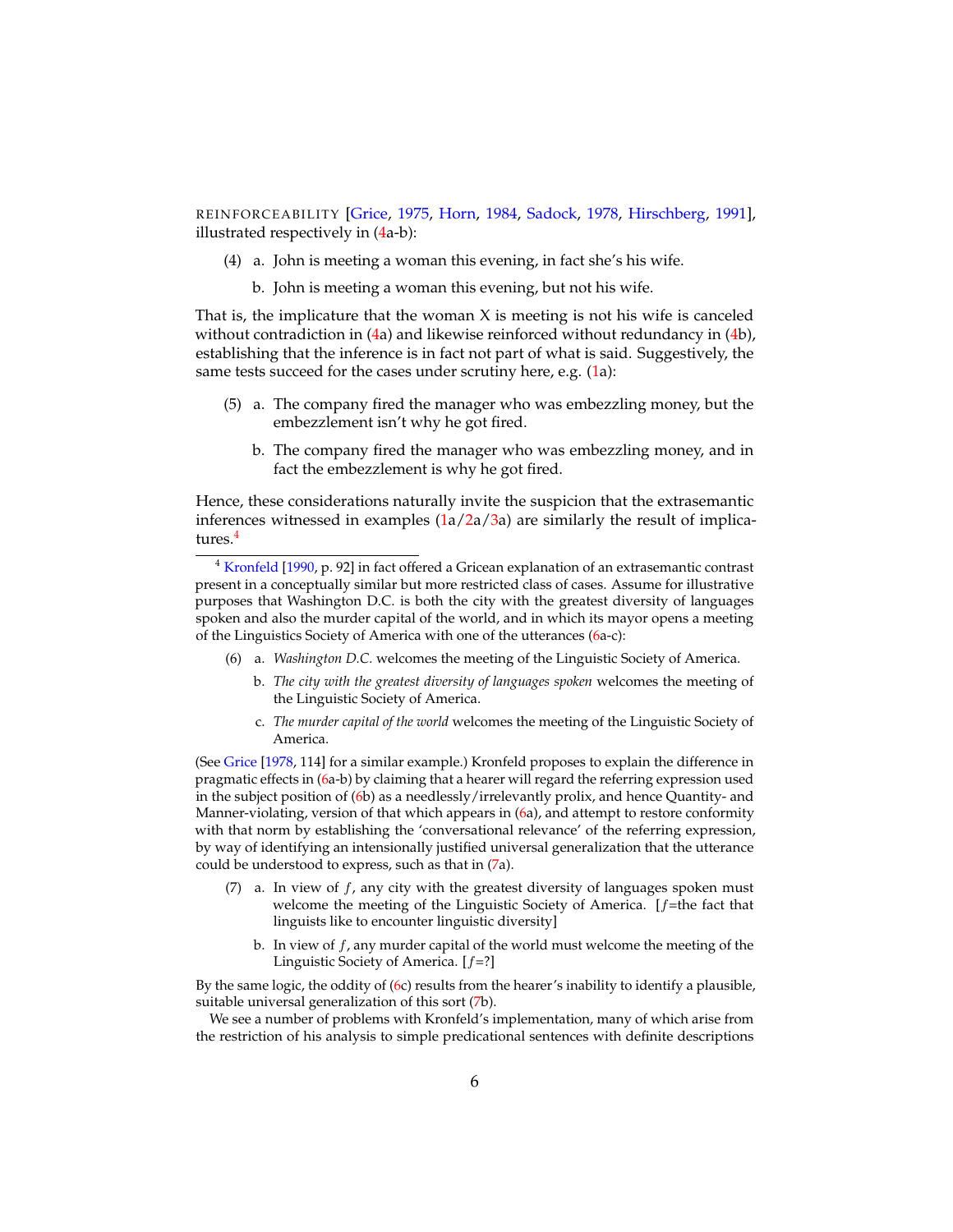To be sure, the phenomenon of eliciture can be brought under a Gricean umbrella if one takes a sufficiently broad view of what counts as Gricean enrichment as to include *any* form of meaning expansion that the speaker intends the hearer to recover: our cases clearly share many relevant features with other, previously documented types of enrichment.<sup>[5](#page-6-0)</sup> On the other hand, part of what makes Grice's contribution so important is that he goes beyond this broad view of implicature to provide specific answers to the questions outlined in the introduction. And from this perspective, we can see that eliciture differs from implicature (and for that matter, impliciture; see  $\S 2.2$ ) in crucial respects that adequate theories of pragmatic enrichment must recognize.

As we understand him, [Grice](#page-33-0) [\[1975,](#page-33-0) pp. 49–50] proposes that an enrichment counts as an implicature if it could be reached (in his words, "worked out") by a hearer through a version of the following four step procedure. First, when the speaker utters a string, the listener recovers its literal semantic content  $p$  (by exercise of his semantic competence, plus perhaps mechanisms for disambiguation, and for assigning values to various context-dependent elements demanding contextual supplementation). Second, he notices that the expression by the speaker of the content  $p$  in the circumstances would violate one or more Gricean norms. Third, since he takes it that speakers ordinarily abide by these norms, he infers that the utterance must have as a secondary purpose the conveyance of some distinct, extrasemantic content  $q$  whose expression by the speaker is in compliance with Gricean norms. And fourth, he therefore treats the utterance as conveying the content  $q$  (in addition to the content  $p$ ).

A crucial feature of this account is that, as presented, implicature rests in an important way on a threat of failure—specifically on the idea that, without the extrasemantic enrichment, the speaker's utterance would violate assumptions about her conformity to rational and/or cooperative norms.<sup>[6](#page-6-1)</sup> In contrast, we argue

<span id="page-6-0"></span> $5$ Thus, our approach is broadly Gricean in just the way that Bach says his approach to the newly proposed category of impliciture is:

What makes my approach Gricean is essentially this: in figuring out what a speaker means an addressee presumes that the speaker intends him to figure this out [\[Bach,](#page-32-2) [2010,](#page-32-2) p. 3].

Here, Bach emphasizes the crucial role of the recognition of communicative intentions in the conveyance of impliciture, while at the same time arguing that impliciture is fundamentally distinct from implicature. We follow a parallel strategy for eliciture here.

<span id="page-6-1"></span> $^6$  Several colleagues (Emma Borg, Alexander Dinges, Chris Kennedy) have suggested to us that Grice himself appears to have endorsed the idea that implicature need not rest on norm-violations, citing the first pair of examples he offers after characterizing the notion of conversational implicature: "Group A: Examples in which no maxim is violated, or at least

as subject terms. As our examples make clear, the phenomenon extends to many other constructions —including indefinites (e.g., in  $(3)$ ), adjectival phrases occurring within definite descriptions (e.g., in [\(2\)](#page-2-2)), and relative clauses (e.g., in [\(1\)](#page-1-0))— and it is far from clear how his analysis can be made to extend to such cases. However, we will forgo elaboration of our arguments against his particular analysis in favor of ones that apply to any Gricean analysis of eliciture, which includes Kronfeld's more limited treatment.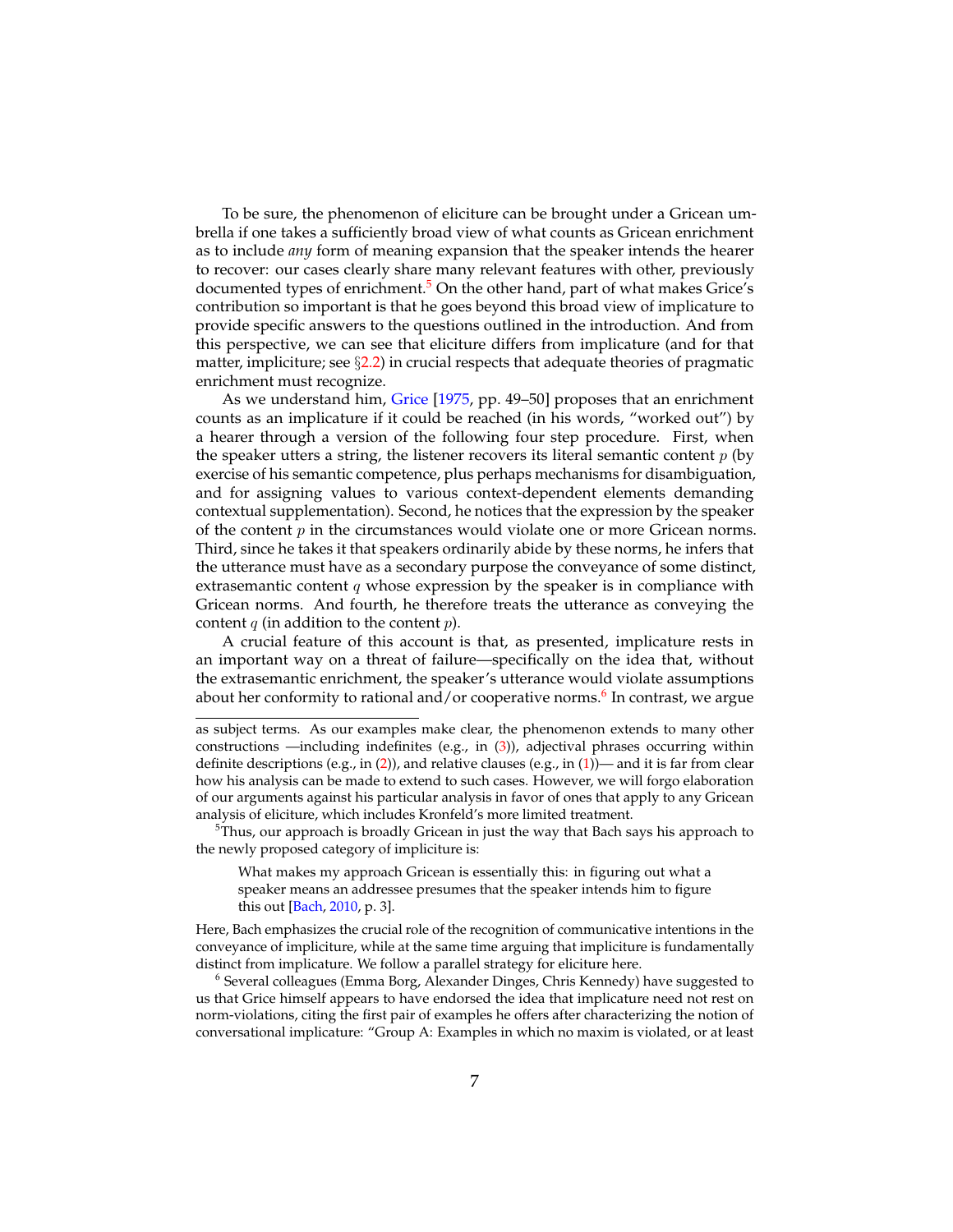that elicitures neither rest on the threat of communicative failure nor engage assumptions about speaker rationality and/or cooperativity in the same manner. To illustrate our point, it will prove useful to step through possible analyses that appeal to one or more of Grice's four maxims. This notwithstanding, we wish to stress that the arguments ultimately apply more generally; they cannot be overcome via the inclusion of additional maxims beyond Grice's repetoire.<sup>[7](#page-7-0)</sup>

We see no obvious strategy for pursuing an explanation of eliciture based on the maxims of Quality or Quantity. As noted in fn. [4,](#page-5-1) Kronfeld previously addressed a related set of cases by way of violations of the prolixity submaxim of Manner, so we briefly consider this strategy first. Whereas we find his approach to the sorts of cases he addresses appealing, it is easy to see that prolixity in the face of a salient alternative expression is not necessary to trigger the inference to an eliciture. For instance, consider a situation in which a speaker and hearer at a company are aware of another employee, and where, while they do not know his name, they share knowledge of various of his characteristics, including that he has red hair, a

in which it is not clear that any maxim is violated" (p. 32). (This suggestion is developed by [Dinges](#page-32-3) [\[2015\]](#page-32-3).)

<span id="page-7-0"></span> $7$ We again appeal to Bach on this point:

Although Grice presented [his maxims] in the form of guidelines for how to communicate successfully, I think they are better construed as presumptions about utterances, presumptions that we as listeners rely on and as speakers exploit. As listeners, we presume that the speaker is being cooperative (at least insofar as he is trying to make his communicative intention evident) and is speaking truthfully, informatively, relevantly, and otherwise appropriately. If an utterance superficially appears not to conform to any of these presumptions, the listener looks for a way of taking it so that it does conform. He does so partly on the supposition that he is intended to. As speakers, in trying to choose words to make our communicative intentions evident, we exploit the fact that our listeners presume these things [\[Bach,](#page-32-4) [2006\]](#page-32-4).

As far as we can tell, Bach's characterization enjoys a broad consensus among (neo-Gricean) implicature theorists. We will argue that elicitures do not fit this characterization: the inferences in question are *not* triggered by any respect in which "an utterance superficially appears not to conform to any of these presumptions."

However, our understanding of Grice on this point is that this characterization applies to these cases *after* the meaning of the utterance is modified so as to bring the utterance into norm-compliance. That is, as we read him, Grice's position is that there *would be* a clash between what is conveyed and the Relation maxim, *were it not that* ("B would be infringing . . . unless . . . " (p. 32)) the hearer can safely attribute further assumptions (which therefore gain the status of implicata) to the speaker: "In both examples, the speaker implicates that which he must be assumed to believe in order to preserve the assumption that he is observing the maxim of relation" (p. 32). This contrasts with what happens in examples in Groups B and C, where a maxim remains violated after the implicature is drawn—either because of a clash with another maxim (Group B) or because the maxim is flouted (Group C). On this characterization, therefore, implicatures do indeed arise from threatened norm violations. This contrasts with elicitures, which, we claim, need not rest on a threatened norm violation or other linguistic lapse.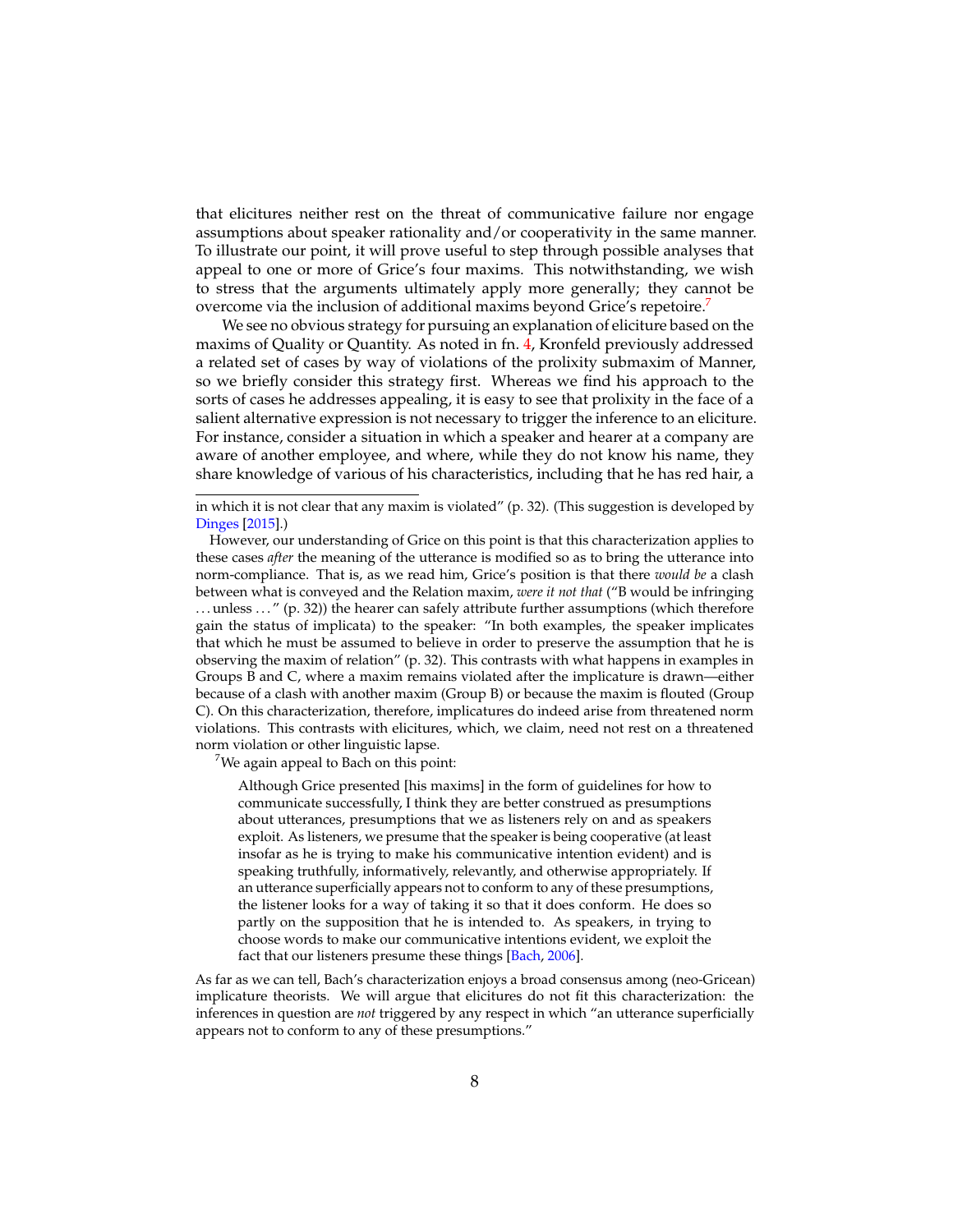beard, glasses, and that he generally arrives late to work. In such a context, [\(8a](#page-8-0)) will generally be taken to convey the information that the employee's lateness was a cause of John's firing her, even though it is not more prolix than alternatives containing competing referring expressions, such as [\(8b](#page-8-0)), that do not evoke the inference. Further, example [\(8c](#page-8-0)) is more prolix than [\(8a](#page-8-0)), yet does not yield the inference that the employee's red hair, beard, and glasses were causes of John's firing her.<sup>[8](#page-8-1)</sup>

- <span id="page-8-0"></span>(8) a. John fired the employee who was always late.
	- b. John fired the employee who has red hair.
	- c. John fired the employee who has red hair, a beard, and glasses.

What the injunction against prolixity *does* predict is that [\(8c](#page-8-0)) may well be odd in our hypothesized situation if the referent is the only employee with red hair and the interlocutors are aware of this—i.e., in a situation in which the less prolix relative clause in [\(8b](#page-8-0)) would have sufficed. But as these examples show, this phenomenon is orthogonal to the question of under what conditions a cause will be inferred from the relative clause.<sup>[9](#page-8-2)</sup>

The implicature theorist might answer that the extrasemantic inference at work in [\(8a](#page-8-0)) is a result of a violation of a Gricean norm of Relation/relevance rather than the norm of Manner/brevity. We see several reasons why such an analysis fails.

One worry (aside from the question of what relevance means; Grice's admonition to 'be relevant' is of notoriously little help) is that examples such as [\(8b](#page-8-0)-c) demonstrate that the function of allowing the addressee to identify the correct referent is sufficient to establish the relevance of a restrictive relative clause. That is, whereas [\(8b](#page-8-0)) may be odd in a context in which there is only one employee, it is fine if there is more than one (assuming that only one has red hair, of course). But the restrictive relative clause in example [\(8a](#page-8-0)) necessarily serves this identificational role as well —from a set of employees, it will pick out the one who is always late— and thus by virtue of that function it satisfies the same constraints on relevance that are operative in [\(8b](#page-8-0)-c). But with relevance thereby established by this identificational function, we are left without an explanation for why any additional inferences

<span id="page-8-1"></span> ${}^{8}$ Indeed, a speaker might choose to utter [\(8c](#page-8-0)) in a situation in which [\(8a](#page-8-0)) would have succeeded in making the referent identifiable by the hearer, if she wanted to avoid the inference that the lateness caused the firing.

<span id="page-8-2"></span> $9A$  further reason for resisting treating elicitures as Manner/prolixity implicatures is that they fail to exhibit a hallmark feature of the latter—the characteristic narrowing of the denotational space of a constituent based on the existence of a less-prolix competing form that [Horn](#page-33-4) [\[1984\]](#page-33-4) dubs a division-of-labor effect. For instance, whereas it is the competition between the more prolix "John caused Bill to die" and the less prolix "John killed Bill" that results in the former's implicating indirect causation; there is no division-of-labor involved in elicitures at all: the difference between the referring expressions in [\(1a](#page-1-0)-c), for instance, only concerns the linguistic form used to refer to a particular referent.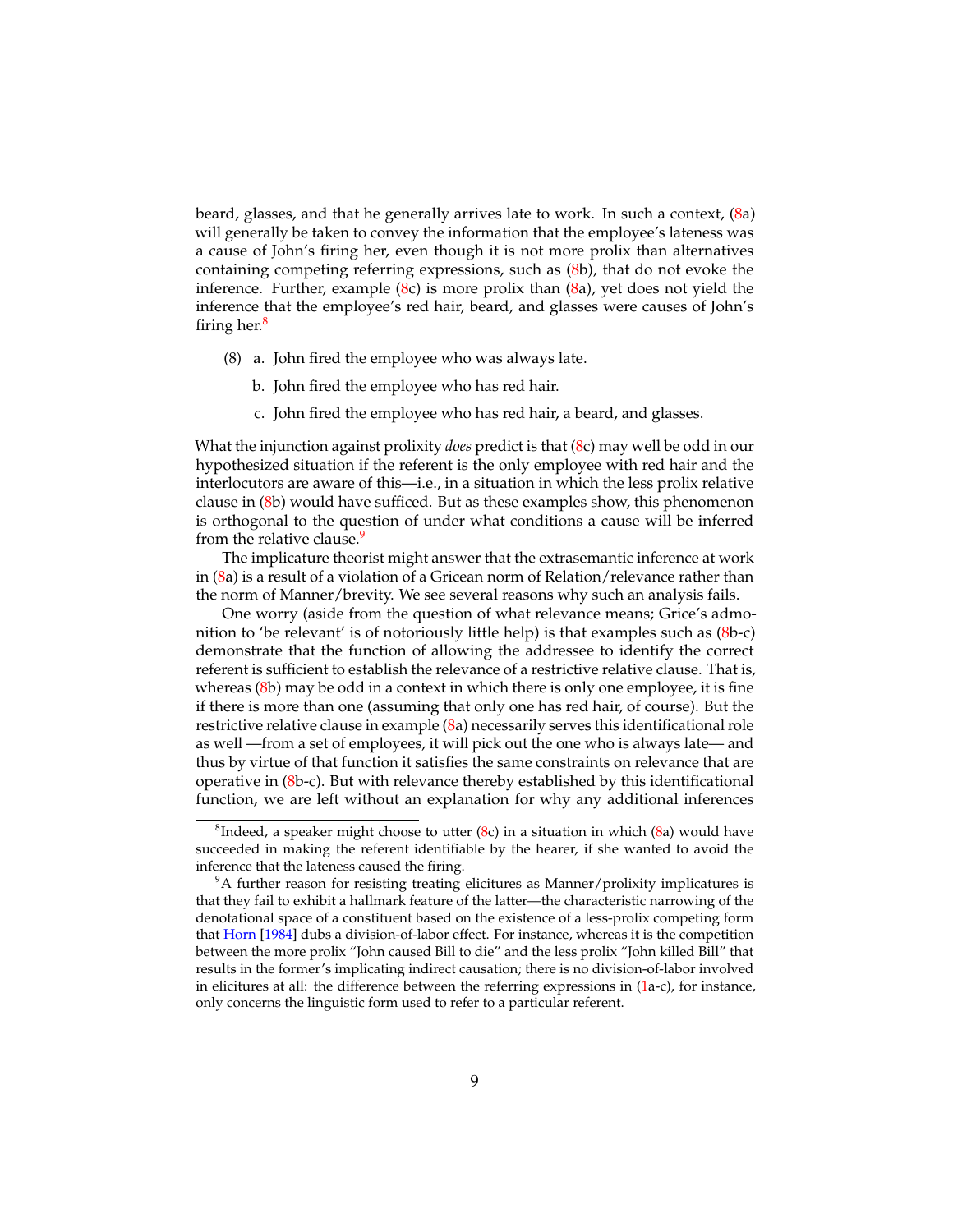of the sort drawn for [\(8a](#page-8-0)) would be necessary to satisfy the Relation/relevance maxim.<sup>[10](#page-9-0)</sup>

What these considerations bring out is that eliciture lacks a central feature of implicature: the former, unlike the latter, need not arise from any threatened violation of rational or communicative norms (whether they be from Grice's inventory or otherwise). We take this point to reveal a crucial difference between eliciture and implicature, and therefore to provide a compelling argument against assimilating the former to the latter.

Moreover, the case becomes even stronger if one thinks of Grice's explication of implicature as providing a schematic outline of the psychological processes leading to extrasemantic expansion. $11$  For one thing, any account that treats the enrichments of interest as triggered by a threat of communicative failure faces the difficulty that it's unclear what could serve as a trigger: it seems that *no* individual constituent is sufficient to bring about an eliciture on its own. Consideration of examples [\(1a](#page-1-0)–c) might initially suggest otherwise: at first blush, one might see these cases as showing that the relative clause (here, in the object NP) gives rise to the extrasemantic inferences when they obtain. However, examples [\(11a](#page-9-2)–d) —encountered, say, at the beginning of a newspaper story— make this position untenable.

Setting aside situations in which IBM has more than one current CEO, we find example [\(9\)](#page-9-3) to be felicitous only if the RC is interpreted as non-restrictive, as [\(10\)](#page-9-4) necessarily is:

(10) The current CEO of IBM, who embezzled money, was just fired.

Examples like [\(10\)](#page-9-4), of course, demonstrate that elicitures can involve contents evoked from non-restrictive RCs as well, and indeed in such cases it is up to the hearer to determine why the speaker chose to include an optional attributive RC. We focus on restrictive RCs precisely because their role in narrowing the domain of reference is obligatory, and hence any eliciture drawn is necessarily *in addition to* that function.

<span id="page-9-1"></span><sup>11</sup>We put this claim conditionally because it is controversial whether to take Grice's own understanding of implicature as psychologically committed in this way. Thus, while [Levinson](#page-34-3) [\[2000,](#page-34-3) e.g., ch. 1] appears to accept a psychological construal of implicature, [Saul](#page-34-4) [\[2002\]](#page-34-4) reads Grice as offering a mere rational reconstruction of the inference processes that underlie a class of communicated contents, i.e., an account with no aspirations to psychological reality. (This treatment of Grice is central to her defense of his views from Relevance Theorists' objections that the view is psychologically implausible.) Whatever one's views on this issue, however, we emphasize that the argument already provided (about the independence of eliciture from threatened communicative failure) stands, and provides a sufficient reason for not assimilating eliciture to implicature on its own.

<span id="page-9-2"></span><span id="page-9-0"></span> $10$ An anonymous reviewer asks whether the identificational function of restrictive RCs isn't as much a matter of inference as elicitures are, whereby identification and eliciture are just two different ways that a hearer could justify the speaker's inclusion of an RC. If this were the case, then the argument expressed above would have no force. However, we do not share this judgment, as we find restrictive RCs to be infelicitous in cases in which they are not required for referent identification, even if they carry an eliciture. Consider [\(9\)](#page-9-3):

<span id="page-9-4"></span><span id="page-9-3"></span><sup>(9)</sup> The current CEO of IBM who embezzled money was just fired.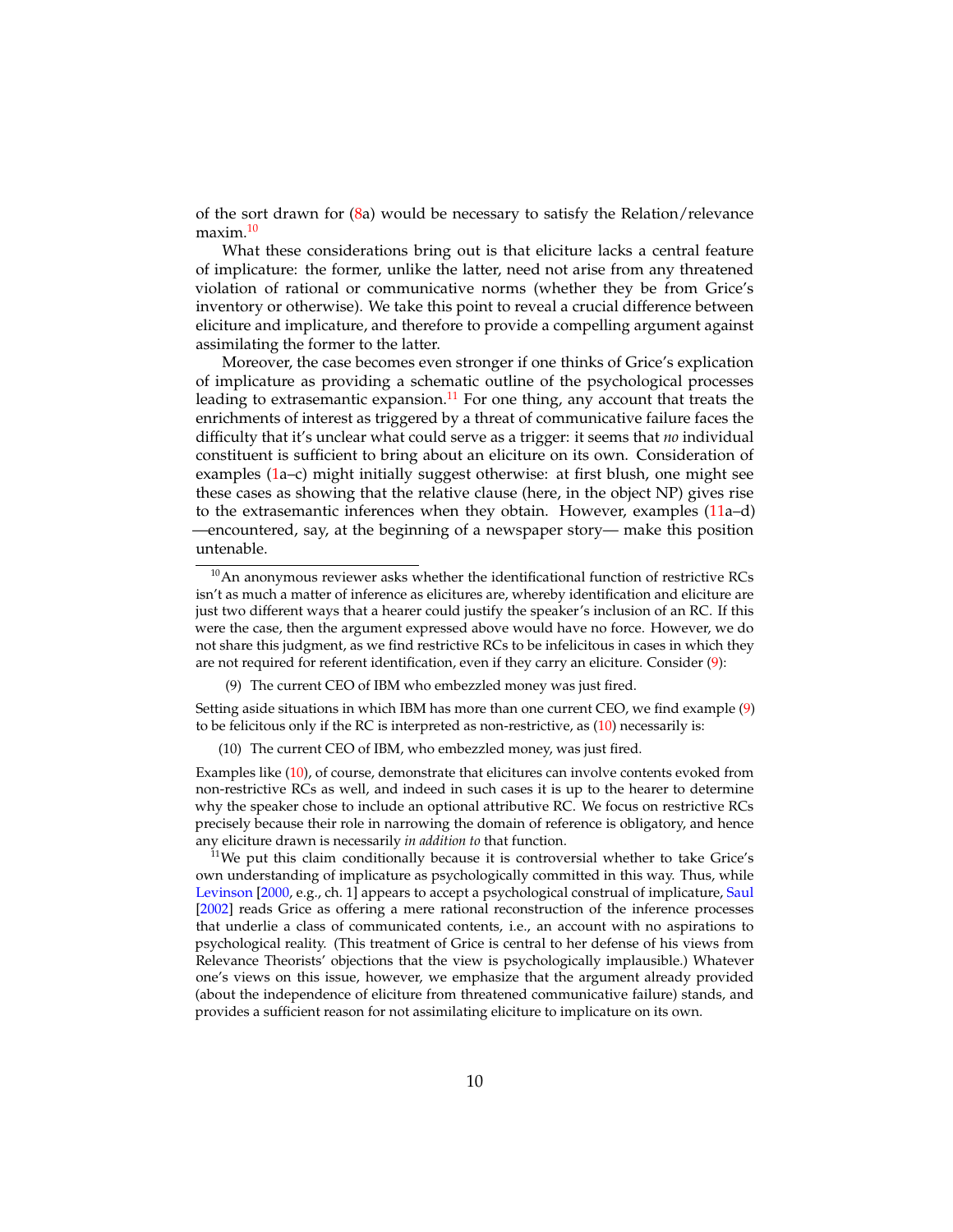- (11) a. A drunk pilot was arrested yesterday.
	- b. A 53 year-old pilot was arrested yesterday.
	- c. A drunk rapper was arrested yesterday.
	- d. A drunk pilot was playing golf yesterday.

Sentence [\(11a](#page-9-2)) will typically give rise to a rich mental picture of a pilot who was arrested because he was flying (or perhaps preparing to fly) while inebriated. This picture arises despite the fact that [\(11a](#page-9-2)) could be used to truthfully describe a situation in which a pilot, who happened to be drinking a fair bit on his day off, got arrested at home for cheating on his taxes. The variants in [\(11b](#page-9-2)–d), on the other hand, invite no analogous inferences, despite the fact that [\(11b](#page-9-2)) contains the same head noun and verb phrase as [\(11a](#page-9-2)), [\(11c](#page-9-2)) contains the same adjective and verb phrase as [\(11a](#page-9-2)), and [\(11d](#page-9-2)) contains the same head noun and adjective as [\(11a](#page-9-2)). The reason for this is intuitively clear: the basis for drawing the eliciture depends on a causal rule that requires all three constituent meanings provided by [\(11a](#page-9-2)) to be instantiated, that is, that a pilot—crucially, when flying or preparing to do so—can be arrested for being inebriated. The speaker who utters example [\(11a](#page-9-2)) therefore takes advantage of this knowledge being in the common ground to convey her message in a particularly efficient way.

Finally, if these examples show that eliciture cannot be seen as arising from an externally-triggered search for relevance, reflection suggests that such a picture implausibly reverses the order of explanation in any case: it is the operation of the hearer's cognitive capacities for drawing connections between contents that leads to a recognition of a relation of relevance (and to the enrichment itself), and not the reverse. For instance, when we interpret [\(1a](#page-1-0)), it is not that our understanding of the semantic contents of the matrix verb and the relative clause first provides a signal (*Relation holds!*) to the effect that those contents stand in a relevance relation, and which a search is required to identify (*hmm, firing and embezzling money; those two things are somehow related to one another, now I need to go figure out how*). Nor is it the case that interpreting [\(11a](#page-9-2)) results from the explicit consideration of ways in which the meanings of all three constituents might be related (presumably to occur only after performing three distinct pairwise searches that attempt to relate each of the three combinations of two constituents, which as [\(11b](#page-9-2)-d) illustrate, will turn up empty). Instead, it is our cognitive apparatus, in the face of learning of the firing and the embezzlement in  $(1a)$  $(1a)$ , and the drunkenness, piloting, and arrest as an ensemble in [\(11a](#page-9-2)), evokes the potential causal relationship automatically. Hence, an appeal to the Relation maxim here is superfluous: the only possible trigger for the inference is the very machinery that we have for establishing relevance itself, as it can only be this very machinery that presents us with the candidate inference in the first place. We will return to this issue in §[3.2.](#page-23-0) For our present purpose of resisting the assimilation of eliciture to Gricean implicature, what is important is that an appeal to relevance in such cases puts the cart before the horse: It is not a violation of the Maxim of Relation that starts the inference process; instead the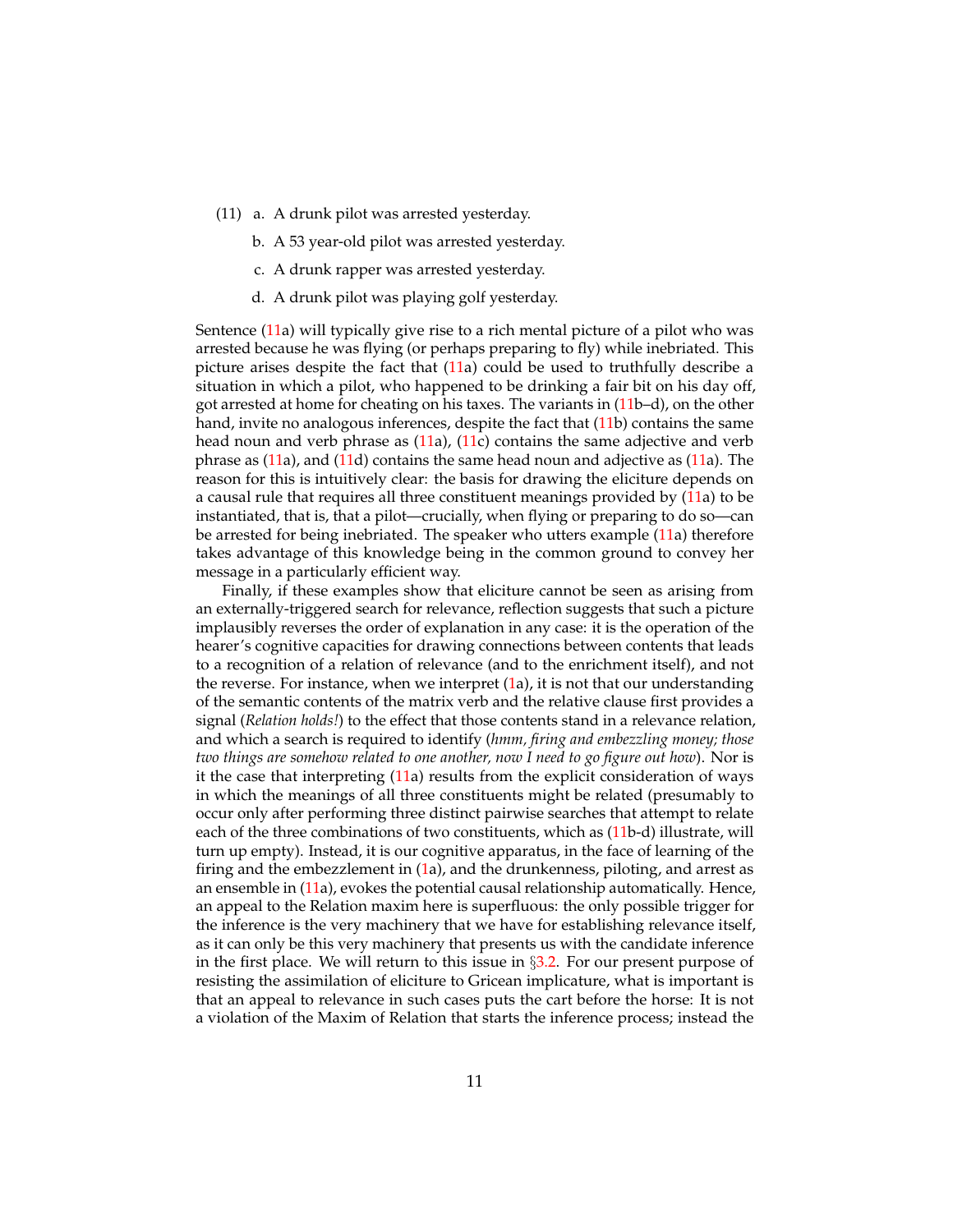inference process is already running, picking up the additional relevance relation when suggested by the content of the utterances.

All told, then, we conclude that eliciture lacks hallmarks central to the notion of implicature. Eliciture is a distinct species of extrasemantic expansion, and one whose understanding is poorly served by assimilating it to implicature.

### <span id="page-11-0"></span>**2.2 Impliciture**

Even if it is true, as we have contended, that elicitures cannot be seen to result from Gricean norm violations, one might still hope to account for them in terms of other familiar tools that have been proposed to account for various forms of extrasemantic inference (sometimes as supplements to, and sometimes as replacements for, Gricean tools). For example, [Bach](#page-32-5) [\[1994\]](#page-32-5) urges that expansions like those indicated in [\(12\)](#page-11-1) should not be understood as implicatures, because they involve the inference of content "built out of what is said", rather than "additional propositions external to what is said" as in implicature (p. 141). From this he concludes that there is a level of extrasemantic expansion ("impliciture") that sits between what is said and what is implicated.

- <span id="page-11-1"></span>(12) a. Donald is too crazy. [to be a serious contender for President]
	- b. I haven't had breakfast. [today]

Bach distinguishes two types of implicitures. The first type, *completions*, involve "the filling in of a propositional radical", which occurs "because the utterance is semantically underdeterminate and completion is required" [\[Bach,](#page-32-5) [1994,](#page-32-5) p. 126], as in [\(12a](#page-11-1)). The second type, *expansions*, involve "the fleshing out of the minimal proposition expressible by an utterance" (p. 126), which occurs as a result of a hearer recognizing "that a speaker cannot be plausibly taken, and therefore does not intend to be taken, to mean what he is saying" (p. 136), as in [\(12b](#page-11-1)).

Eliciture differs from impliciture in two important respects. First, like implicature, impliciture is driven by a characteristic kind of breakdown. Specifically, impliciture arises when the output that semantics generates without those forms of expansion is insufficient to fix (in the case of completions) or to fix appropriately (in the case of expansions) truth-conditional content. Elicitures, on the other hand, do not require the types of triggers necessary for these types of expansion: they do not appear to depend on any kind of incompleteness or infelicity, and are not the result of a grammatical shortcoming, a norm violation, lack of relevance to the speaker's goals, nor any question on the part of the hearer about the plausibility of the unenriched meaning of the utterance. Indeed, sentences that give rise to elicitures are perfectly felicitous even if the inferences under consideration are not drawn.

The second dissimilarity is that implicitures are restricted to inferences that constitute developments of the logical form of an utterance. Elicitures, in contrast, are not properly characterized as developments of a single logical form; they instead, like implicatures, represent inferences to additional propositions that are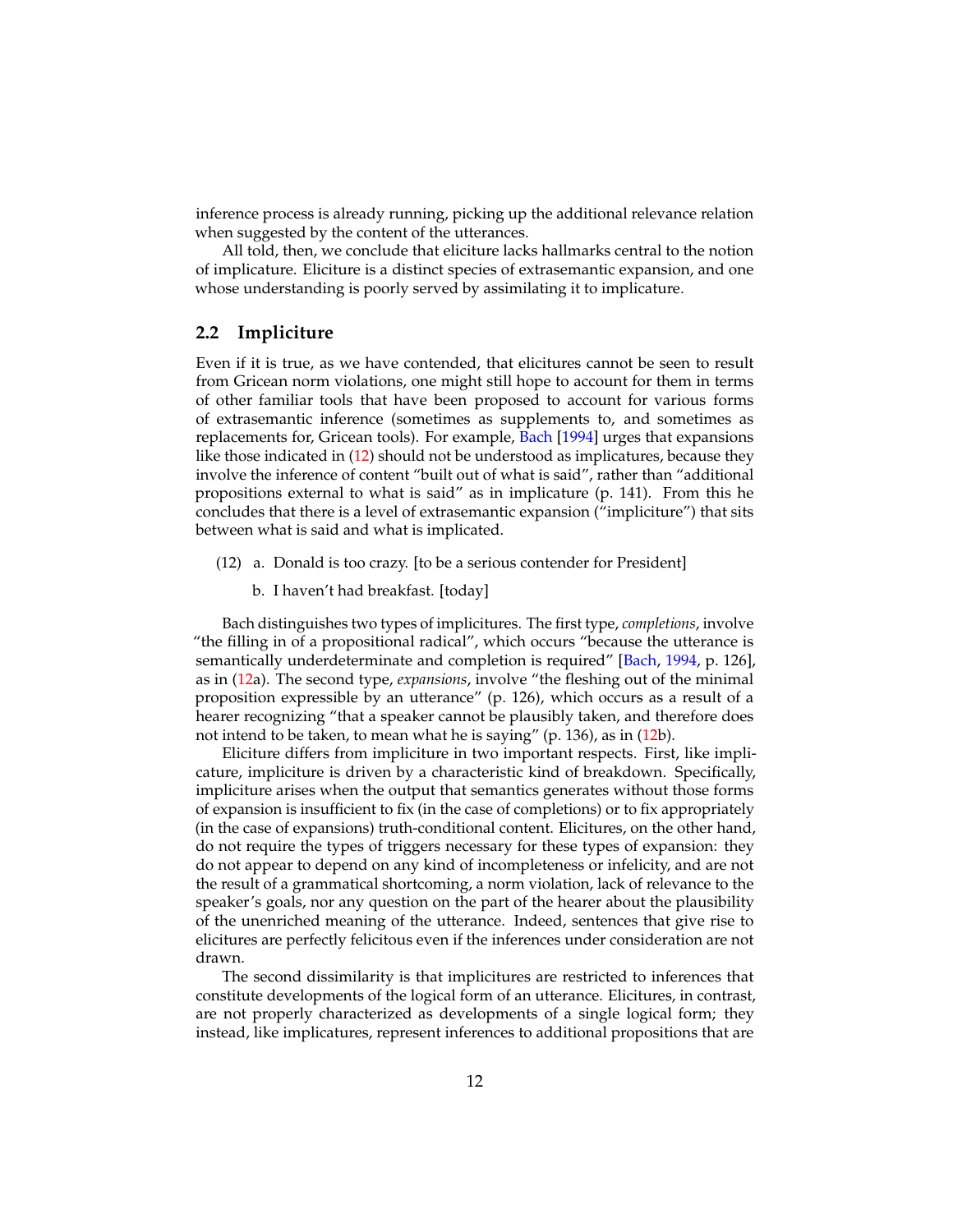external to the logical form of the utterance itself: in [\(1a](#page-1-0)) the proposition denoted by *the embezzlement was the reason for the firing* is inferred alongside *the company fired the manager who was embezzling money*, in [\(2b](#page-2-2)) the proposition denoted by *the druginduced confusion caused the fall* is inferred alongside *the drug-addled undergrad fell off of the Torrey Pines cliffs*, and in [\(3a](#page-3-0)) the proposition denoted by *the victim was jogging at the time of the accident* is inferred alongside *a jogger was hit by a car in Fresno last night*. It would appear, then, that elicitures fail to meet the defining characteristics of impliciture.

### <span id="page-12-0"></span>**2.3 Local pragmatic strengthening**

There is yet another class of extrasemantic enrichments —henceforth, LOCAL PRAGMATIC STRENGTHENINGS— that is potentially relevant to our examples. The hallmark of this class is that its members involve a strengthening (or, more generally, modification) in meaning of a particular constituent or implicit relationship between constituents. Once again, one can ask whether the inferences we are highlighting can be understood by subsuming them under this heading. We argue that they cannot.

An early articulation of the local pragmatic strengthening idea is offered by [Geis and Zwicky](#page-32-6) [\[1971\]](#page-32-6), who introduce cases of "invited inference" such as the conditional perfection inference in [\(13a](#page-12-1)) and the strengthening of the conjunction *and* in [\(14a](#page-12-2)):

- <span id="page-12-1"></span>(13) a. I'll give you five dollars if you mow the lawn.
	- b. I'll give you five dollars if and only if you mow the lawn.
- <span id="page-12-2"></span>(14) a. Martha observed the children at play and smiled with pleasure.
	- b. Martha observed the children at play and as a result smiled with pleasure.

They observe that the typical interpretation of the conditional in [\(13a](#page-12-1)) is as a biconditional, i.e. a strengthening from *if* to *if and only if* per [\(13b](#page-12-1)). Similarly, the typical interpretation of the conjunction in  $(14a)$  $(14a)$  involves strengthening to a causal relation, per [\(14b](#page-12-2)).

Later neo-Griceans have sometimes held [contrary to [Geis and Zwicky,](#page-32-6) [1971,](#page-32-6) p. 565] that such cases should be thought of as instances of Gricean implicature. Thus, [Horn](#page-33-7) [\[2004\]](#page-33-7) proposes to treat Geis's and Zwicky's cases as instances of what he calls R-implicatures, assimilating them to the domain of the second part of the quantity maxim ("say no more than you must"). The reasoning goes that these expressions have come to have stereotypical meanings, so to spell out *if* as *if and only if* or *and* as *and as a result* is to provide more information than is necessary. Similarly, [Levinson](#page-34-3) [\[2000\]](#page-34-3), who advocates a three-way division among Q-, M-, and I-Principles, classifies these cases as resulting from I-inferences. His I-Principle comes in two parts, a Speaker's maxim of minimization ("Say as little as necessary; that is, produce the minimal linguistic information sufficient to achieve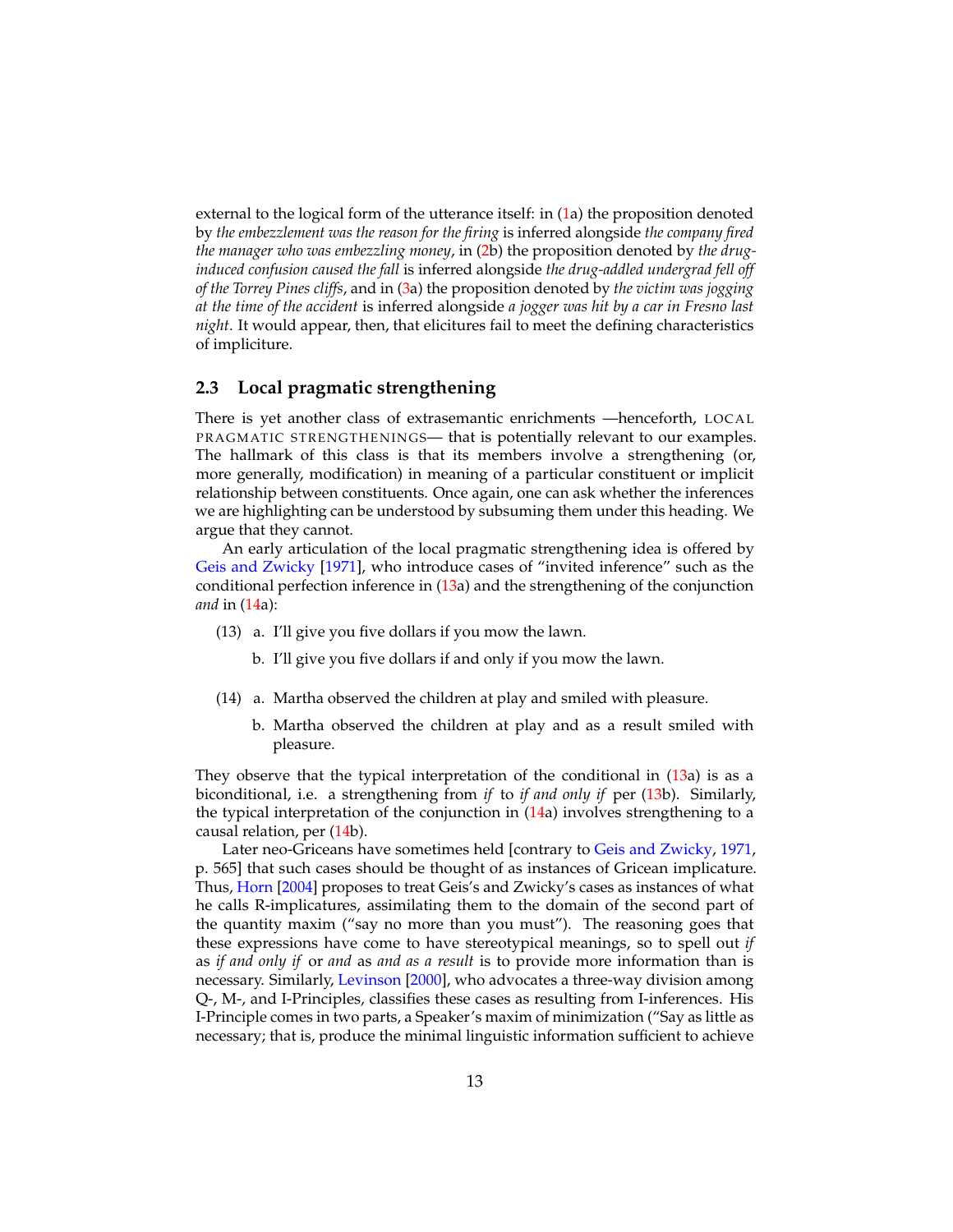your communicational ends (bearing Q in mind)"), and a Recipient's corollary termed the Enrichment Rule ("Amplify the information content of the speaker's utterance, by finding the most *specific* interpretation, up to what you judge to be the speaker's m-intended point"). In this category he collects conditional strengthening [\(13\)](#page-12-1), "conjunction buttressing" [\(14\)](#page-12-2), inference to stereotypes (*secretary* ⇒ female secretary), and negative strengthening ( $I don't like Alice \Rightarrow I$  positively dislike Alice). $12 \t13$  $12 \t13$  $12 \t13$ 

[Recanati](#page-34-5) [\[1993,](#page-34-5) [2004,](#page-34-6) [2010\]](#page-34-7) offers a rather different view —one he explicitly labels 'non-Gricean'— that analyzes these varieties of local enrichment by a handful of optional/non-mandated processes of pragmatic enrichment that partially overlap with those falling under Levinson's Enrichment Rule. Recanati's processes include "free enrichment"/"specifization" ("making the interpretation of some expression in the sentence contextually more specific" [\[Recanati,](#page-34-6) [2004,](#page-34-6) 24]; e.g., the bridging inference in [\(15a](#page-13-2))), "loosening" ("a condition of application packed into the concept literally expressed by a predicate is contextually dropped so that the application of the predicate is widened" (p. 26); e.g., in [\(15b](#page-13-2))), and "semantic transfer" ("the output is neither an enriched nor an impoverished version of the concept literally expressed by the input expression . . . [but] a different concept altogether, bearing a systematic relation to it" (p. 26); e.g., in  $(15c)$  $(15c)$ ).

<span id="page-13-2"></span>(15) a. Free enrichment: *Mary took out her key and opened the door.*  $\Rightarrow$  Mary opened the door with the key she had taken out.

- (a) Bridging: *John unpacked the picnic. The beer was warm*.  $\Rightarrow$  The beer was part of the picnic.
- (b) Preferred local coreference: *John came in and he sat down.* ⇒ John came in and John sat down.
- (c) Noun-noun compounds: *The oil compressor gauge*  $\Rightarrow$  The gauge that measures the state of the compressor that compresses the oil.
- (d) Possessive interpretation: *Wendy's children* ⇒ Those children to whom she is a parent.

These are clearly different from the phenomena discussed above in that they are linguistically mandated forms of strengthening. For instance, the definite *the beer* in (a) is not otherwise felicitous if the addressee cannot uniquely identify the referent. Likewise, one has not understood *he* in (b) if its referent is not recovered, *oil compressor gauge* in (c) without recovering some semantic relationship between the nominals, or *Wendy's children* in (d) without recovering the relationship between the possessive and the head noun.

<span id="page-13-1"></span> $13$ At one point Levinson seems to acknowledge the need for further inferential machinery beyond that supplied by Gricean mechanisms themselves: in his full spelling out of his I-Principle (p. 114), Levinson gives four specific subcorollaries of his Recipient's corollary, including the instruction to "Assume the richest temporal, casual and referential connection between described situation or events, consistent with what is taken for granted". Though we are unsure what Levinson has in mind here (he doesn't cite examples like ours, and offers no proposal about the source of such inferences), it may be that he would regard elicitures as falling under this heading.

<span id="page-13-0"></span> $12$  Levinson also includes a number of other phenomena in this category, making for quite a heterogeneous lot. Some examples: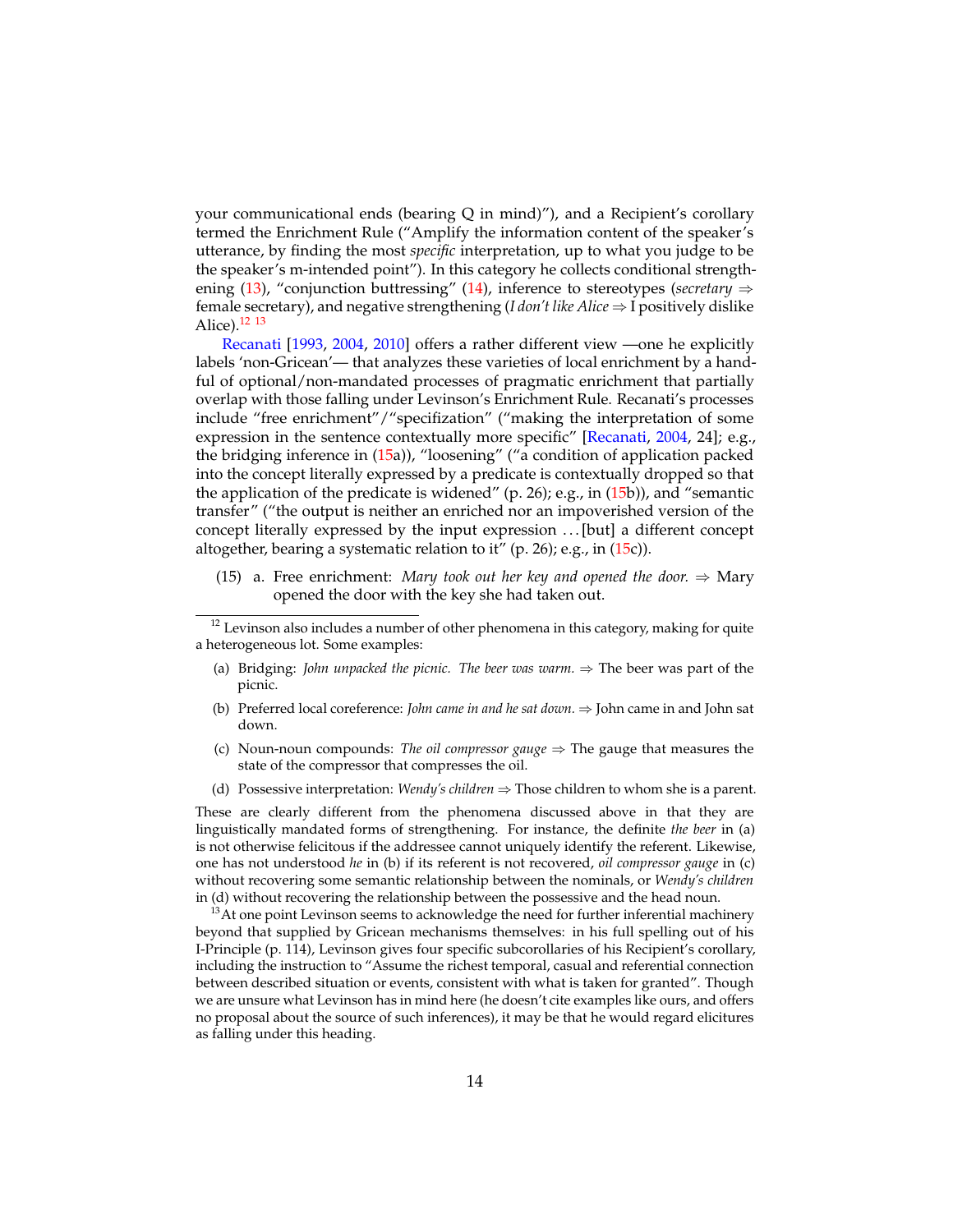- b. Loosening: *The ATM swallowed my credit card.* ⇒ The (inanimate) ATM took my credit card and didn't give it back.
- <span id="page-14-0"></span>c. Transfer: *I am parked out back*.  $\Rightarrow$  The car I own/drive is parked out back.

One way in which Recanati differs from the other theorists mentioned in this section is in holding that the processes responsible for the enrichments in cases like [\(13\)](#page-12-1)–[\(14\)](#page-12-2) also apply during the process of semantic composition [\(Recanati](#page-34-6) [\[2004,](#page-34-6) 34–36]; [Recanati](#page-34-7) [\[2010,](#page-34-7) ch. 1]), as in [\(16a](#page-14-0)–b):

- (16) a. *He eats/wears rabbit*.  $\Rightarrow$  the meat/fur from a rabbit.
	- b. *The driver/policeman stopped the car*  $\Rightarrow$  by applying the brake/by directing the driver to apply the brake. [adapted from [Rumelhart,](#page-34-8) [1979,](#page-34-8) 78]

The enrichments in these cases still have the property of being local, however, in the sense that they arise from the combination of the meanings of sibling constituents in the syntax.

In contrast, our examples differ from the cases addressed by both Geis  $\&$ Zwicky and Recanati in their unrestrictedly non-local character. For one thing, as we have seen, eliciture-based inferences include many for which it is difficult to locate any lexical/constructional trigger smaller than the whole utterance (e.g., [3a](#page-3-0), [11a](#page-9-2)). Hence, such cases lack the specific lexical or constructional triggers characteristic of Geis's and Zwicky's examples: e.g., the result reading for 'and', the biconditional for 'if...then', etc.<sup>[14](#page-14-1)</sup> Second, unlike Recanati's examples, the meanings whose association give rise to the enriched interpretation are often not those of sibling constituents in syntax, and hence cannot be triggered via semantic composition [cf. Recanati's rejection of free enrichment at the "topmost level" [Recanati,](#page-34-7) [2010,](#page-34-7) p. 23]. Third, the inferred extrasemantic content generated by eliciture is propositional, rather than an alternative interpretation of any subpropositional constituent as in the examples addressed here. And finally, as we mentioned in  $\S 2.2$ , the propositional output of eliciture is not a replacement of the unenriched meaning of the utterance, but a supplement that sits alongside the latter (e.g., *The company fired the manager who was embezzling money*  $\Rightarrow$  the embezzlement was the reason for the firing). Consequently, eliciture cannot be analyzed simply as a strengthening of a constituent meaning to a stereotypical interpretation (or other local modification and replacement).

### **2.4 Relevance Theory**

We take the foregoing discussion to have shown that the phenomenon of eliciture is conceptually distinct from standard forms of extrasemantic content that have become familiar within the Gricean tradition and its nearby offshoots. We now want to consider eliciture from the perspective of Relevance Theory (henceforth

<span id="page-14-1"></span><sup>&</sup>lt;sup>14</sup> Reasons for doubting the applicability of Horn's and Levinson's treatment of examples [\(13\)](#page-12-1)–[\(14\)](#page-12-2) to cases of eliciture, i.e., by appeal to implicature, were discussed in  $\S 2.1$ .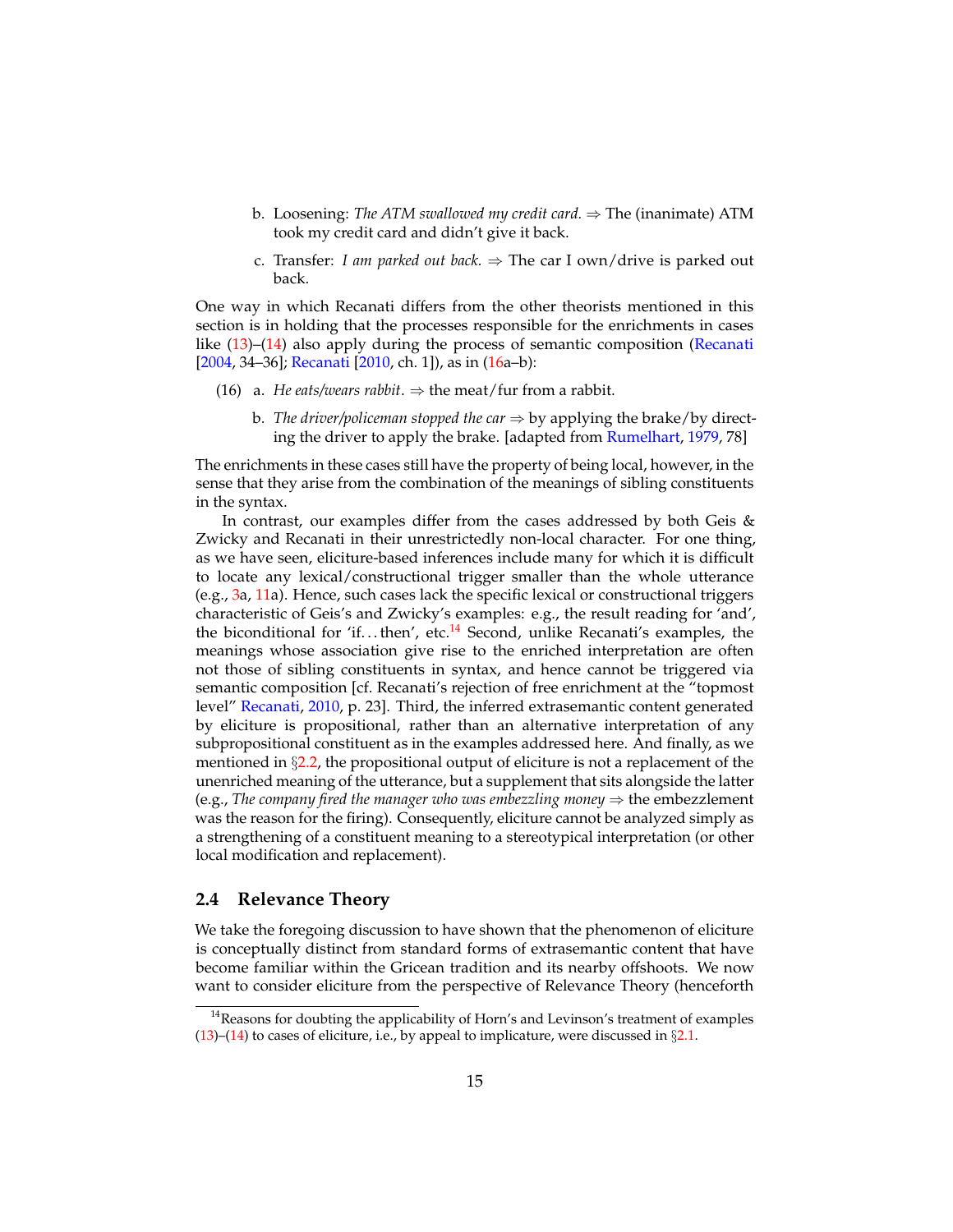RT) —perhaps the leading alternative to the Gricean framework for understanding extrasemantic expansion— which aims to treat a surprisingly wide variety of interpretive phenomena (including all pragmatic enrichment) in a uniform way [\[Sperber and Wilson,](#page-34-9) [1986,](#page-34-9) [Wilson and Sperber,](#page-35-3) [2004,](#page-35-3) inter alia]. Here we'll briefly outline RT before considering its application to eliciture, and then argue that (despite important similarities between the view and our own positive account, presented in §[3\)](#page-20-0) eliciture ultimately resists explanation in Relevance Theoretic terms.

Broadly speaking, RT treats linguistic interpretation as a matter of inferring speaker meaning from the evidence of heard utterances and other assumptions operative in the context. The key technical notion in the theory is that of the RELEVANCE of an input—a ratio of its number of contextual effects (viz., conclusions derivable from that input and background assumptions together but not from either alone) to the processing costs of obtaining it in that context [\[Sperber](#page-34-9) [and Wilson,](#page-34-9) [1986,](#page-34-9) p. 125]. On the RT picture, heard utterances guide a hearer's recovery of speaker meaning because they raise expectations of their own relevance, as per what Sperber and Wilson call the COMMUNICATIVE PRINCIPLE OF REL-EVANCE: "Every utterance (or other act of overt communication) communicates the presumption of its own optimal relevance" [\[Sperber and Wilson,](#page-34-9) [1986,](#page-34-9) p. 260]. Given that, for them, speakers guide their communicative activity in accord with the principle of relevance, hearers should interpret utterances by disambiguating, resolving, and expanding them in the most relevant way—i.e., by pairing them with specific meanings that facilitate the most inferences with the least effort. Thus, on this view,

The hearer should take the linguistically encoded sentence meaning; following a path of least effort, he should enrich it at the explicit level and complement it at the implicit level until the resulting interpretation meets his expectations of relevance [\[Wilson and Sperber,](#page-35-3) [2004,](#page-35-3) p. 258].

This conception of interpretation is ultimately enshrined in the theory's single interpretative procedure, the RELEVANCE-THEORETIC COMPREHENSION PRO-CEDURE [\[Wilson and Sperber,](#page-35-3) [2004,](#page-35-3) p. 259]:

- <span id="page-15-0"></span>(17) a. Follow a path of least effort in computing cognitive effects: Test interpretive hypotheses (disambiguations, reference resolutions, implicatures, etc.) in order of accessibility.
	- b. Stop when your expectations of relevance are satisfied (or abandoned).

Applied to an instance of eliciture like [\(1a](#page-1-0)), the proposal would presumably be that interpreting the utterance as communicating the information that the embezzling caused the firing represents a gain in relevance over an interpretation that omits this information, in so far as the former interpretation adds important contextual effects at relatively low processing costs.

Within its broad approach to linguistic interpretation, RT makes room for two specific forms of pragmatic expansion: EXPLICATURE, a type of expansion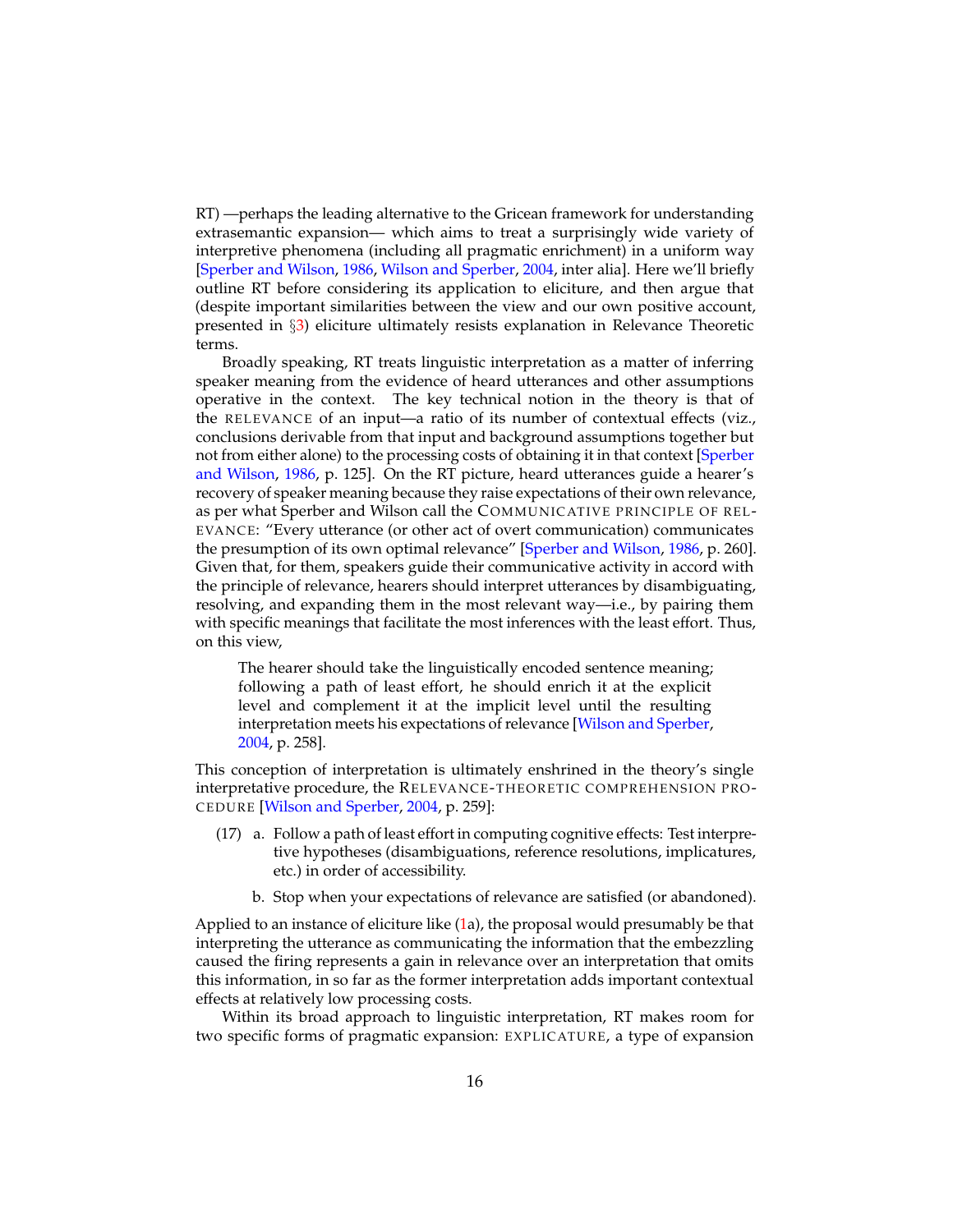aimed at the development of the logical form of the utterance ("An assumption communicated by an utterance U is *explicit* if and only if it is a development of a logical form encoded by U"), and IMPLICATURE, defined as any enrichment that is not explicature ("Any assumption communicated, but not explicitly so, is implicitly communicated: it is an *implicature*") [\[Sperber and Wilson,](#page-34-9) [1986,](#page-34-9) p. 182].[15](#page-16-0) The fact that explicatures constitute developments of logical forms entails what has become a canonical diagnostic used to distinguish explicature from implicature the capacity for explicature to affect, or "intrude on," truth value. For instance, RTists argue that explicatures lead to inclusion of the bracketed material in such examples as [\(12a](#page-11-1)–b, repeated as [18a](#page-16-1)–b), and that this happens *prior* to semantic evaluation, as a step on the way to fixing the truth-conditional contents expressed by utterances.

- <span id="page-16-1"></span>(18) a. Donald is too crazy. [to be a serious contender for President]
	- b. I haven't had breakfast. [today]

Thus, [Carston](#page-32-7) [\[2002\]](#page-32-7) suggests that the pragmatic strengthening resulting in the conveyance of the bracketed material in [\(19a](#page-16-2)–b) must be treated as explicature rather than implicature (i.e., as making a contribution prior to semantic evaluation), on pain of our being unable to account for the possible truth of [\(19c](#page-16-2)) (cf. [Cohen](#page-32-8) [\[1971,](#page-32-8) p. 58]; [Wilson](#page-35-4) [\[1975,](#page-35-4) p. 151]).<sup>[16](#page-16-3)</sup>

- <span id="page-16-2"></span>(19) a. Annie got married and had a baby. [in that order]
	- b. Annie had a baby and got married. [in that order]
	- c. If Annie got married and had a baby, her parents would be happy, but if she had a baby and got married, they'd be very unhappy.

This behavior is inconsistent with implicatures in RT, which by definition are propositions that are inferred in addition to, and hence do not affect the truth value of, the proposition denoted by the linguistically coded material and its explicatures.<sup>[17](#page-16-4)</sup>

<span id="page-16-0"></span><sup>&</sup>lt;sup>15</sup>The term 'explicature' is used variably in the literature to refer either to the entirety of what is explicitly communicated by an utterance, or only the components of this meaning that result from a development of the logical form that the utterance encodes; we follow the latter usage here.

<span id="page-16-3"></span><sup>&</sup>lt;sup>16</sup>Here we follow Carston (and the consensus) in treating the conveyed/bracketed material in [\(19a](#page-16-2)–b) (mutatis mutandis, the conveyed information at issue in our example [\(1a](#page-1-0))) as being supplied extrasemantically rather than semantically (and so as potential instances of pragmatic intrusion into semantics). Of course, as [King and Stanley](#page-33-8) [\[2005\]](#page-33-8) point out, that treatment presupposes that there is no adequate semantic explanation of the origin of the relevant information; and they are surely correct that, at least in principle, this presupposition is open to question. We believe the standard treatment is defensible in these cases, e.g. because the information appears to pass standard tests for extrasemantic status such as being cancelable and reinforceable.

<span id="page-16-4"></span> $17$ It should be stressed that whereas both Grice's account and RT distinguish implicatures from the propositions that are semantically encoded by utterances, RT's division between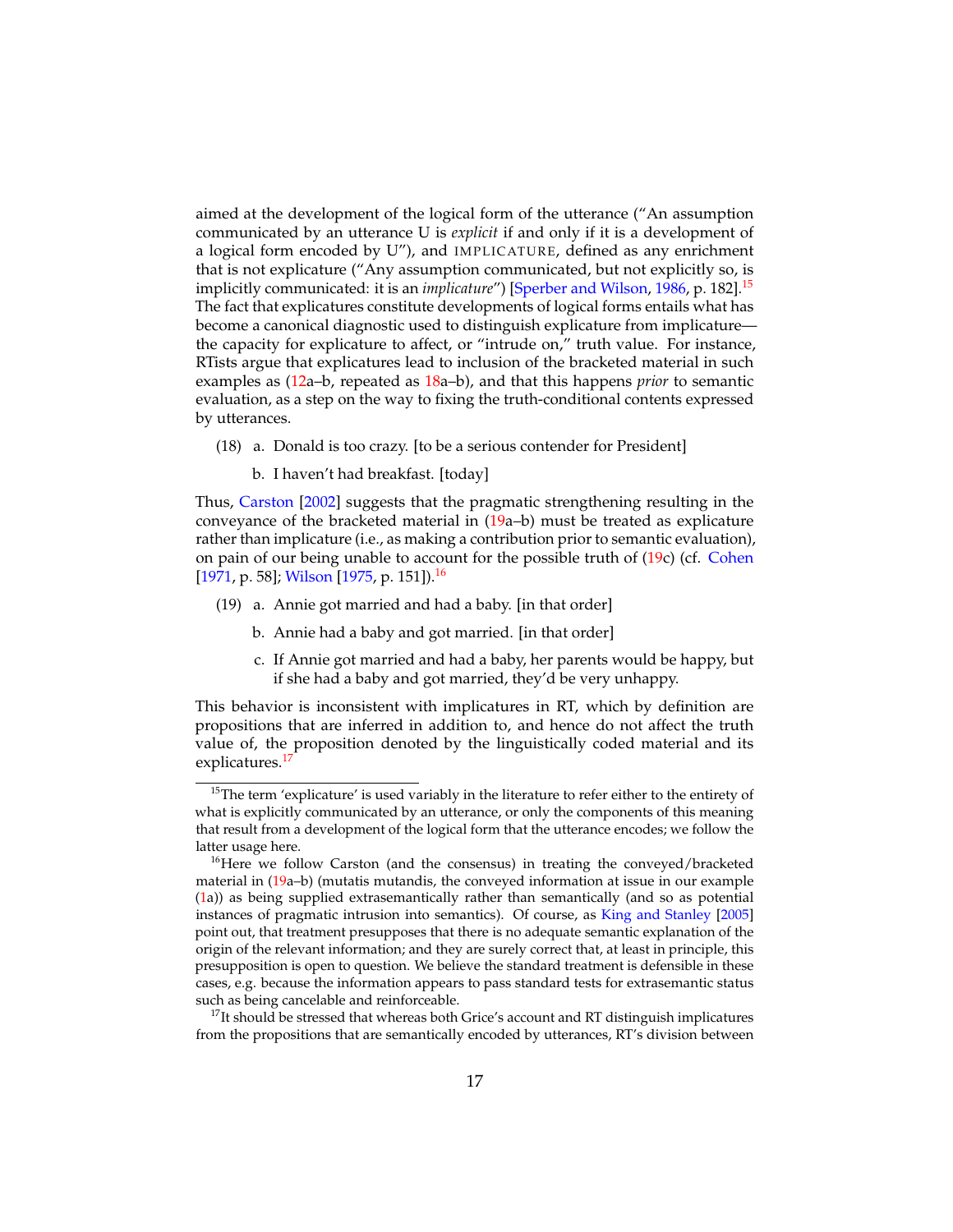It is worth noting that, partly because it has the aim of accounting for linguistic understanding quite generally speaking, RT's approach to the topic of extrasemantic expansion differs in important respects from the approaches we have considered so far—respects to which we are largely sympathetic (and that are shared significantly by our own approach to eliciture; cf. §[3\)](#page-20-0). For one thing, and unlike the views discussed in  $\S$ [2.1](#page-4-0)[–2.3,](#page-12-0) RT does not treat enrichments as special phenomena whose interpretation is triggered by communicative failure. On the contrary, for RT, *any* utterance is incomplete and hence in need of enrichment if it is to satisfy the presumption of relevance [cf. the comprehension procedure for interpreting heard utterances outlined by [Wilson and Sperber,](#page-35-3) [2004,](#page-35-3) p. 261ff]. The view therefore construes enrichments as natural by-products of normal interpretative processes. For another, proponents of RT view those normal interpretive processes as instances of general cognitive capacities that happen to be directed on linguistic inputs, rather than applications of languagespecific procedures. (This commitment falls out of their Cognitive Principle of Relevance: "Human cognition tends to be geared to the maximisation of relevance"; p. 254.) Moreover, they hold that utterance-construction is guided by the aim of of deliberately exploiting comprehenders' not-specifically-linguistic inferential/interpretive capacities, so that the latter not only direct interpretation but feed utterance planning as well ("I may be able to produce a stimulus which is likely to attract your attention, to prompt the retrieval of certain contextual assumptions and to point you towards an intended conclusion"; p. 254).

Despite the areas of agreement between our account and RT, we believe that elicitures are problematic for RT in at least two significant respects. The first is that elicitures are not classifiable into either of the two types of enrichment that the theory posits. On the one hand, elicitures appear to exhibit the kind of pragmatic intrusion that, as we saw, is compatible only with explicature. To see this, consider [\(20\)](#page-17-0), spoken by a union leader at the union's monthly membership meeting:

<span id="page-17-0"></span>(20) If the company fires an employee who comes in late, a union complaint will be lodged.

It seems that this sentence could be judged true even under a scenario in which an employee came in late one day, was promptly fired for having embezzled money, and yet the union did nothing. That is, the fact that he wasn't fired *because* he was late causes the event to not satisfy the antecedent of the conditional in [\(20\)](#page-17-0). As we have seen, the fact that eliciture exhibits this sort of intrusion on truth-conditional meaning is incompatible with treating it as a form of implicature within RT.<sup>[18](#page-17-1)</sup>

explicature and implicature fails to line up with Grice's distinction between what is said and what is implicated. Specifically, a variety of enrichments that Grice would characterize as implicatures are argued to be explicatures in RT (e.g., [\(19\)](#page-16-2)).

<span id="page-17-1"></span> $18$ Note that this point applies to both STRONG implicature and WEAK implicature in RT. [Wilson and Sperber](#page-35-3) [\[2004\]](#page-35-3) say:

A proposition . . . is STRONGLY IMPLICATED . . . if its recovery is essential in order to arrive at an interpretation that satisfies the expectations of relevance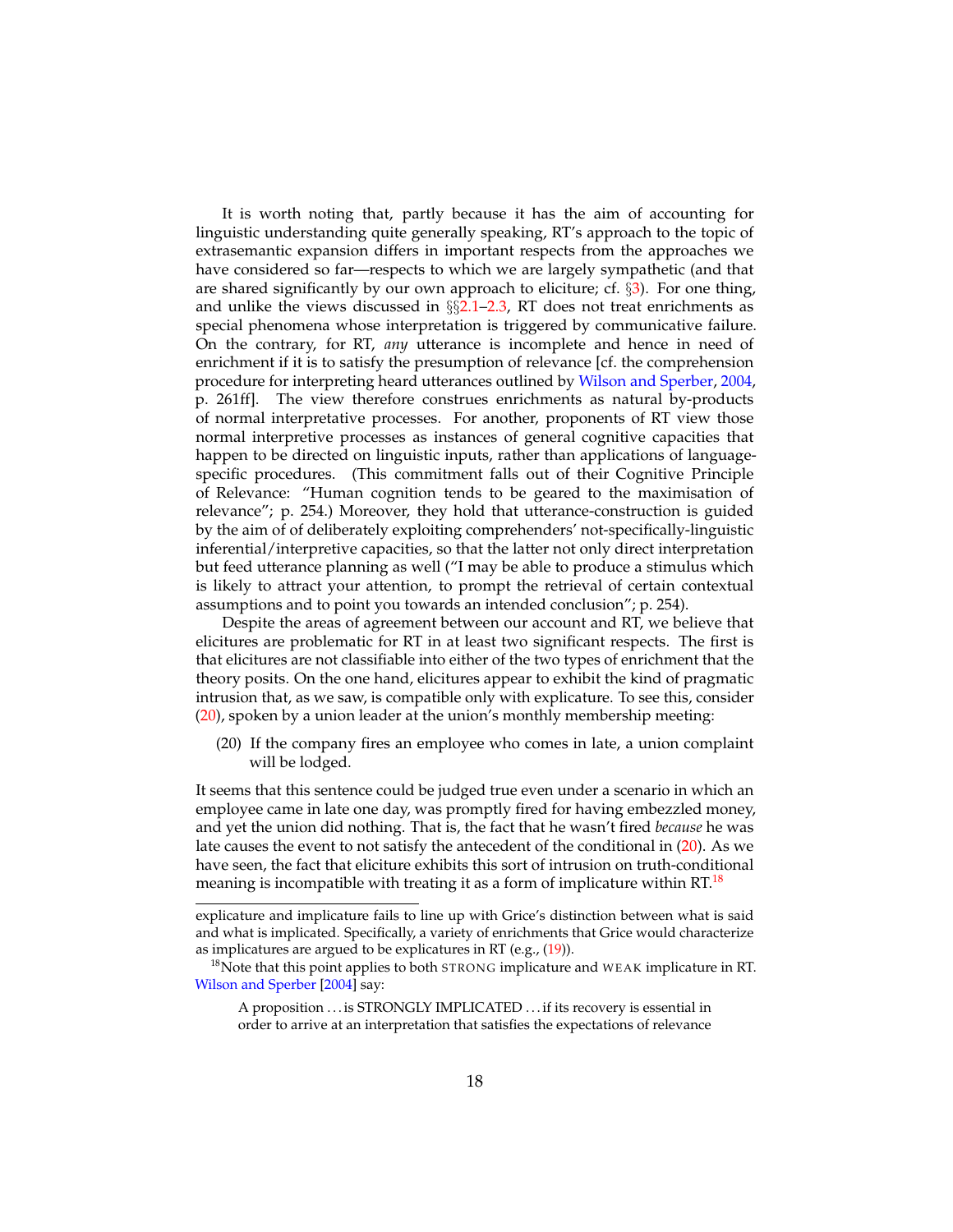On the other hand, eliciture lacks a defining characteristic of explicature as well. As we have discussed, the core of RT's distinction between explicature and implicature lies in the fact that the former but not the latter are developments (completions/expansions) of the logical form of an utterance. However, as we observed in §[2.2,](#page-11-0) this is not true of eliciture, which often results in inferences to additional propositions entirely external to the logical form of the utterance itself. It would appear, then, that elicitures fit neatly into neither of the two categories of pragmatic expansion allowed by RT.

A second and more general problem that elicitures present for RT has to do with the nature of the comprehension procedure posited by the view [\(17\)](#page-15-0). One of our central arguments against invoking Grice's notion of relevance as a source of explanation for our cases (see  $\S2.1$ ) applies equally here, specifically with respect to examples like [\(8a](#page-8-0)-c): given that relative clauses are deemed relevant if they do nothing more than restrict the domain of reference for the NP they modify [\(8b](#page-8-0)), we see no explanation for why inference would go any further in cases like [\(8a](#page-8-0)), in light of the hearer's instruction to stop upon the meeting of relevance expectations per [\(17b](#page-15-0)). After all, the vast majority of restrictive relative clauses found in discourse serve only this basic identificational function; those that convey an eliciture (which, crucially, do so *in addition to*, and not instead of, serving the basic function) are atypical. It is therefore hard to see how an interpreter's expectations of relevance would not be met by establishing that an RC felicitously serves the basic function alone.<sup>[19](#page-18-0)</sup>

Examples of weak implicatures include metaphors —e.g., *John has a square mind*— which convey meaning beyond their (generally false) literal meanings, but which are otherwise less determinate than typical (strong) implicatures. Whereas elicitures are more similar in their behavior to strong implicatures —the candidate enrichments are clear and determinate neither type can allow for the sort of intrusion into truth conditional content witnessed in  $(20)$ .

<span id="page-18-0"></span><sup>19</sup>We will argue in  $\S 3.2$  $\S 3.2$  that the inferential processes that endow hearers with the ability to draw elicitures in cases like [\(1a](#page-1-0)) are precisely those that hearers utilize to establish the coherence of intersentential discourses such as [\(21\)](#page-18-1).

<span id="page-18-1"></span>(21) The company fired the manager. He was embezzling money.

raised by the utterance itself. It is WEAKLY IMPLICATED if its recovery helps with the construction of an interpretation that is relevant in the expected way, but is not itself essential because the utterance suggests a range of similar possible implicatures, any one of which would do [\[Wilson and Sperber,](#page-35-3) [2004,](#page-35-3) p. 269].

But there is an important difference between the inter- and intra-sentential cases that amounts to a further difficulty for RT: in the intersentential case, the hearer *must* draw some sort of relevancy relation ('coherence relation') between the clauses, or else the sentences will not constitute a coherent discourse. We believe that RT's characterization of the interpreter's need for linguistic material to meet his expectation of relevance aptly characterizes the interpretation of intersentential cases (as witnessed by the fact that interpreters will, within limits and according to certain principles, infer additional content needed to meet that expectation). However, as we will see, this is precisely the quality that elicitures lack (see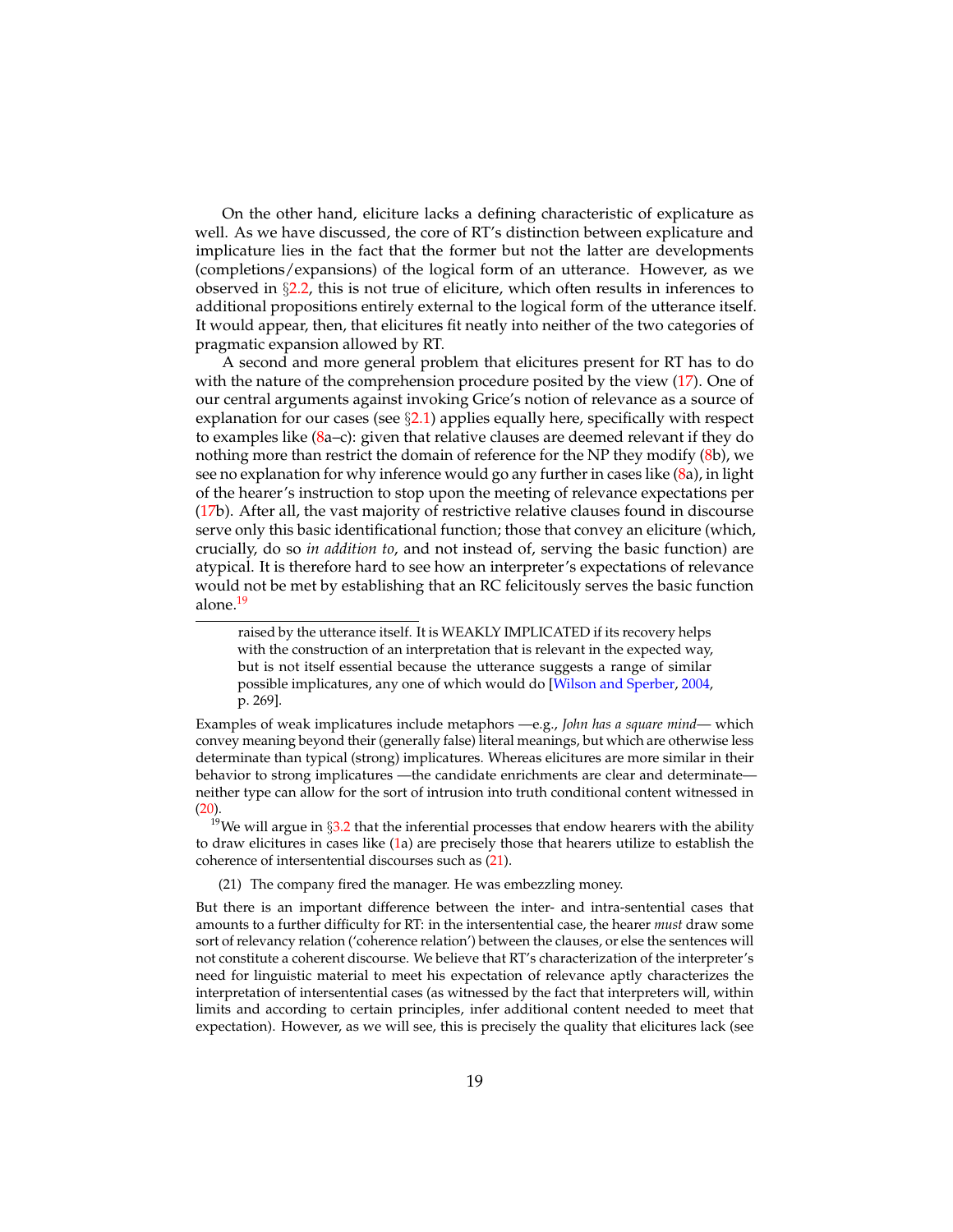One might respond to this objection by proposing that perhaps elicitures result from an automatic/low-cost inferential process that, per the maximization of relevance, is outweighed by the added cognitive effect associated with it. After all, as Sperber notes,

The claim that the human cognitive system tends to allocate resources to the processing of available inputs according to their expected relevance is at the basis of relevance theory [\[Sperber,](#page-34-10) [2005,](#page-34-10) pp. 67– 68].

However, as [Levinson](#page-34-11) [\[1987,](#page-34-11) [1989\]](#page-34-12) and others have pointed out, the problem with this claim is that the processor can have no way of knowing what the added cognitive effects (if any) would be of a particular enrichment without doing the work to calculate the candidate enrichment beforehand:

This would clearly involve comparison of different interpretations; but obviously to compare interpretations would involve computing each of them, thus additively increasing C[osts], so R[elevance] predicts it will be cheaper to pick any one interpretation at random! (Sperber and Wilson are aware of this difficulty, and suggest heuristics must exist that allow estimation of costs without computation (131); and so they must, and must be described and shown to work, if the theory of R is to survive) [\[Levinson,](#page-34-12) [1989\]](#page-34-12).

As [Levinson](#page-34-11) [\[1987\]](#page-34-11) notes, however, RT offers no detailed hypotheses regarding such heuristics; but without such concrete hypotheses, the view's explanations for enrichments will remain objectionably *post hoc*.

Even setting this point aside, it seems doubtful that such heuristics, regardless of the form they take, would naturally cover the cases of eliciture addressed here. As we have noted, only a small minority of RCs found in natural language usage appear to support the sort of causal eliciture we see in  $(1a)$  $(1a)$ ; certainly cases like [\(1b](#page-1-0)) are by far the typical case. Given this, it is hard to see how a heuristic would recommend expending the effort to attempt the inference of an eliciture, when very few instances will pay back the effort expended. We therefore take the theory to predict, on the basis of the relevance-theoretic comprehension principle, that interpretation will stop without attempting to seek enrichments of the sort witnessed in  $(1a).^{20}$  $(1a).^{20}$  $(1a).^{20}$  $(1a).^{20}$ 

the discussion of examples  $(27)$  and  $(28)$  in §[3.2\)](#page-23-0). It is unclear to us how this important distinction between the intersentential and intrasentential cases could be captured in RT, as one would expect the principles of the theory to apply with equal force in the two scenarios.

When is an input relevant? Intuitively, an input (a sight, a sound, an utterance, a memory) is relevant to an individual when it connects with background information he has available to yield conclusions that matter to him: say, by answering a question he had in mind, improving his knowledge on a certain topic, settling a doubt, confirming a suspicion, or correcting a mistaken

<span id="page-19-0"></span><sup>&</sup>lt;sup>20</sup> Another source of doubt arises from Sperber and Wilson's characterization of a positive cognitive effect: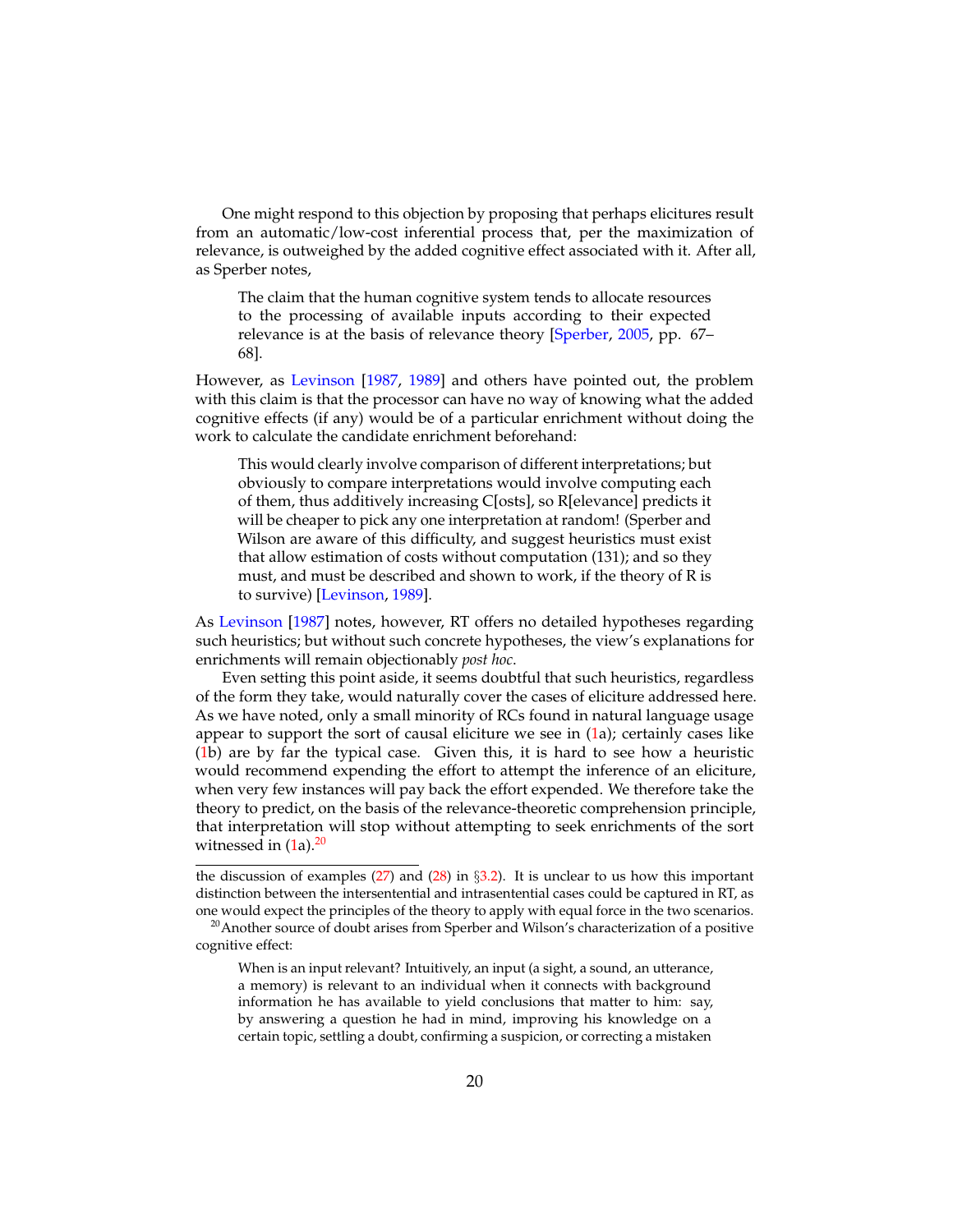We take the arguments of this section to establish that an adequate explanation of eliciture within RT is just as unlikely as an account framed in terms of the categories of the broad Gricean/neo-Gricean tradition we considered in §§[2.1–](#page-4-0) [2.3.](#page-12-0) Having made these arguments in some detail above, we are tempted by the following (necessarily more programmatic) diagnosis: RT struggles with eliciture because it attempts to explain this and all other forms of extrasemantic expansion in natural language, and the full array of inferences that result, as arising from a single explanatory source (viz., the mandate to maximize relevance). As we have taken pains in this paper to stress, the properties of the various enrichments we have surveyed differ along various dimensions, and are heterogeneous in their character. The history of linguistic research has taught us that language is highly complex at all levels of interpretation, and there is little reason to expect that the landscape of pragmatics would be significantly simpler. (We'll return to this theme in  $\S 4$ .) In our view, therefore, the argumentative burden rests firmly with those who would posit a uniform principle governing the establishment of such a wide range of inferences to extrasemantic content. In what follows, we offer our account of the cognitive apparatus that underlies the conveyance of eliciture. We intend for eliciture to take its place alongside the other types of extrasemantic expansion discussed in §[2.1–](#page-4-0)[2.3,](#page-12-0) and not as providing a new overarching principle intended to cover the breadth of phenomena addressed by RT.

## <span id="page-20-0"></span>**3 Eliciture and inference**

We have argued that eliciture resists reduction to other mechanisms of extrasemantic expansion. In this section, we'd like to suggest an alternative picture of eliciture and the kinds of extrasemantic expansion involved. We'll claim that this picture is in some respects more minimal than standard accounts of other types of extrasemantic enrichment, and connect it with an understanding of the cognitive strategies underpinning discourse processing.

impression. In relevance-theoretic terms, an input is relevant to an individual when its processing in a context of available assumptions yields a POSITIVE COGNITIVE EFFECT [\[Wilson and Sperber,](#page-35-3) [2004,](#page-35-3) p. 251].

As far as we can tell, it is not true that a hearer's propensity to draw an eliciture depends on his own goals and needs. On the contrary, a hearer who is utterly unconcerned with the reason for the manager's firing is as likely to draw the inference as a much more invested hearer. Indeed, as we noted in fn. [2,](#page-2-1) even experimental participants —who are completely detached from the situations conveyed by the experimental stimuli— are prone to draw elicitures. This is expected on our hypothesis that relevance-establishing machinery naturally serves up the inference regardless of the goals and needs of a particular hearer (see §[3\)](#page-20-0).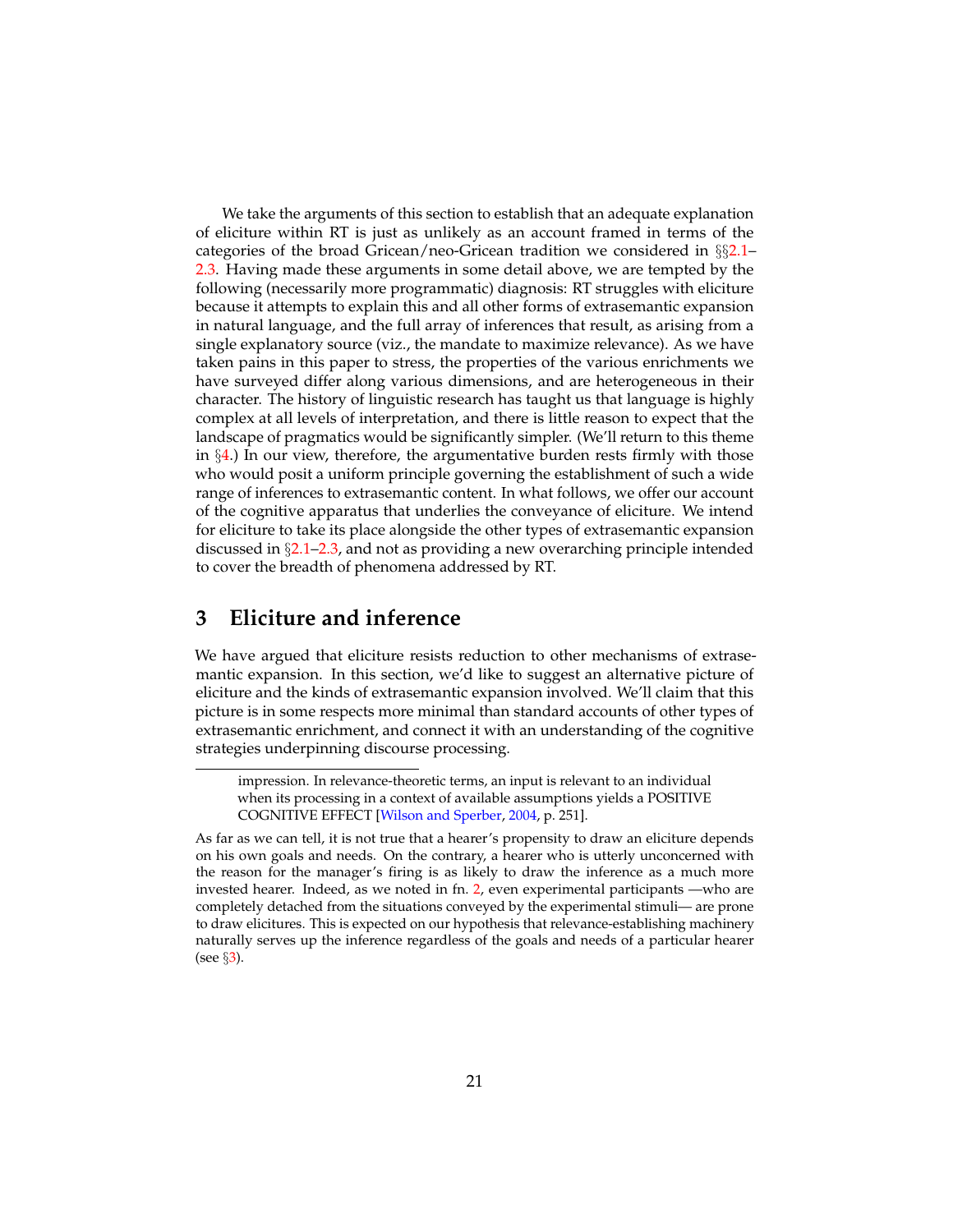#### <span id="page-21-0"></span>**3.1 Linguistic enrichment and cognitive enrichment**

On our picture, elicitures result from a speaker constructing her utterances so as to exploit a particular set of her hearer's general cognitive (not specifically linguistic) strategies for making sense of the world.

It is a familiar thought —and one that is very plausibly independent of any details of our linguistic capacities in particular— that cognitive agents make ampliative inferences that take them to conclusions beyond what is immediately justified by perception or other forms of direct evidence. Among other things, they also draw inferences that their observations invite, and incorporate the conclusions of these inferences into their evolving world models [cf., inter alia, [Rauschenberger](#page-34-13) [and Yantis,](#page-34-13) [2001,](#page-34-13) [Hubbard,](#page-33-9) [1995,](#page-33-9) [Strickland and Keil,](#page-35-5) [2011\]](#page-35-5).

To see this point, consider an utterly unremarkable situation in which someone sees a chronically tardy department store employee show up late for work again, and soon thereafter witnesses the employee being fired. A reasonable cognitive agent might infer that the firing was due to the lateness, even if she had no firsthand evidence. Now consider a situation in which our department store employee shows up late for work again, and our agent subsequently sees a customer asking the employee where the automotive department is. In this case, our cognitive agent is unlikely to infer any relationship between the customer's question and the employee's lateness. Why? Because our world knowledge does not support a causal connection between the events. The lesson appears to be that when an inference of this sort suggests itself as in the firing scenario, a thinker will likely draw it, at least provisionally. However, the world remains perfectly coherent when no such inference between eventualities presents itself, as in the customer question scenario.

Our suggestion is that the very same strategies for making sense of the non-linguistically presented world should show up in the course of interpreting discourses that describe such situations linguistically. That is, when a hearer interprets [\(22\)](#page-21-1),

<span id="page-21-1"></span>(22) The boss fired the employee who came in late again.

he will reasonably associate the firing with the lateness in the same way in which they are associated in the (non-linguistic) case considered above, in which the events were perceived. Likewise, our addressee will presumably not draw a causal inference for the variant in [\(23\)](#page-21-2):

<span id="page-21-2"></span>(23) A customer asked the employee who came in late again where the automotive department is.

Here, all that is necessary for the object NP to be felicitous is that it allows the addressee to identify the referent.

In some respects, then, the inferences underpinning elicitures are of the most pedestrian sort. They are simply the inferences cognizers make in order to organize and bring coherence to their evolving world models.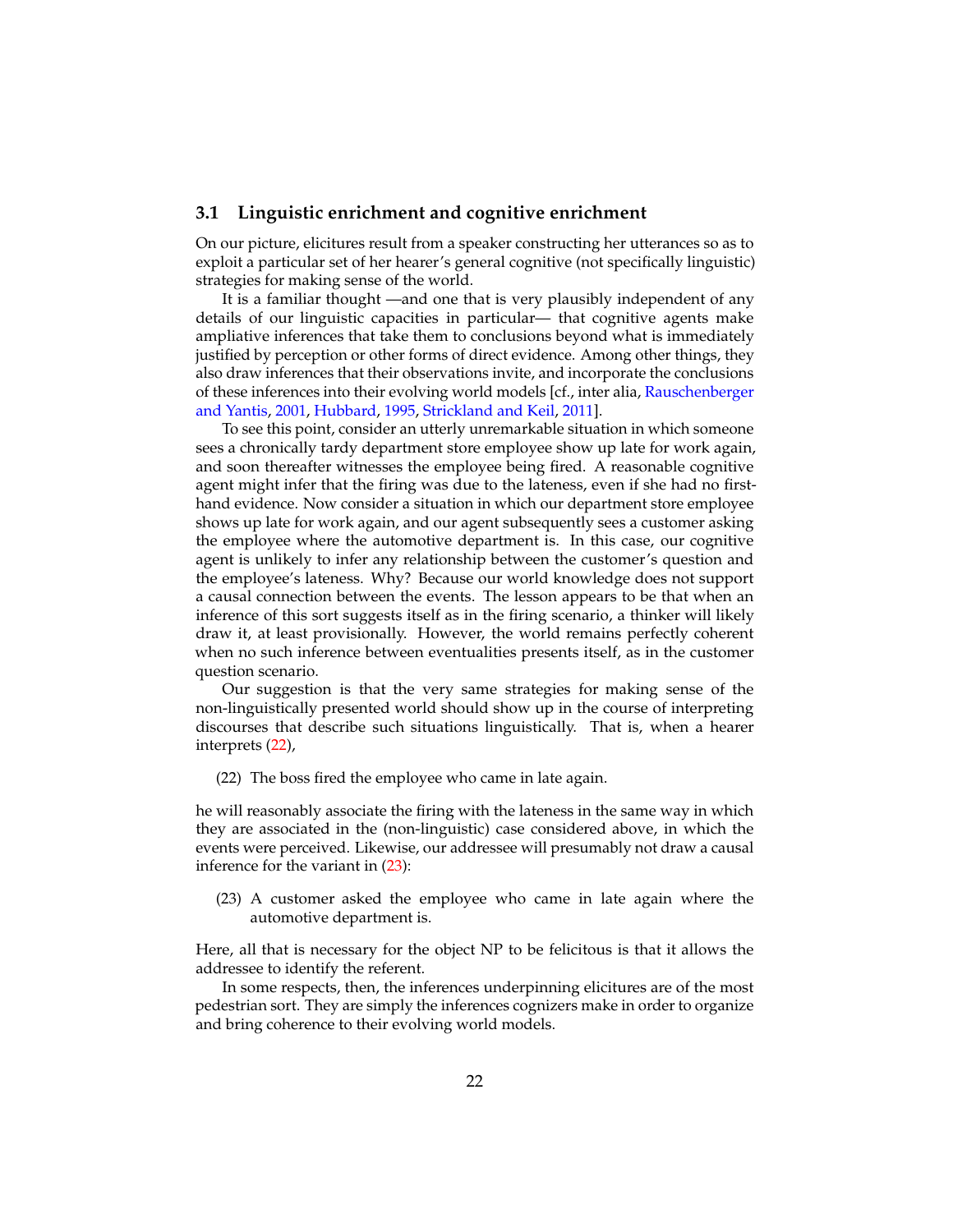That said, and notwithstanding our arguments in  $\S2$ , we do not wish to claim that elicitures have nothing in common with Gricean implicatures or inferences grounded in other types of pragmatic reasoning. Quite the contrary. The common property that these inferences share is that they result from the hearer asking not only *what* the speaker said, but also *why*. In the case of certain Gricean implicatures, the inference results from asking why the speaker made a particular statement instead of something else that might have been possible. For instance, the possible implicatures associated with *Some students got an A* —that either it is not the case that *all* students got an A (quantity implicature), or that the speaker does not know whether all students got an A (ignorance implicature)— can be seen to result from the consideration of possible reasons why the speaker chose to say *some* instead of *all*. In the case of indirect speech acts, interpretation depends on understanding why a particular utterance was made in light of the speaker's communicative goals. That is, the addressee who recognizes the statement *It's cold in here* as an indirect request to close the window has done so by asking *why* the utterance was made by the speaker in light of (his estimation of) her beliefs, desires, and intentions, and not just *what* the utterance denotes.

Theorists have held that the inference procedures that give rise to such enrichments require an appeal to MUTUAL KNOWLEDGE: a speaker can only be said to be communicating extrasemantic content if the knowledge required to support the inference to that content is intended by the speaker to be taken into account by the addressee, if the addressee likewise recognizes that the speaker intends for it to be taken into account, and so on. Likewise, when interpreting [\(3a](#page-3-0)), it stands to reason that a hearer would ask why the speaker is describing the referent as a jogger, as opposed to other possible descriptions (*a man*, *a Stanford student*, etc.). A likely justification is that the speaker wishes to communicate that the victim was jogging at the time, which is a proposition that the hearer can readily accommodate as long as it is consistent with his beliefs about the world. Again, as with other types of pragmatic enrichment, mutual knowledge about plausible relationships (here, between jogging and accidents) is necessary for this reasoning to go through. But whereas the speaker, in choosing this form of reference, is counting on the hearer to ask why that particular form was chosen, she is not relying on the kinds of inference procedures that underlie Gricean implicatures or the plan-based reasoning about intentions upon which indirect speech act recognition is based. Instead, she relies on the fact that the addressee, upon hearing [\(3a](#page-3-0)), will draw a connection between the jogging and the accident because world knowledge suggests that they can be so related, and takes advantage of this fact to communicate her message in a particularly economical way.<sup>[21](#page-22-0)</sup>

<span id="page-22-0"></span> $21$ <sup>21</sup>The claim that intention recognition is crucial for the inference to elicitures predicts that, in certain contexts, a hearer might fail to draw an eliciture that would otherwise ordinarily be drawn. For instance, if in a particular situation the referring expression *the employee who is always late* is the only form that can achieve successful reference and this fact is clear to the conversational participants, the existence of an alternate explanation for the speaker's choice of RC may likely weaken the hearer's inclination to draw the eliciture. Another case,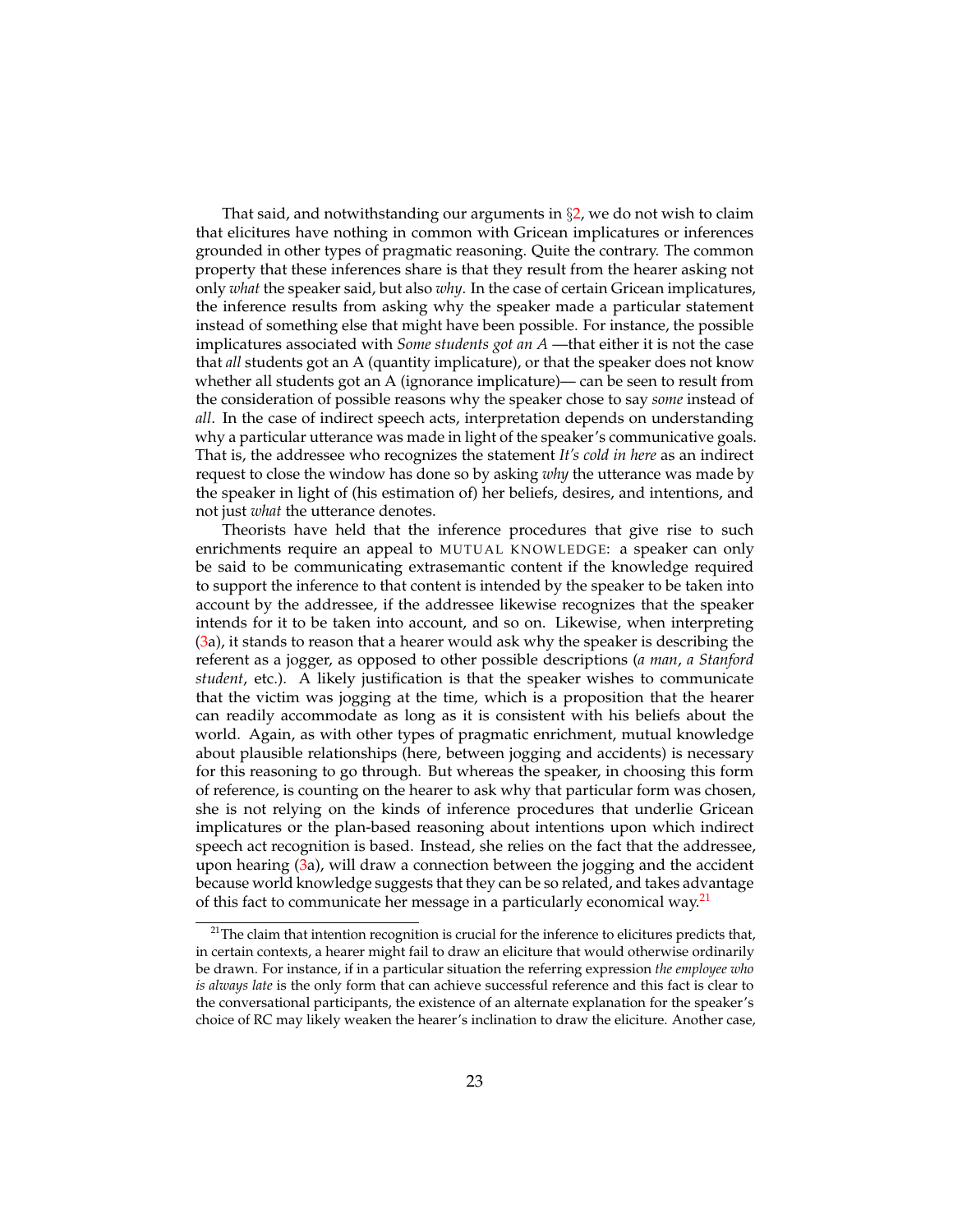### <span id="page-23-0"></span>**3.2 Inference and coherence relations**

The idea that eliciture is grounded in general cognitive mechanisms for understanding the world invites us to ask just what the relevant cognitive mechanisms are and how they operate. We propose that the mechanisms should be understood as a class of operations that connect individual mental states into a coherent whole by virtue of relations between their contents.

Of course, the idea that mentation proceeds in terms of links between contents is a familiar one in the history of thought about cognition, with roots stretching at least to Epicurus (*Diogenes Laertius* vii. §52, x. §32), Plato (the doctrine of anamnesis in the *Phaedo*), and Aristotle (On Memory and Recollection 2, 451b16–22), and coming to prominence with 18th century thinkers including Hobbes (*Human Nature*, iv, (4.15)), Berkeley (*New Theory of Vision*, §25), and Hartley (*Observations on Man*). However, perhaps the most influential articulation of the idea comes from Hume, who holds that ideas juxtaposed in thought are always connected by one of three types of associative links: "Resemblance, Contiguity in time or place, and Cause or Effect" (*Enquiry Concerning Human Understanding*, §III).

Though we do not wish to commit to a Humean or associationist picture of human psychology, we are sympathetic to the more general idea that cognition can be understood in terms of relations between the contents of thoughts entertained in a thinker's temporally extended cognitive sequence. More specifically, we are attracted to the view that discourse understanding is often fruitfully explained in terms of hearers' attempts to bring coherence to heard clauses by subsuming the latter under semantic relations—henceforth, <code>COHERENCE RELATIONS.<sup>[22](#page-23-1)</sup> For</code> instance, on its most natural interpretation, the sentences in example [\(24\)](#page-23-2) are connected by an Explanation relation [\[Hobbs,](#page-33-3) [1990\]](#page-33-3), whereby the state described in the second sentence is interpreted as a cause of or reason for the event expressed in the first sentence.

<span id="page-23-2"></span>(24) John is traveling to Paris. He wants to visit his family.

Establishing an Explanation relation will typically require additional inferences; upon hearing  $(24)$ , for instance, a hearer will normally infer that John's family is or will be in Paris, and that John intends to visit his family during his trip. Even though the passage never asserts that John has this intention, inferring that he does is required in order to treat the proposition expressed by the second sentence as a reason for the proposition expressed by the first.

There is a clear parallel between these intersentential inferences and those arising in the examples we have discussed in this paper; the inference drawn

suggested by an anonymous reviewer, is where one friend often tells another stories about work colleagues, and the phrase *the employee who is always late* has, over time, become a conventionalized way of referring to one of them. We see no way that elicitures in such cases could be blocked without appeal to intention-based reasoning.

<span id="page-23-1"></span> $22$ For more detail on this program, see [Kehler](#page-33-10) [\[2002\]](#page-33-10), which draws on Hobbs's [\[1979,](#page-33-11) [1990\]](#page-33-3) theory of discourse coherence, and taxonomizes coherence relations in terms that mirror Hume's catalog of associative relations.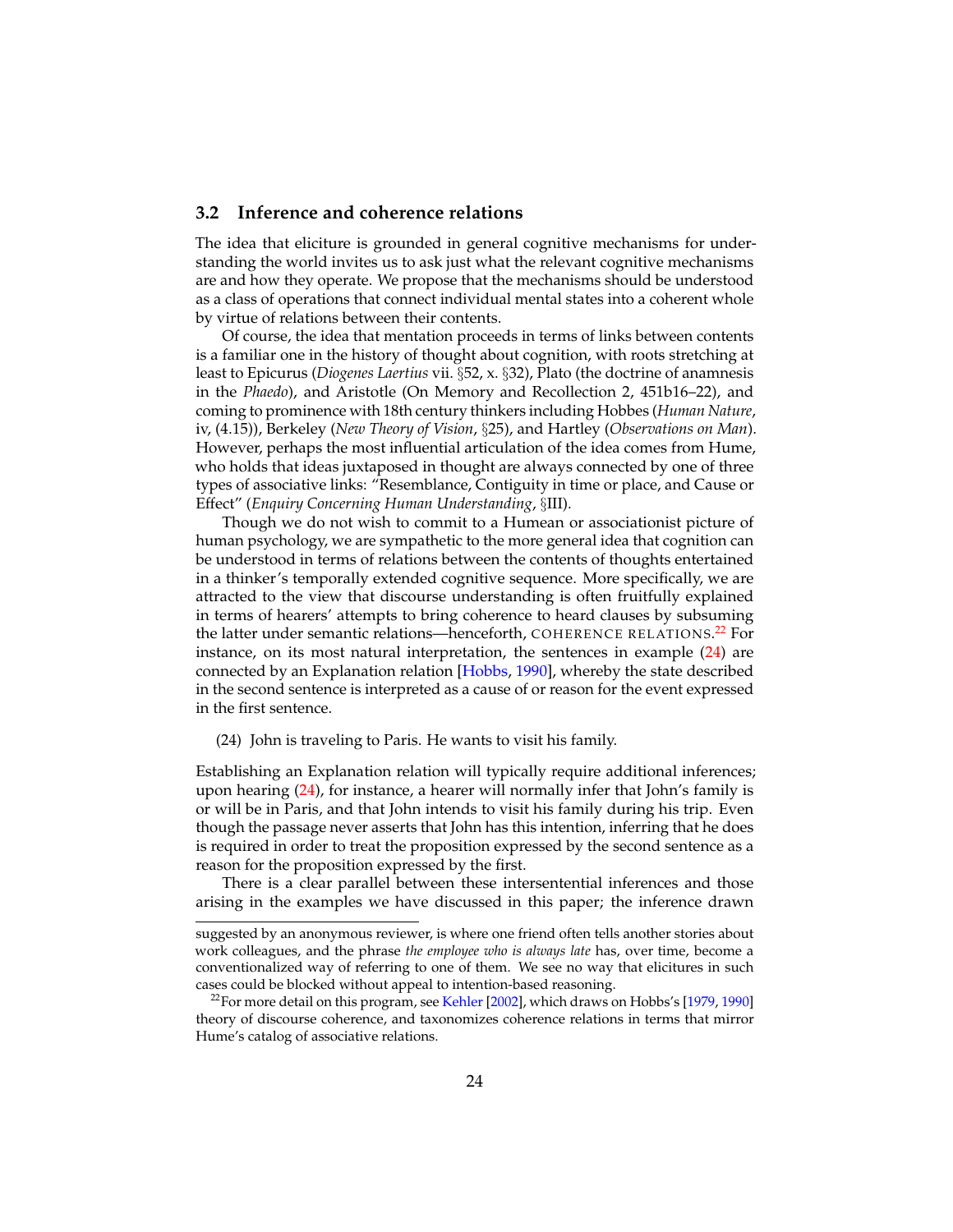for [\(25\)](#page-24-2), for instance, mirrors the one that will be drawn to establish the coherence of  $(26):^{23}$  $(26):^{23}$  $(26):^{23}$  $(26):^{23}$ 

- <span id="page-24-2"></span>(25) John fired the employee who was always late.
- <span id="page-24-3"></span>(26) John fired the employee. He was always late.

As we briefly mentioned in fn. [19,](#page-18-0) the crucial difference between these interclausal inferences and the intraclausal ones is that there is a requirement that the hearer be able to draw *some* coherence relation among the clauses in [\(26\)](#page-24-3) in order to justify their juxtaposition in the discourse. Specifically, as argued by many theories of discourse coherence [e.g., [Hobbs,](#page-33-3) [1990,](#page-33-3) [Kehler,](#page-33-10) [2002,](#page-33-10) [Asher and Lascarides,](#page-32-9) [2003\]](#page-32-9), coherent discourses require their clauses to be structurally related in much the same way that grammatical sentences require their syntactic constituents to be; discourses thus admit of hierarchical structures in the way that sentences do. The fundamental difference is that whereas the constraints on when adjacent constituents can combine to form larger ones in building a sentence structure are dictated by grammatical rules, in the realm of discourse 'grammar' it is the ability to infer coherence relations that determines when clauses (or collections thereof at higher levels of structure) can be combined. As such, it is not enough for addressees to merely interpret the two clauses in [\(26\)](#page-24-3) as independent statements about John [\[Hobbs,](#page-33-11) [1979\]](#page-33-11). In contrast, the fact there is no coherence criterion that applies among constituents within a clause means that the same inference for [\(25\)](#page-24-2) is merely invited; hence, felicity is not at stake at this level.

This characterization predicts that we will find cases in which multiple predications about an entity will be infelicitous when expressed as a discourse yet felicitous when expressed within a sentence. To see that this prediction is borne out, consider [\(27\)](#page-24-0):

<span id="page-24-0"></span>(27) # The employee broke his leg. He likes plums. (variant of example from [Knott and Dale](#page-34-14) [\[1994\]](#page-34-14))

Outside of an exceptional context,  $(27)$  lacks coherence.<sup>[24](#page-24-5)</sup> In contrast, a version that expresses the same content intraclausally is fine:

<span id="page-24-1"></span>(28) The employee who likes plums broke his leg.

Whereas the inclusion of the plum-liking in a relative clause in [\(28\)](#page-24-1) presupposes that it will help the hearer identify the referent, no further coherence-driven inferences are required at the sentence level, in contrast to [\(27\)](#page-24-0).

<span id="page-24-4"></span> $23$ See [Hobbs](#page-33-12) [\[2010\]](#page-33-12) and [Pagin](#page-34-15) [\[2014\]](#page-34-15) for similar observations. These works will be discussed briefly in fn. [28.](#page-30-0)

<span id="page-24-5"></span><sup>&</sup>lt;sup>24</sup>The reader might object by offering a context that would make [\(27\)](#page-24-0) coherent, e.g., one in which the employee made an unsuccessful attempt to climb a plum tree. Indeed, it appears that is it always possible to come up with a context that will make any pair of seemingly unrelated sentences coherent. But as [Hobbs](#page-33-11) [\[1979\]](#page-33-11) points out, the very fact that addressees are driven to identify such contexts shows that establishing coherence between sentences is a necessary component of discourse interpretation.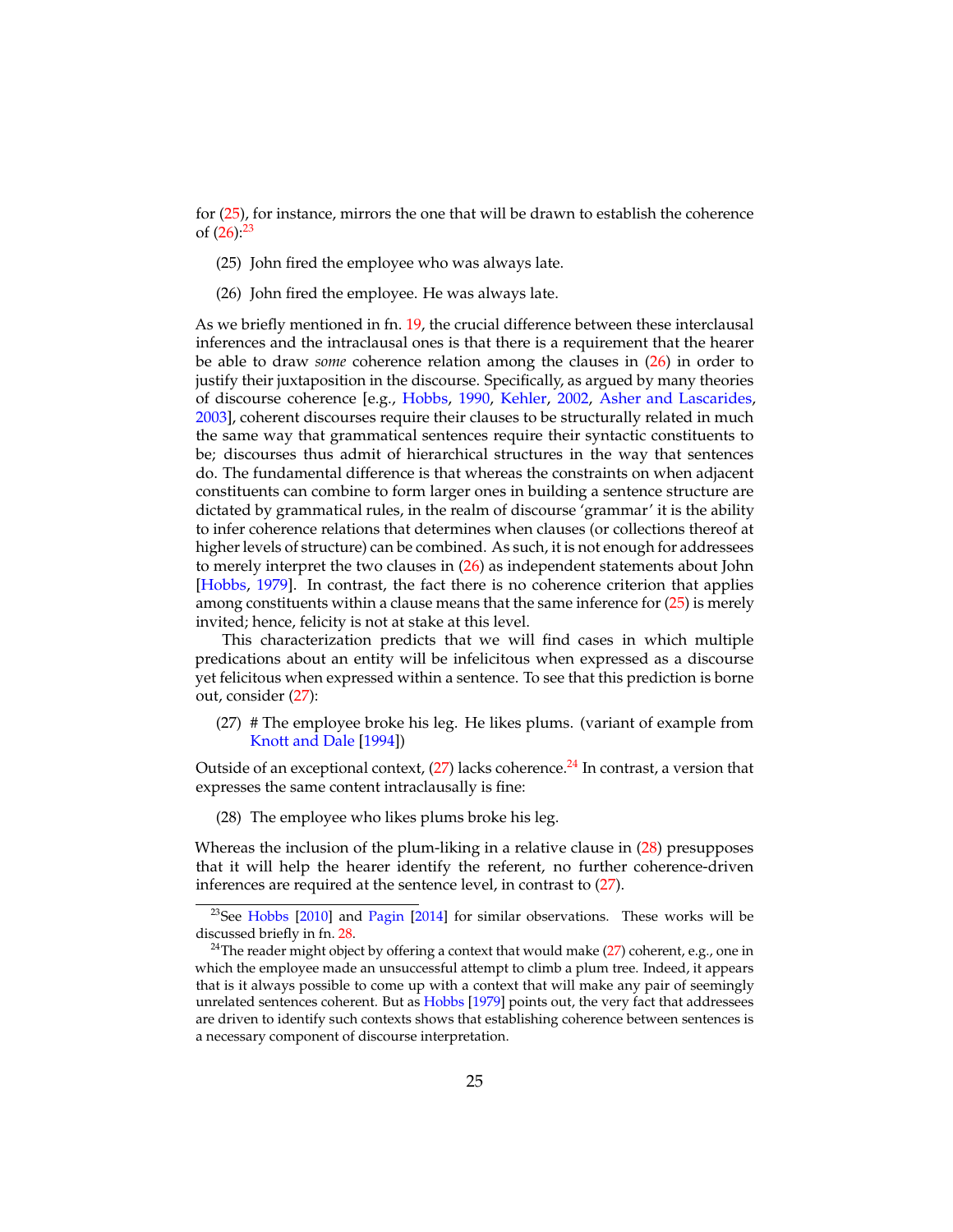Another coherence relation that we already have seen is Denial, in which an expected cause-effect relation is denied, as in [\(29\)](#page-25-0):

<span id="page-25-0"></span>(29) Snodgrass is honest, even though he's a politician.

Importantly, Denial presupposes the very cause-effect relation that is being denied in the particular instance being described; here the addressee would rightfully assume that the speaker believes that politicians are normally dishonest. (The addressee could even felicitously reject this presupposition —*Hey, I think most politicians are honest!*— even though nothing in what [\(29\)](#page-25-0) asserts contradicts that sentiment.) And, as expected, we see the same pattern between intrasentential and intersentential cases:

- <span id="page-25-1"></span>(30) a. The company fired the manager who has a long history of corporate awards.
	- b. The company fired the manager (even though) he has a long history of corporate awards.
- <span id="page-25-2"></span>(31) a. The company fired the manager who drives a blue Lexus.
	- b. # The company fired the manager (even though) he drives a blue Lexus.

Passages [\(30a](#page-25-1)-b) both give rise to the counter-to-expectation inference between getting fired and having a long history of corporate awards. Passages [\(31a](#page-25-2)-b) again illustrate the fact that such inferences are unnecessary at the intrasentential level: whereas [\(31a](#page-25-2)) is impeccable, [\(31b](#page-25-2)) leaves the addressee searching for a coherence relation (causal or otherwise) between the two clauses.

Example  $(3a)$  $(3a)$ , repeated below as  $(32)$ , is among the cases we have considered that are not causal in nature:

<span id="page-25-3"></span>(32) A jogger was hit by a car in Fresno last night.

Here the jogging is not inferred to have caused the accident, but only as what the victim was doing at the time the accident occurred. Such relationships are instances of the Occasion coherence relation [\[Hobbs,](#page-33-3) [1990\]](#page-33-3). Occasion relations characterize spatiotemporally related series of events that are connected by intermediate states of affairs in the world. Consider:

<span id="page-25-4"></span>(33) The employee went to the store. He bought a bottle of scotch for the office party.

Although there is no causality at play here, an inference is necessary to establish Occasion on the most natural interpretation of [\(33\)](#page-25-4), specifically that the scotch was bought at the store.<sup>[25](#page-25-5)</sup> We can compare  $(33)$  to its intrasentential variant in  $(34)$ :

<span id="page-25-6"></span><span id="page-25-5"></span> $25$ It is of course possible to construct a context that favors a different coherence construal for passages like [\(33\)](#page-25-4). For instance, if [\(33\)](#page-25-4) was given as an answer to the question *What things did the employee do today?*, it is possible to interpret the two clauses as independent events. The operative coherence relation in this case would be Parallel.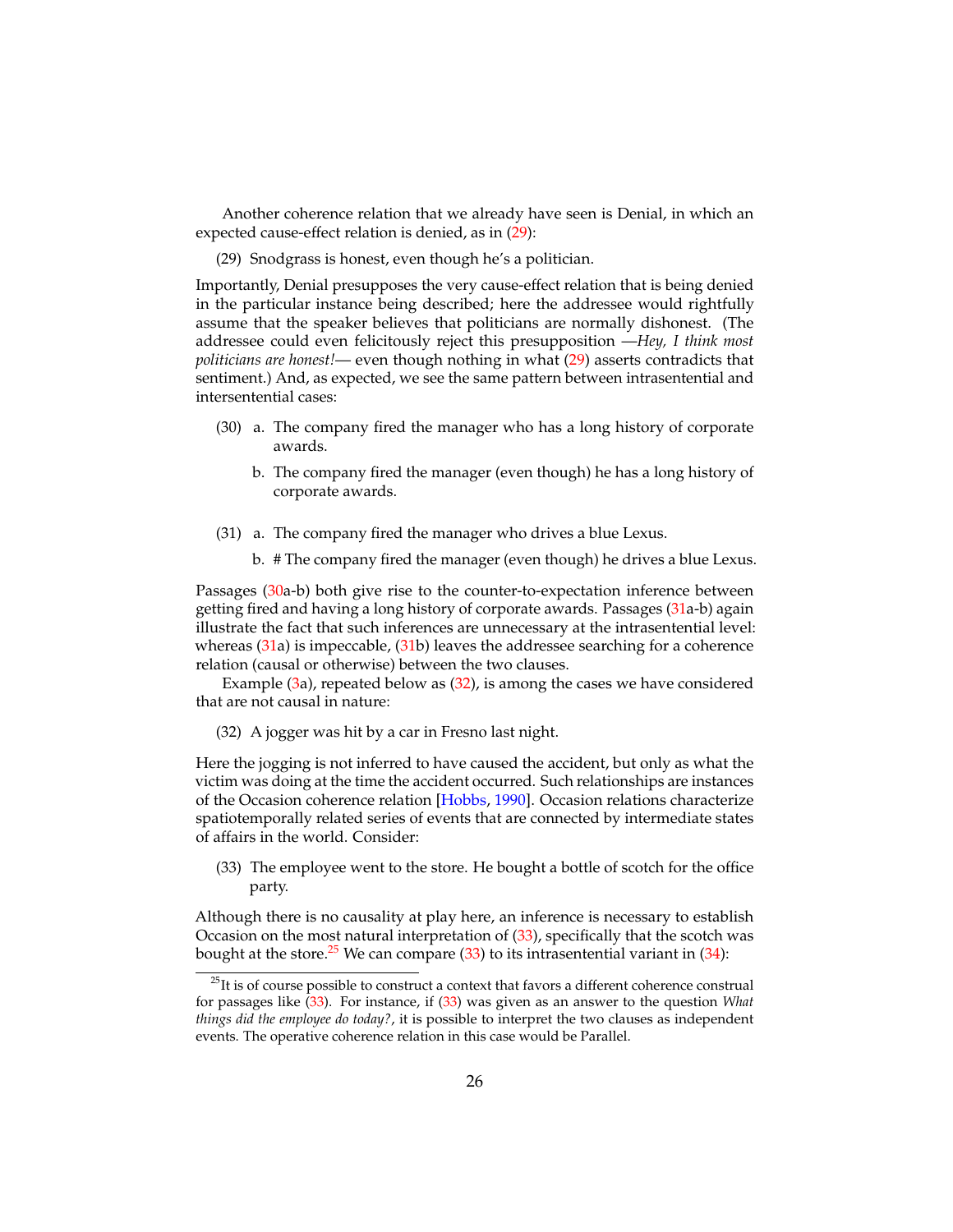(34) The employee who went to the store bought a bottle of scotch for the office party.

Again, passage [\(34\)](#page-25-6) invites the same inference as [\(33\)](#page-25-4). However, unlike [\(33\)](#page-25-4), [\(34\)](#page-25-6) remains felicitous if the inference is not drawn. As such, we again see a contrast in acceptability between variants in which Occasion is not supported:

- (35) a. The employee who went to UC San Diego for grad school bought a bottle of scotch for the office party.
	- b. # The employee went to UC San Diego for grad school. He bought a bottle of scotch for the office party.

Our proposal, then, is that eliciture is grounded in the same cognitive mechanisms that are already needed to explain the establishment of coherence relationships across utterances in a discourse. The main difference is that whereas identifying *some*relationship is required when establishing relevance across clauses, there is no mandate to do so between constituent meanings within a clause.

# <span id="page-26-0"></span>**4 Taking stock: Eliciture, coherence, and pragmatic theory**

Having presented an account of eliciture in terms of intrasentential coherence in §[3,](#page-20-0) we are now in a position to take stock, ask what we can and cannot show, and draw lessons for pragmatic theory.

### **4.1 Intersentential coherence and pragmatic theory**

One such lesson concerns the relationship between *intersentential* coherence and the familiar categories of pragmatic enrichment discussed in  $\S$ [2.](#page-4-1) We have argued  $(\S_2)$  $(\S_2)$  that eliciture is not assimilable to these familiar categories. Moreover, we have argued  $(\S$ [3.2\)](#page-23-0) that the inferential mechanism responsible for drawing elicitures is the same one that underlies the process of establishing intersentential coherence. Taking these thoughts together would seem to cast similarly strong doubt on the possibility of understanding cases involving intersentential coherence in terms of the familiar categories. This is notable because there is a long tradition in pragmatics of proposals that take this form.

For example, consider Levinson's attempt to explain as instances of implicature the class of cases he dubs "conjunction buttressing," as in Geis's and Zwicky's [\(14a](#page-12-2)), repeated below as [\(36\)](#page-26-1):

<span id="page-26-1"></span>(36) Martha observed the children at play and smiled with pleasure.

As we pointed out in fn. [13,](#page-13-1) for Levinson the strengthening of the meaning of *and* to *and as a result* [\(36b](#page-26-1)) is an example of an I-implicature. However, as Levinson himself (pp. 122–127) and others note, the same enrichments we see in [\(36\)](#page-26-1) can occur without the conjunction: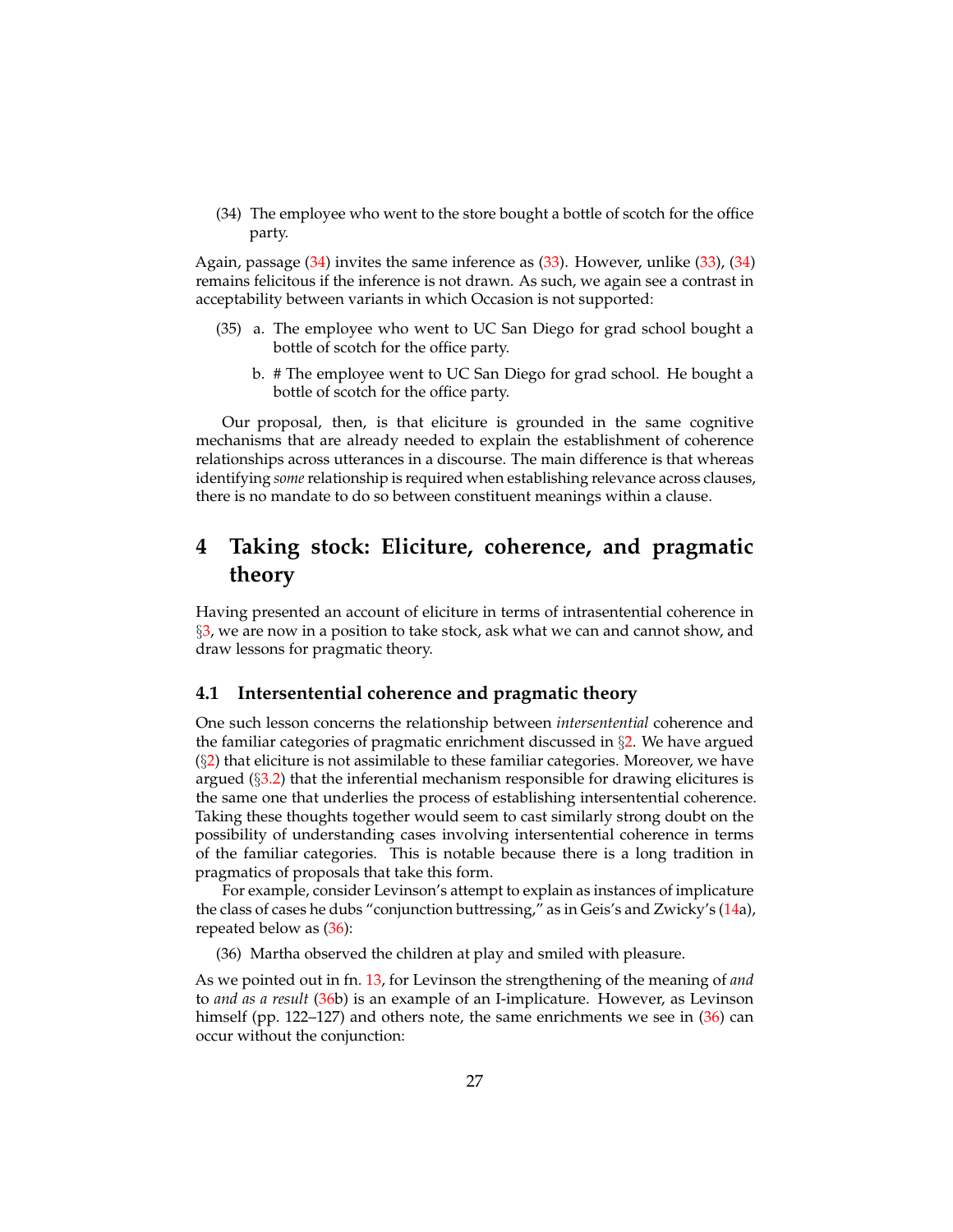(37) Martha observed the children at play. She smiled with pleasure.

There cannot be "conjunction buttressing" if there is no conjunction to buttress. It is true that *and* does serve a function relevant to coherence establishment, in that it is only compatible with certain coherence relations (it disallows Explanation, for instance— the sentence *Fred slipped and he stepped on a plum* cannot mean that Fred slipped because he stepped on a plum). But to speak of drawing a causal relation between clauses as an enrichment of a conjunction meaning gets things back to front: conjunction meanings influence coherence establishment, not the other way around.

Such strengthenings have been treated as examples of impliciture as well. Specifically, [Bach](#page-32-2) [\[2010\]](#page-32-2) includes cases like [\(36\)](#page-26-1) among those involving impliciture —particularly as expansions— on analogy with  $(12a)$  $(12a)$ , repeated below as  $(38)$ .

<span id="page-27-0"></span>(38) I haven't had breakfast. [today]

However, it is hard to see how Bach's characterization of expansion —"the fleshing out of the minimal proposition expressible by an utterance" as necessarily triggered by a hearer recognizing "that a speaker cannot be plausibly taken, and therefore does not intend to be taken, to mean what he is saying"— would apply to many examples. Consider:

<span id="page-27-1"></span>(39) Pence became really angry, and Trump threw a tantrum.

Note that there are two salient construals for [\(39\)](#page-27-1). The first is an (unenriched) Parallel construal: Trump and his Vice-President were each overcome with negative emotions, possibly (but not necessarily) due to the same external stimulus. The second is an (enriched) Result construal: Trump, being unsympathetic to Pence's show of emotion, threw a tantrum as a result. But if the second reading is only triggered by recognizing "that a speaker cannot be plausibly taken" to intend to express the unenriched construal, we have no explanation for why that construal is not only a plausible, but indeed salient, interpretation for the utterance. $26$ 

The crucial point is that cases that involve the apparent strengthening of a conjunction meaning represent only a narrow subset of the full range of inferences that result from the establishment of discourse coherence—inferences that generally go well beyond what can be characterized as developments to the logical form of an utterance, as we can see from reflecting on [\(40a](#page-27-3)–c):

- <span id="page-27-3"></span>(40) a. John is traveling to Paris. He wants to visit his family.  $(=24)$  $(=24)$ (Explanation)
	- b. The employee went to the store. He bought a bottle of scotch for the office party. ([=33\)](#page-25-4) (Occasion)
	- c. Country singers sometimes sell more albums than your typical pop star. Taylor Swift's latest album sold 9 million copies. (Exemplification)

<span id="page-27-2"></span> $26$ The more recent analysis of coherence and pragmatic enrichment of [Pagin](#page-34-15) [\[2014\]](#page-34-15), discussed briefly in fn. [28,](#page-30-0) suffers from the opposite problem: it predicts that such cases will always be strengthened to a causal interpretation.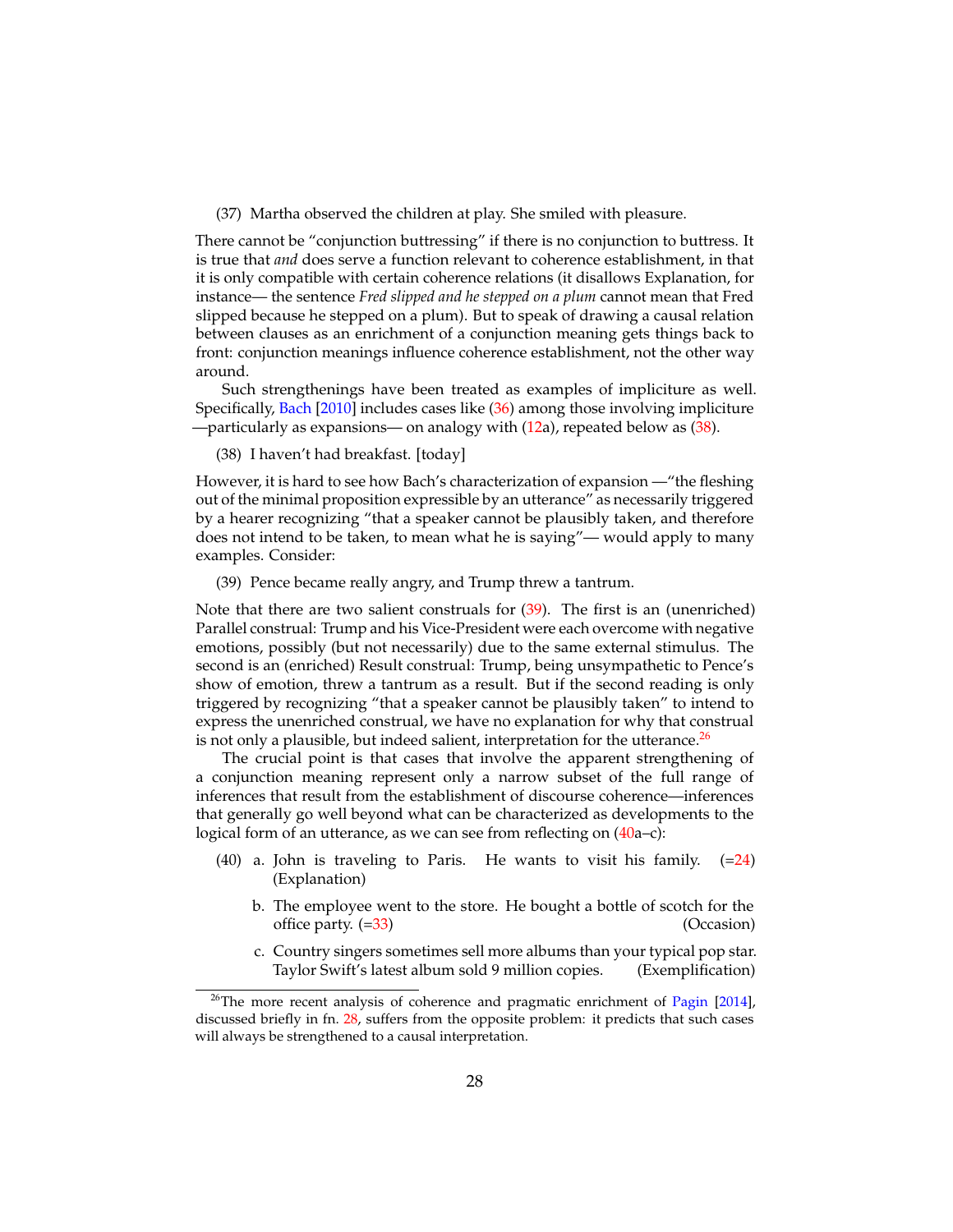As we noted in  $\S 3.2$ , there is more to establishing coherence in [\(40a](#page-27-3)) than the inference that John is traveling to Paris *because* he wants to see his family. Here the addressee will not be content to merely record the fact that *some* causal relationship holds. Additional inferences are necessary to support this causal interpretation, such as that his family is or will be in Paris, and that John intends to see them during this particular trip. Needless to say, upon hearing [\(40a](#page-27-3)) an addressee would be quite surprised to find out that John had no intention of seeing his family during his trip, even though the passage never asserts that he does so intend. Similarly, example [\(40b](#page-27-3)) supports an Occasion relation. Here the addressee will not merely infer temporal progression among the events, but also infer that the scotch was purchased at the store. An addressee presumably makes this enrichment effortlessly, and perhaps without even noticing that the enriched content is not stated explicitly. Finally, [\(40c](#page-27-3)) is an example of Exemplification. Let us suppose the addressee doesn't know much about the music industry nor who Taylor Swift is. Assuming that the addressee recognizes and accepts the speaker's intention to trigger the recognition of Exemplification, reading this passage will then teach him a few things that are not explicitly stated: that Taylor Swift is a country singer and that 9 million copies of an album is more than what a typical pop star would sell. These inferences are required if the proposition expressed by the second sentence is to be understood as providing an example of the proposition expressed by the first. All of the inferences discussed for these three examples are cases of pragmatic enrichment, and all have coherence establishment as their source. Specifically, they are inferences drawn in order to meet constraints imposed by the operative coherence relation, and hence go well beyond inferring that a particular conjunction should be given a 'strengthened' —e.g., temporal or causal— interpretation.

If, as we believe, these considerations suggest that attempts to understand intersentential coherence in terms of the inventory of familiar pragmatic tools are unlikely to succeed, this failure is unsurprising given the arguments of this paper. For if the inferential mechanisms at work in the interpretation of eliciture rest in processes of coherence establishment operative in both intersentential and intrasentential settings, then it is predictable that cases involving intersentential coherence should be just as resistant to explanation in terms of these familiar tools as cases of intrasentential coherence (viz., eliciture).

#### **4.2 Conversational Eliciture: Advances and Limitations**

We close with an assessment of what we have and have not accomplished in our discussion of eliciture. We began the paper with the goal of describing a process by which extrasemantic content is conveyed that fails to fit neatly into any of the types of pragmatic enrichment thus far described in the literature. We accomplished this goal through an analysis of the properties of eliciture with respect to four questions with which theories of enrichment have historically engaged  $(\S1)$  $(\S1)$ . First, in  $\S\S1-2$  $\S\S1-2$  $\S\S1-2$  we provided a characterization of the type of enrichment that results from the inference of an eliciture, emphasizing its non-local character and distinguishing it from other, more familiar, types of enrichment. Second, in §[3](#page-20-0) we identified those aspects of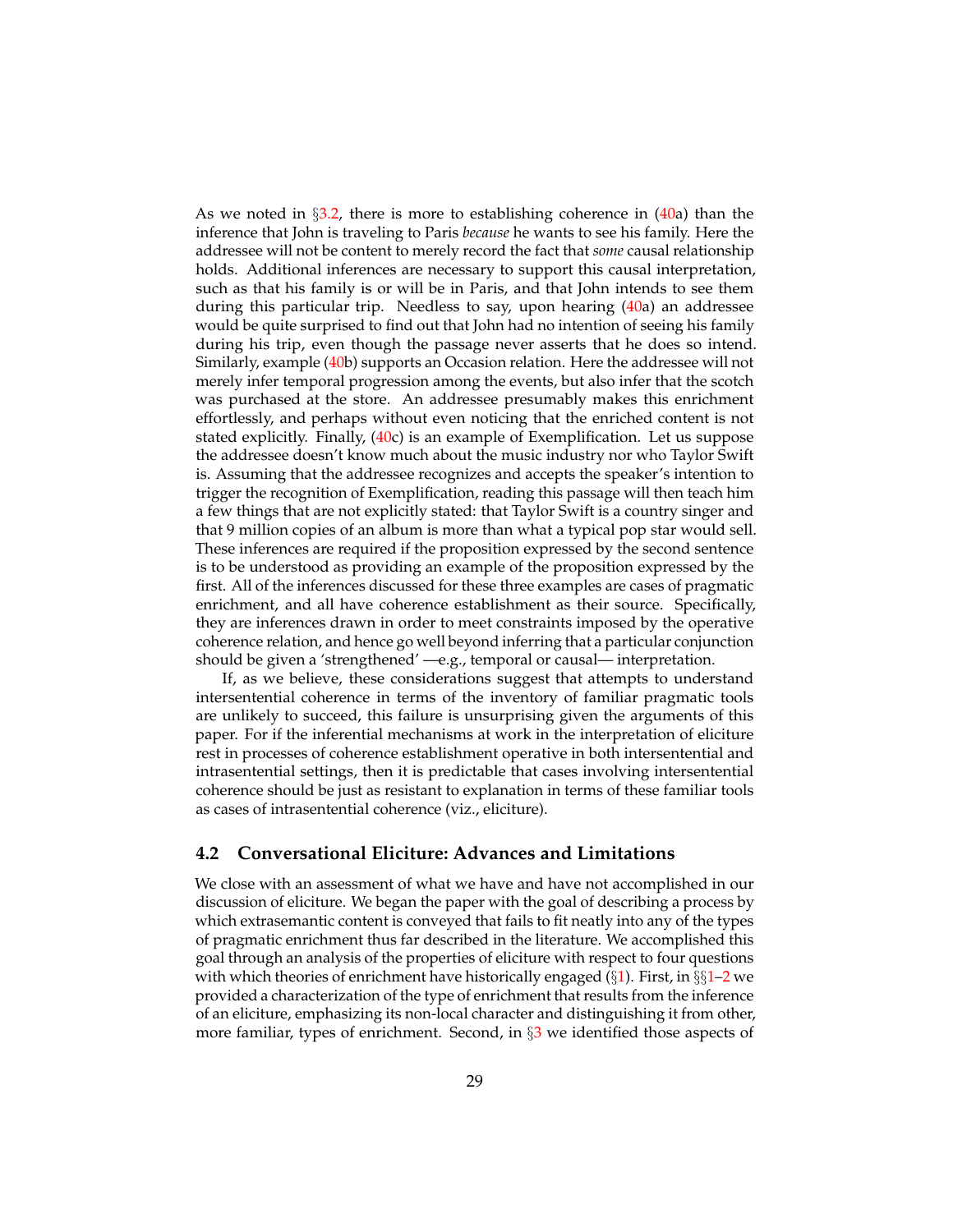the hearer's cognitive apparatus that a speaker exploits when constructing her utterance so as to convey eliciture, specifically those capacities responsible for establishing the coherence of intersentential discourse and of the world more generally. Third, in  $\S$  we characterized the nature of the inference processes associated with that machinery for establishing coherence, that is, through the satisfaction of constraints that are associated with particular types of coherence relations. Finally, in  $\S2.1$  $\S2.1$  we argued that unlike many other types of enrichment, the inference to eliciture is not triggered by any violation of communicative norms or other felicity requirement on linguistic material, but instead results from more basic and constantly operative cognitive machinery that serves up candidate inferences. This result leaves us with a heterogeneous view of pragmatic enrichment, in which eliciture takes its own place among a broad inventory of enrichment mechanisms that speakers can rely on to make their linguistic contributions efficient while still remaining expressive.

Having accomplished this, we want to be clear that there are limitations to our account as well which, in turn, plausibly reflect principled limitations on the possibility of systematic theorizing in pragmatics more generally. Specifically, as with the other accounts of various types of enrichment surveyed in  $\S$ [2,](#page-4-1) the account of §[3](#page-20-0) does not provide specific predictions about arbitrary cases and hence cannot be regarded as a total, closed-form, predictive theory of the extrasemantic enrichments it targets. But this shouldn't be too surprising. Indeed, lessons from the theory of coherence establishment across sentences suggest that an adequate total theory of extrasemantic expansion would have to be sensitive to an apparently unlimited range of facts that could turn out to be relevant to making the right predictions about cases.[27](#page-29-0)

It would need to predict, for example, that  $(41)$  doesn't give rise to a causal eliciture in ordinary contexts, but that it will in a context in which John is a protective parent with a Bieber-fan daughter who also works for his company. It would need to predict that, though an utterance of [\(42\)](#page-29-2) strongly invites the inference that the runner was running at the time of the accident if the conversants take the victim to be an occasional/hobbyist runner, the invitation to that inference is much weaker if they take the victim to be a professional runner—or, alternatively, in a case where the string is uttered by one runner to another at a meeting of their running club.

- <span id="page-29-1"></span>(41) John fired the employee who looks like Justin Bieber.
- <span id="page-29-2"></span>(42) A runner was hit by a car in Fresno last night.

And so on. Of course, our point is not that it is hard to imagine a proposal that takes the specific considerations mentioned into account—particularly after they have been highlighted. It is, rather, that it is hard to imagine a general proposal

<span id="page-29-0"></span><sup>&</sup>lt;sup>27</sup>As [Sperber and Wilson](#page-34-9) [\[1986\]](#page-34-9) and others have noted, much the same is likely to be true of the cases Grice would classify as particularized implicatures. Hence eliciture is far from alone in this respect.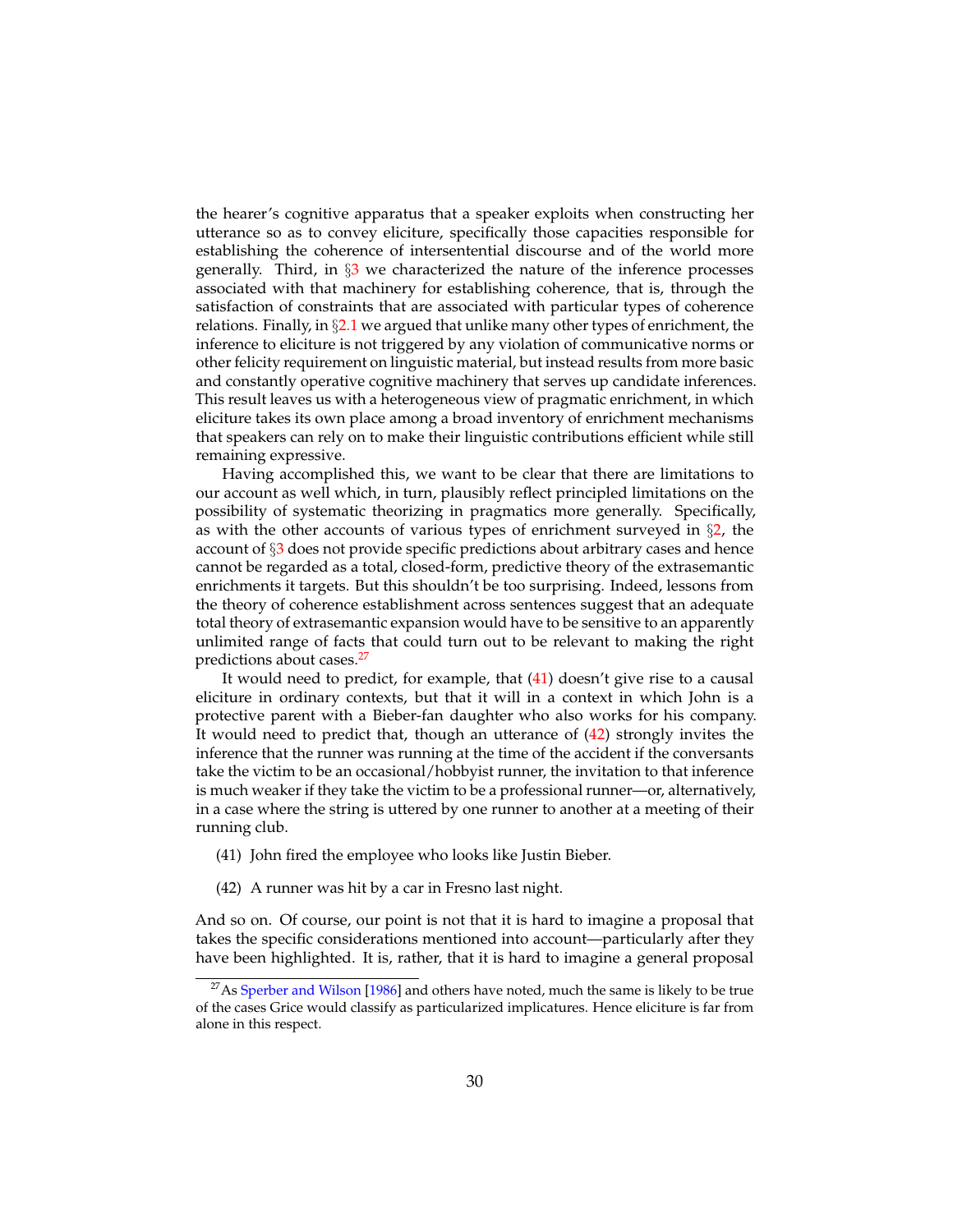—one that extends systematically to all cases— that takes into account (in advance) whatever specific considerations turn out to be relevant to whether or not such extrasemantic inferences go through.

What our analysis does do is explain an interesting class of expansions *relative to the establishment of coherence*, which distinguishes it from the other types of enrichment surveyed in  $\S2$ . For example, our account is able to predict that the causal eliciture will be drawn from  $(1a)$  $(1a)$  if the hearer is able to construe the components of that utterance as standing in an Explanation relation, and that an occasion eliciture will be drawn from  $(3a)$  $(3a)$  if he is able to construe the components of that utterance as standing in an Occasion relation. Indeed, it allows similarly conditional predictions about the hard cases raised above—viz., that a causal eliciture is drawn from [\(41\)](#page-29-1) given appropriate (presupposition-introducing, hence) Explanation-supporting stipulations about John's protectiveness toward his Bieber fan daughter who works at his company, and that an Occasion eliciture is not drawn from [\(42\)](#page-29-2) given stipulations about the context that block or remove from the common ground the general presuppositions required for the establishment of Occasion. A direct consequence of this dependence of eliciture on the framework for establishing coherence relations is that any account of the latter should also advance considerably our understanding of the former. As is stands, however, because there is no complete theory of coherence establishment on offer, and our analysis proposes to understand eliciture in terms of coherence establishment, there is necessarily no complete theory to offer for eliciture either. $^{28}$  $^{28}$  $^{28}$ 

<span id="page-30-0"></span><sup>&</sup>lt;sup>28</sup> Some theorists who have addressed pragmatic enrichment via coherence establishment have taken a more optimistic view of the prospects for a complete theory of this sort.

One such account is the INTERPRETATION AS ABDUCTION framework of [Hobbs et al.](#page-33-13) [\[1993\]](#page-33-13), according to which interpreting sentences in discourse is viewed as the process of inference to the best explanation of why the sentences would be true. Although the best explanations will prove as much information deductively as possible, typically the proof procedure will require the assumption of information that cannot be established deductively from context and world knowledge. These assumptions yield pragmatic enrichments, such as those that result from establishing coherence. Of course, the space of possible analyses will be quite large (indeed, presumably infinite); hence [Hobbs](#page-33-12) [\[2010\]](#page-33-12) points to a set of theoretical virtues as a metric for determining which explanation is best. Thus, he says, cognition prefers short proofs over long ones, salient axioms over nonsalient ones, minimal sets of assumptions, and exploitation of implicit redundancies. But none of these virtues are well-understood, and certainly none are specified to the degree necessary to make predictions about specific cases. Further, all are implementation-dependent; what proofs are short or long, how many assumptions will be required for those proofs, how much particular assumptions 'cost' to make, and so forth, will depend on the design decisions made during the logical encoding of the knowledge base.

Similar concerns apply to Pagin's [\(2014\)](#page-34-15) analysis of coherence establishment and pragmatic enrichment. Pagin defines five categories of coherence that are ordered by increasing strength: VACUITY (no relation), CONTIGUITY (connected in time and/or space), RESEMBLANCE (parallelism), POSSIBILITY (influence, e.g., enablement), and NECESSITY (causality), with the idea being that free pragmatic enrichment occurs when it serves to raise the degree of coherence with respect to this ordering. The problem is that, since it is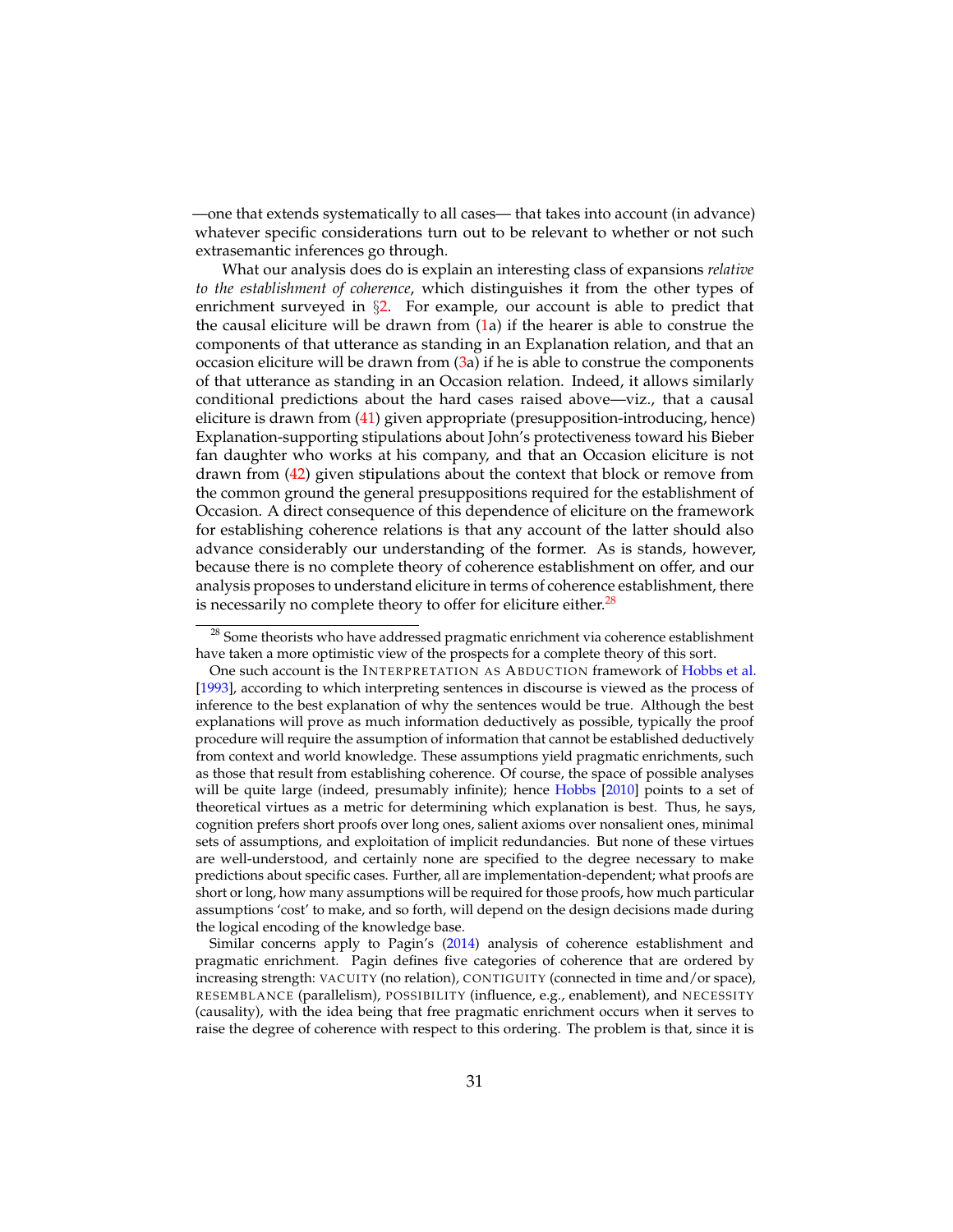## **5 Conclusion**

The balance between expressivity and efficiency proposed by Zipf predicts that speakers may, when appropriate, design their utterances to take advantage of the hearer's mental state and capacity for inference to communicate more than what they explicitly say. The variety of ways in which they accomplish this has been the focus of research on pragmatic enrichment for many years, starting with the seminal work on implicature of [Grice](#page-33-0) [\[1975\]](#page-33-0), and following numerous others that include Horn's [\[1972\]](#page-33-14) neo-Gricean revision to Grice's system (which, famously, engages Zipf's opposition directly), Bach's impliciture, various forms of local pragmatic strengthening proposed by Levinson, Recanati, and others, and of course Relevance Theory as an alternative to the Gricean picture. Various central questions —including the character of the particular enrichments at hand, the aspects of the hearer's cognitive apparatus that a speaker exploits when constructing her utterance so as to convey the enrichment, the details of the inference processes used by the hearer to recover the enrichment, and the triggers responsible for the hearer's initiation of those inferential processes— have been at the heart of the debate as the field moves toward a broader understanding of the ways in which extrasemantic content is conveyed.

We have argued for the existence of a previously unidentified type of enrichment —eliciture— that takes its place against this rich landscape. Whereas, like implicature, our analysis engages intention recognition at the highest level, we have taken pains to argue (§[2\)](#page-4-1) that eliciture differs from other types of enrichment in key respects. Further, we contend that consideration of eliciture, and the cognitive mechanisms we claim underpin its operation, highlights connections between language understanding and other mental processes  $(\S3)$  $(\S3)$ , and holds significant lessons about the prospects for systematic theories of extrasemantic expansion  $(\S_4)$  $(\S_4)$ . For all these reasons, we believe there is much to be gained from examining eliciture and consideration of its special properties.<sup>[29](#page-31-0)</sup>

always possible to establish coherence between clauses if enough contextual information is accommodated, a theory needs to tell us what the limits are. Pagin offers two principles intended to answer this need: PLAUSIBILITY and SIMPLICITY. We will not belabor the point here, but we doubt that defining these principles with enough precision to make predictions about arbitrary cases will prove any easier than it will for Hobbs's theoretical virtues.

Whereas the many degrees of freedom in both these accounts no doubt leave one able to construct a story for particular examples post hoc, we see no reason to be optimistic that these stories can be motivated independently of the examples they purportedly explain, nor that the amalgamation of the analyses required for larger sets of examples would result in a consistent knowledge base. Indeed, lessons learned from the evolution of artificial intelligence research suggest just the opposite.

<span id="page-31-0"></span> $29$ For discussions and comments that have greatly improved the paper we are grateful to Kent Bach, Betty Birner, Emma Borg, Ivano Caponigro, Michael Glanzberg, Jerry Hobbs, Larry Horn, Chris Kennedy, Max Kolbel, Line Mikkelson, John MacFarlane, Peter ¨ Pagin, Paul Pietroski, Chris Potts, François Recanati, Martin Schäfer, Josef Stern, Isidora Stojanovic, Una Stojnic, Gregory Ward, and several anonymous referees; thanks also to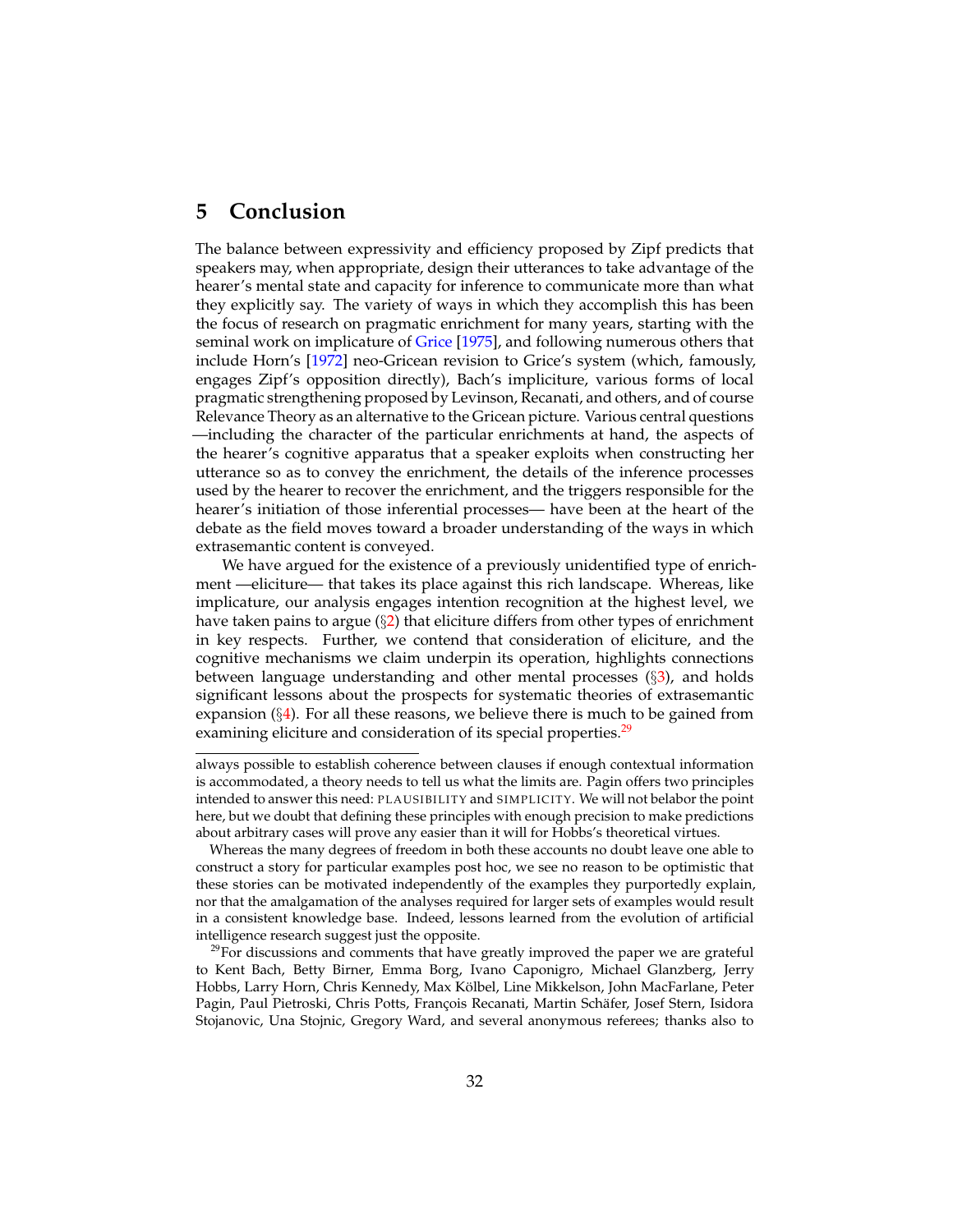### **References**

- <span id="page-32-9"></span>Nicholas Asher and Alex Lascarides. *Logics of Conversation*. Cambridge University Press, Cambridge, 2003.
- <span id="page-32-5"></span>Kent Bach. Conversational impliciture. *Mind and Language*, 9(2):124–162, 1994.
- <span id="page-32-4"></span>Kent Bach. The top 10 misconceptions about implicature. In *Drawing the Boundaries of Meaning: Neo-Gricean Studies in Pragmatics and Semantics in Honor of Laurence R. Horn*, pages 21–30. John Benjamins, Amsterdam/Philadelphia, 2006.
- <span id="page-32-2"></span>Kent Bach. Implicature vs explicature: What's the difference? In Belén Soria and Esther Romero, editors, *Explicit Communication: Robyn Carston's Pragmatics*, pages 126–137. Palgrave Macmillan, Basingstoke, 2010.
- <span id="page-32-1"></span>Alfonso Caramazza, Ellen Grober, Catherine Garvey, and Jack Yates. Comprehension of anaphoric pronouns. *Journal of Verbal Learning and Verbal Behaviour*, 16: 601–609, 1977.
- <span id="page-32-7"></span>Robyn Carston. *Thoughts and Utterances: The Pragmatics of Explicit Communication*. Wiley-Blackwell, Oxford, 2002.
- <span id="page-32-8"></span>L. Jonathan Cohen. Some remarks on Grice's views about the logical particles of natural language. In Yehoshua Bar-Hillel, editor, *Pragmatics of natural languages*, pages 50–68. Reidel, Dordrecht, 1971.
- <span id="page-32-3"></span>Alexander Dinges. Innocent implicatures. *Journal of Pragmatics*, 87:54–63, 2015.
- <span id="page-32-0"></span>Catherine Garvey, Alfonso Caramazza, and Jack Yates. Factors underlying assignment of pronoun antecedents. *Cognition*, 3:227–243, 1976.
- <span id="page-32-6"></span>Michael Geis and Arnold Zwicky. On invited inferences. *Linguistic Inquiry*, 2(4): 561–566, 1971.

the SemanticsBabble discussion group at the University of California, San Diego, and to audiences at the University of California, Merced; University of California, Davis; University of Chicago; Florida International University; Institut Jean Nicod; Rutgers University; Stanford University; University College London; and the University of Wisconsin, Madison; and to conference audiences at the Investigating Semantics conference (Bochum, 2013); the California Semantics and Pragmatics workshops (UC Berkeley, 2013; UC Santa Cruz, 2016); the Conceptual Structure, Discourse, and Language meeting (Santa Barbara, 2014); the Textlink Action Conference (Louvain-la-Neuve, 2015); the Cognition and Language Workshop (Stanford University, 2015); the Society for Philosophy and Psychology (Duke University, 2015; UC San Diego, 2019); the Semantics, Pragmatics and Language Philosophy Workshop on Semantics & Cognition (UC Santa Cruz, 2016), the Maryland Mayfest (University of Maryland, 2016); the Joint SEMdial and SIGdial Meeting on Discourse and Dialog (Saarland University, 2017); the Making Sense of Discourse conference (Utrecht University, 2018); and the At-Issue, Scope, and Coherence workshop (University of Cologne, 2018) who heard and provided valuable feedback on earlier versions of this material.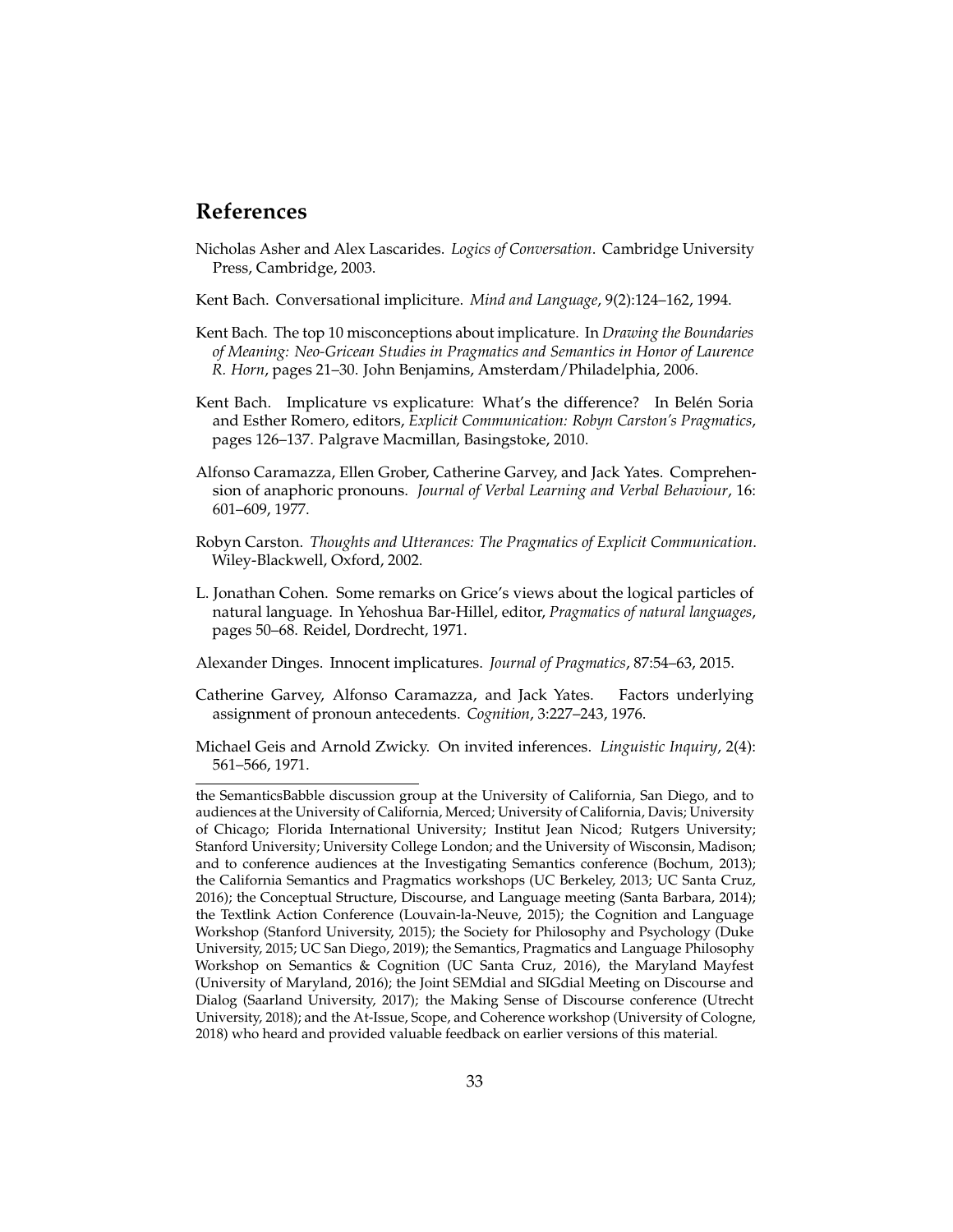- <span id="page-33-0"></span>H. Paul Grice. Logic and conversation. In Peter Cole and Jerry L. Morgan, editors, *Syntax and Semantics*, volume 3, pages 41–58. Academic Press, New York, 1975.
- <span id="page-33-6"></span>H. Paul Grice. Further notes on logic and conversation. In Peter Cole, editor, *Syntax and Semantics: Pragmatics*, volume 7, pages 113–127. Academic Press, New York, 1978.

<span id="page-33-5"></span>Julia Hirschberg. *A Theory of Scalar Implicature*. Garland, New York, 1991.

- <span id="page-33-11"></span>Jerry R. Hobbs. Coherence and coreference. *Cognitive Science*, 3:67–90, 1979.
- <span id="page-33-3"></span>Jerry R. Hobbs. *Literature and Cognition*. CSLI Lecture Notes 21, Stanford, CA, 1990.
- <span id="page-33-12"></span>Jerry R. Hobbs. Clause-internal coherence. In P. Kühnlein, Anton Benz, and Candace Sidner, editors, *Constraints in Discourse 2*, pages 15–34. John Benjamins, Amsterdam, 2010.
- <span id="page-33-13"></span>Jerry R. Hobbs, Mark E. Stickel, Douglas E. Appelt, and Paul Martin. Interpretation as abduction. *Artificial Intelligence*, 63:69–142, 1993.
- <span id="page-33-14"></span>Laurence R. Horn. *On the Semantic Properties of Logical Operators in English*. PhD thesis, UCLA, 1972.
- <span id="page-33-4"></span>Laurence R. Horn. Toward a new taxonomy for pragmatic inference: Q-based and R-based implicatures. In Deborah Schiffrin, editor, *Meaning, Form, and Use in Context*, pages 11–42. Georgetown University Press, 1984.
- <span id="page-33-7"></span>Laurence R. Horn. Implicature. In Laurence R. Horn and Gregory Ward, editors, *Handbook of Pragmatics*. Basil Blackwell, 2004.
- <span id="page-33-9"></span>Timothy L. Hubbard. Environmental invariants in the representation of motion: Implied dynamics and representational momentum, gravity, friction, and centripetal force. *Psychonomic Bulletin & Review*, 2(3):322–338, 1995.
- <span id="page-33-10"></span>Andrew Kehler. *Coherence, Reference, and the Theory of Grammar*. CSLI Publications, 2002.
- <span id="page-33-2"></span>Andrew Kehler and Hannah Rohde. Prominence and coherence in a Bayesian theory of pronoun interpretation. *Journal of Pragmatics*, 154:63–78, 2019.
- <span id="page-33-1"></span>Andrew Kehler, Laura Kertz, Hannah Rohde, and Jeffrey L. Elman. Coherence and coreference revisited. *Journal of Semantics (Special Issue on Processing Meaning)*, 25(1):1–44, 2008.
- <span id="page-33-8"></span>Jeffrey C. King and Jason Stanley. Semantics, pragmatics, and the role of semantic content. In Zoltan Szabo, editor, *Semantics Versus Pragmatics*, pages 111–164. Oxford University Press, 2005.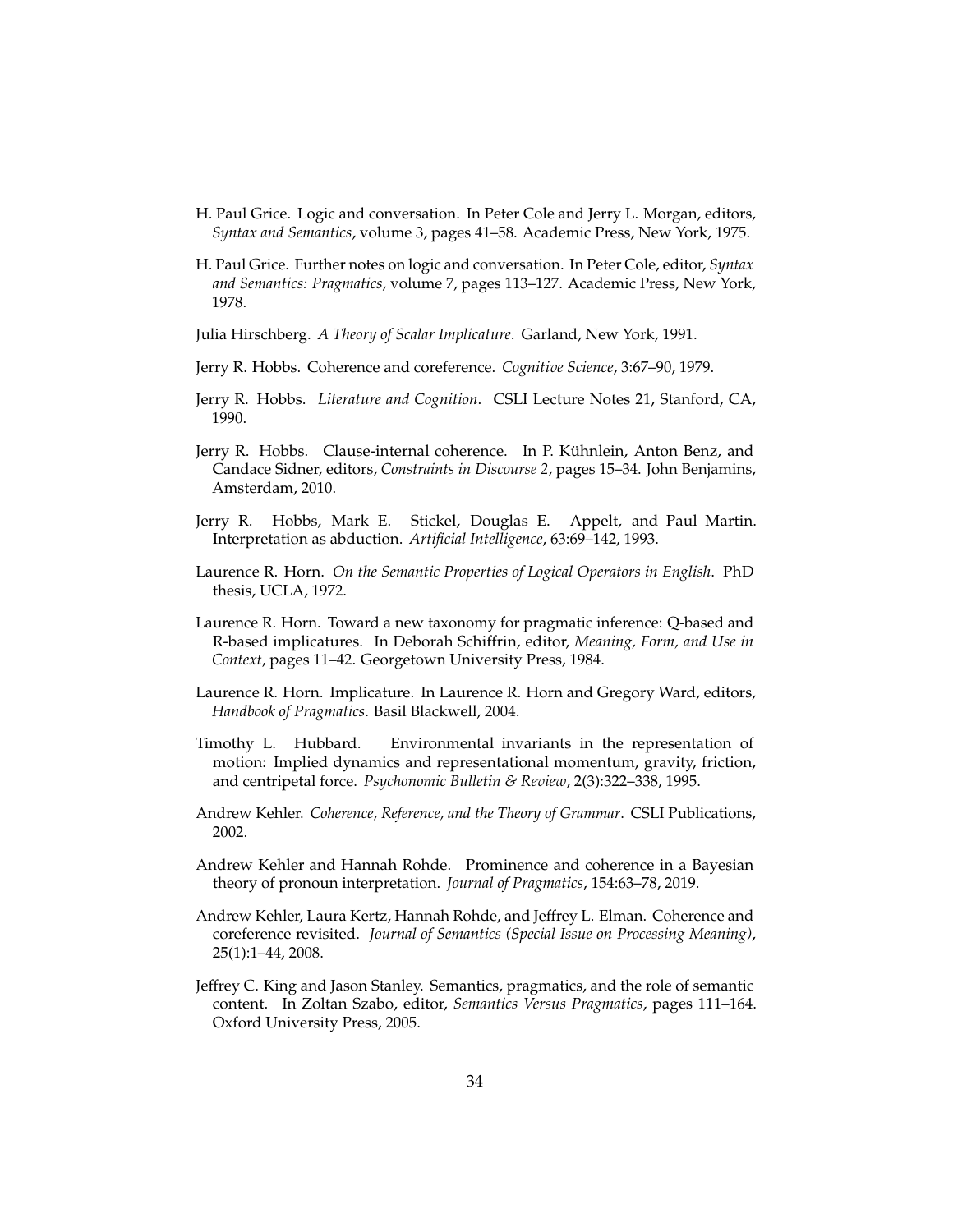- <span id="page-34-14"></span>Alistair Knott and Robert Dale. Using linguistic phenomena to motivate a set of coherence relations. *Discourse Processes*, 18(1):35–62, 1994.
- <span id="page-34-2"></span>Amichai Kronfeld. *Reference and Computation: An Essay in Applied Philosophy of Language*. Cambridge University Press, Cambridge, 1990.
- <span id="page-34-11"></span>Stephen C. Levinson. Implicature explicated? *Behavioral and Brain Sciences*, 10: 722–723, 1987.
- <span id="page-34-12"></span>Stephen C. Levinson. A review of Relevance. *Journal of Linguistics*, 25:455–472, 1989.
- <span id="page-34-3"></span>Stephen C. Levinson. *Presumptive Meanings*. MIT Press, Cambridge, MA, 2000.
- <span id="page-34-15"></span>Peter Pagin. Pragmatic enrichment as coherence raising. *Philosophical Studies*, 168: 59–100, 2014.
- <span id="page-34-13"></span>Robert Rauschenberger and Steven Yantis. Masking unveils pre-amodal completion representation in visual search. *Nature*, 410(6826):369–372, 2001.
- <span id="page-34-5"></span>François Recanati. *Direct Reference: From Language to Thought*. Blackwell, Cambridge, Massachusetts, 1993.
- <span id="page-34-6"></span>Franc¸ois Recanati. *Literal Meaning*. Cambridge University Press, Cambridge, 2004.
- <span id="page-34-7"></span>François Recanati. *Truth-Conditional Pragmatics*. Oxford University Press, Oxford, 2010.
- <span id="page-34-0"></span>Hannah Rohde, Roger Levy, and Andrew Kehler. Anticipating explanations in relative clause processing. *Cognition*, 118:339–358, 2011.
- <span id="page-34-8"></span>David Rumelhart. Some problems with the notion of literal meanings. In A. Ortony, editor, *Metaphor and Thought*, pages 71–82. Cambridge University Press, Cambridge, 1979.
- <span id="page-34-1"></span>Jerrold M. Sadock. On testing for conversational implicature. In Peter Cole, editor, *Pragmatics*, pages 281–297. Academic Press, New York, 1978.
- <span id="page-34-4"></span>Jennifer M. Saul. What is said and psychological reality: Grice's project and relevance theorists' criticisms. *Linguistics and Philosophy*, 25(3):347–372, 2002. doi: 10.1023/A:1015221313887.
- <span id="page-34-9"></span>Dan Sperber and Deirdre Wilson. *Relevance: Communication and Cognition*. Harvard University Press, Cambridge, MA, 1986.
- <span id="page-34-10"></span>Daniel Sperber. Modularity and relevance. In Peter Carruthers, Stephen Laurence, and Stephen Stich, editors, *The innate mind: Structure and contents: Volume 1*, pages 53–68. Oxford University Press, Oxford, 2005.